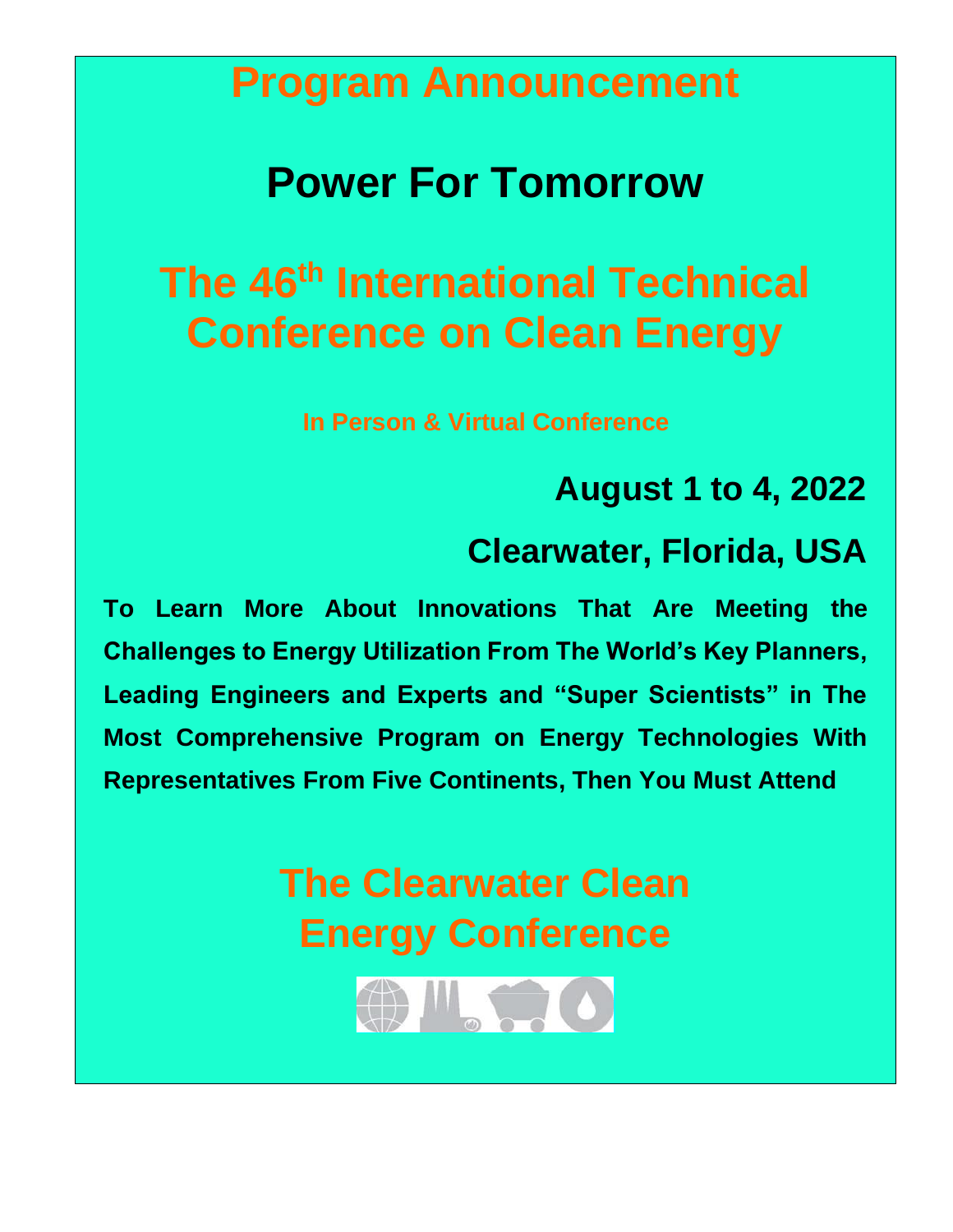## **Clearwater Clean Energy Conference Power For Tomorrow The Agenda**

## **Sunday, July 31st**

**8:00 a.m. to 5:45 p.m. – Conference Desk – Lobby 3**

**8:00 a.m. to 5:45 p.m. –** The **Island Ballroom 2** will be available all day for attendees to gather and network.

#### **9:00 a.m. to 5:45 p.m.**

**Four Short Courses – Bay Room**

- **9:00 a.m. – 11:00 a.m. Combustion Tuning: Why and How** *J.J. Letcavits, AEP, and Alan Paschedag, Covanta*
- **11:15 a.m. – 1:15 p.m. Introduction to Natural Gas Processing** *Dr. Evan Granite, Fossil Energy & Carbon Management, U.S. Dept. of Energy*
- **1:30 p.m. – 3:30 p.m. H2/NH<sup>3</sup> Combustion**

*Clint Bedick and Don Ferguson, National Energy Technology Laboratory, U.S. Department of Energy, USA*

• **3:45 p.m. – 5:45 p.m.** *How to Develop Accurate and Reliable Simulations of Chemical Processes – Focus on Energy Technology*

*Paul Mathias, Senior Fellow and Technical Director, Process Engineering, FLUOR*

## **Monday, August 1st**

**7:00 a.m. to 5:00 p.m. – Conference Desk – Lobby 3**

**7:30 a.m. – Continental Breakfast – Island Ballroom 2**

#### **8:00 to 10:00 a.m. – Plenary Session – Palm/Bay Rooms**

**Domestic Keynote Speaker:** *Brian Anderson, Laboratory Director, National Energy Technology Laboratory, U.S. Department of Energy.* **International Keynote Speaker:** *Fangqin Cheng, State Key Laboratory of Technologies for Efficient Utilization of Coal Waste Resources, Shanxi University, CHINA*

#### **10:00 a.m. – Break – Island Ballroom 2**

#### **10:30 a.m. to 12:15 p.m. – Three Concurrent Sessions**

- **Session 1: Tribute to Kevin Davis – Coastal Room**
- **Session 2: CO<sup>2</sup> I – Novel Approaches – Palm Room**
- **Session 3: Supercritical CO2 Brayton Cycles – Bay Room**

**12:15 p.m. to 1:45 p.m. – Luncheon Honoring Kevin Davis – Island Ballroom 2**

#### **1:45 p.m. – 3:15 p.m. Three Concurrent Sessions**

- **Session 4: Hydrogen Combustion – Coastal Room**
- **Session 5: NH<sup>3</sup> Combustion I – Palm Room**
- **Session 6: Machine Learning/Data Analytics/Digital Twins/Controls I – Bay Room**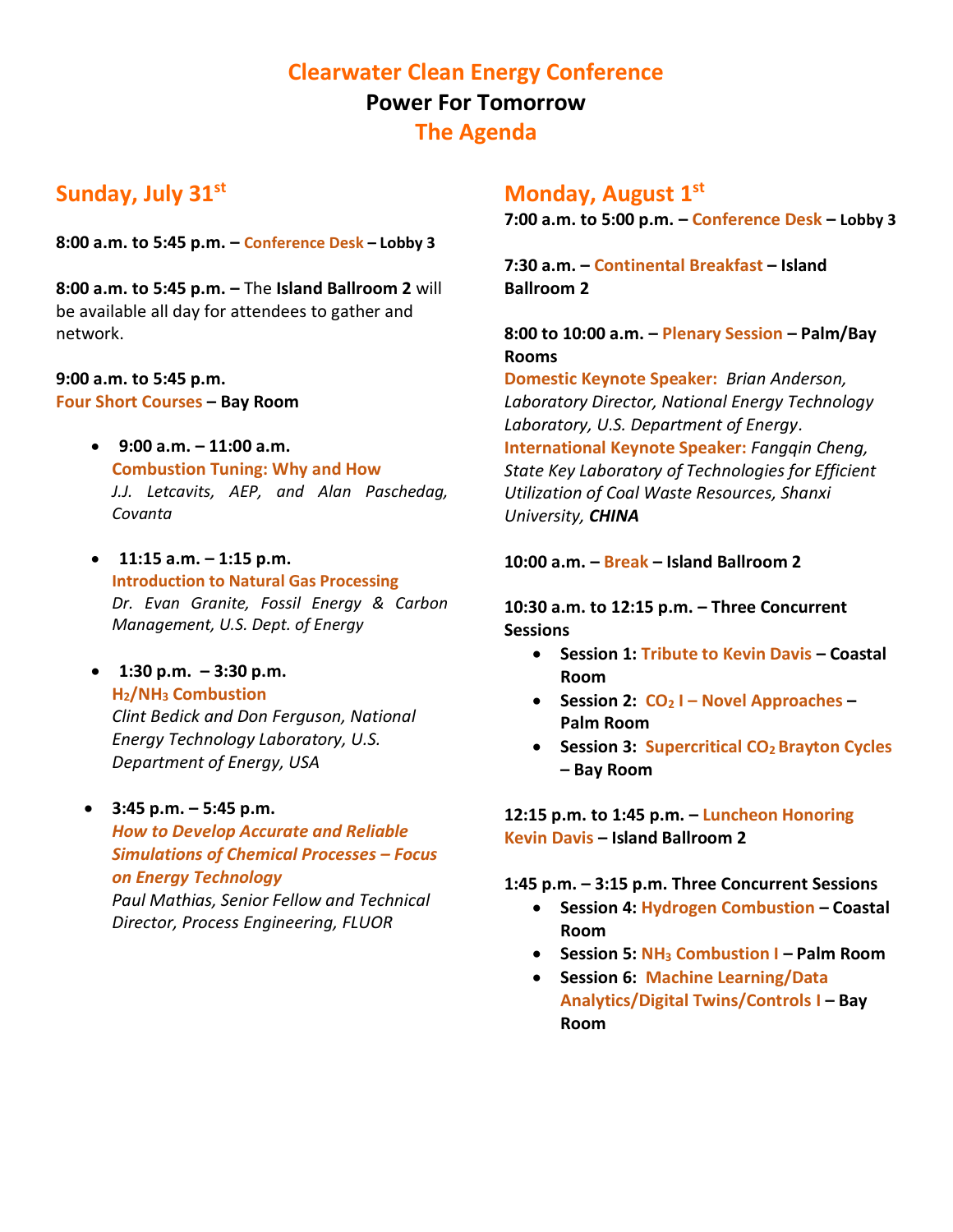## **Monday, August 1st (cont'd)**

**3:30 p.m. – Break – Island Ballroom 2**

**4:00 – 5:30 p.m. Three Concurrent Sessions**

- **Session 7: Hydrogen Production – Coastal Room**
- **Session 8: NH<sup>3</sup> Combustion II – Palm Room**
- **Session 9: Ecoenergy – Bay Room**
- **Session 10: CO<sup>2</sup> II – Direct Air Capture I – Island Ballroom 2**

**5:30 p.m. – Networking – Island Ballroom 2**

### **Tuesday, August 2nd**

**7:00 a.m. to 5:00 p.m. – Conference Desk – Lobby 3**

**7:30 a.m. – Continental Breakfast – Island Ballroom 2**

**8:00 to 9:30 a.m. – Four Concurrent Sessions**

- **Session 11: Energy Security Issues & Approaches – Coastal Room**
- **Session 12: Net Zero Emissions – Palm Room**
- **Session 13: Emissions – Bay Room**
- **Session 14: Deriving More Value From Waste – Gulf Room**

**9:30 a.m. – Break – Island Ballroom 2**

**10:00 to 11:45 a.m. – Four Concurrent Sessions**

- **Session 15: CO<sup>2</sup> III – Point Sources – Coastal Room**
- **Session 16: Biomass Conversion to Power and/or Chemicals I – Palm Room**
- **Session 17: Oxy-Combustion I – Bay Room**
- **Session 18: MSW Combustion – Gulf Room**

**11:45 a.m. to 1:15 p.m. – Themed Luncheon – Island Ballroom 2**

**1:15 – 2:45 p.m. Four Concurrent Sessions**

- **Session 19: CO<sup>2</sup> IV – Coastal Room**
- **Session 20: Modeling & Simulation I – Palm Room**
- **Session 21: Plant Conversions & Fuel Switching – Bay Room**
- **Session 22: Biomass Conversion to Power and/or Chemicals II – Gulf Room**

**2:45 p.m. – Break – Island Ballroom 2**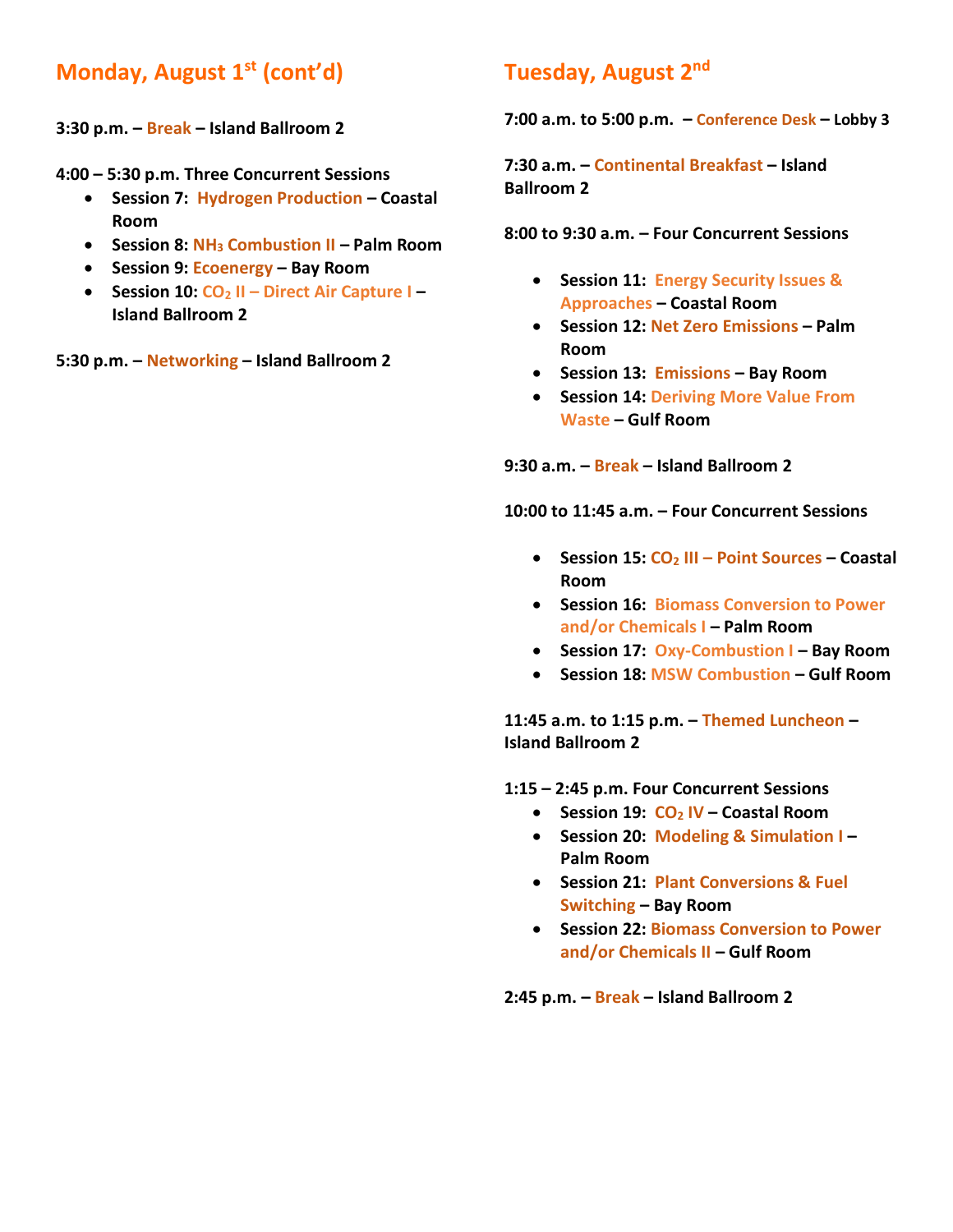## **Tuesday, August 2nd (cont'd)**

- **3:15 – 4:45 p.m. – Four Concurrent Sessions**
	- **Session 23: Ecofuels – Coastal Room**
	- **Session 24: Chemical Looping – Palm Room**
	- **Session 25: Machine Learning/Data Analytics/Digital Twins/Controls II – Bay Room**
	- **Session 26: Oxy-Combustion II – Gulf Room**

## **Wednesday, August 3rd**

**7:00 a.m. to 2:00 p.m. – Conference Desk – Lobby 3**

**7:30 a.m. – Continental Breakfast – Island Ballroom 2**

**8:00 to 9:30 a.m. – Four Concurrent Sessions**

- **Session 27: Recovery of Rare Earth Elements – Coastal Room**
- **Session 28: Modeling & Simulation II – Palm Room**
- **Session 29**: **PC Fired Units – Bay Room**
- **Session 30: Combustion & Gasification – Gulf Room**

**9:30 a.m. – Break – Island Ballroom 2**

**10:00 a.m. to 12 Noon – Three Concurrent Sessions**

- **Session 31: Combustion Fundamentals – Coastal Room**
- **Session 32: Oxy-Combustion III – Palm Room**
- **Session 33: CO<sup>2</sup> V – Direct Air Capture II – Bay Room**
- **Session 34: Eco-recovery – Liquid/Gas Waste – Gulf Room**

**12 Noon – 1:45 p.m. – Luncheon – Island Ballroom 2**

- **Presentation of the Best Student Paper Award**
- **Roundtable Discussion**
- **Conference Committee Meeting**

## **Thursday, August 4th**

**7:30 a.m. – Coffee, Juice & Danish for Big Bend Field Trip Participants Prior to Departure**

**8:00 a.m. Departure of field trip to Tampa Electric's Big Bend Power Plant**

**8:30 a.m. Conference Committee Co-Chairs Meeting – Coastal Room**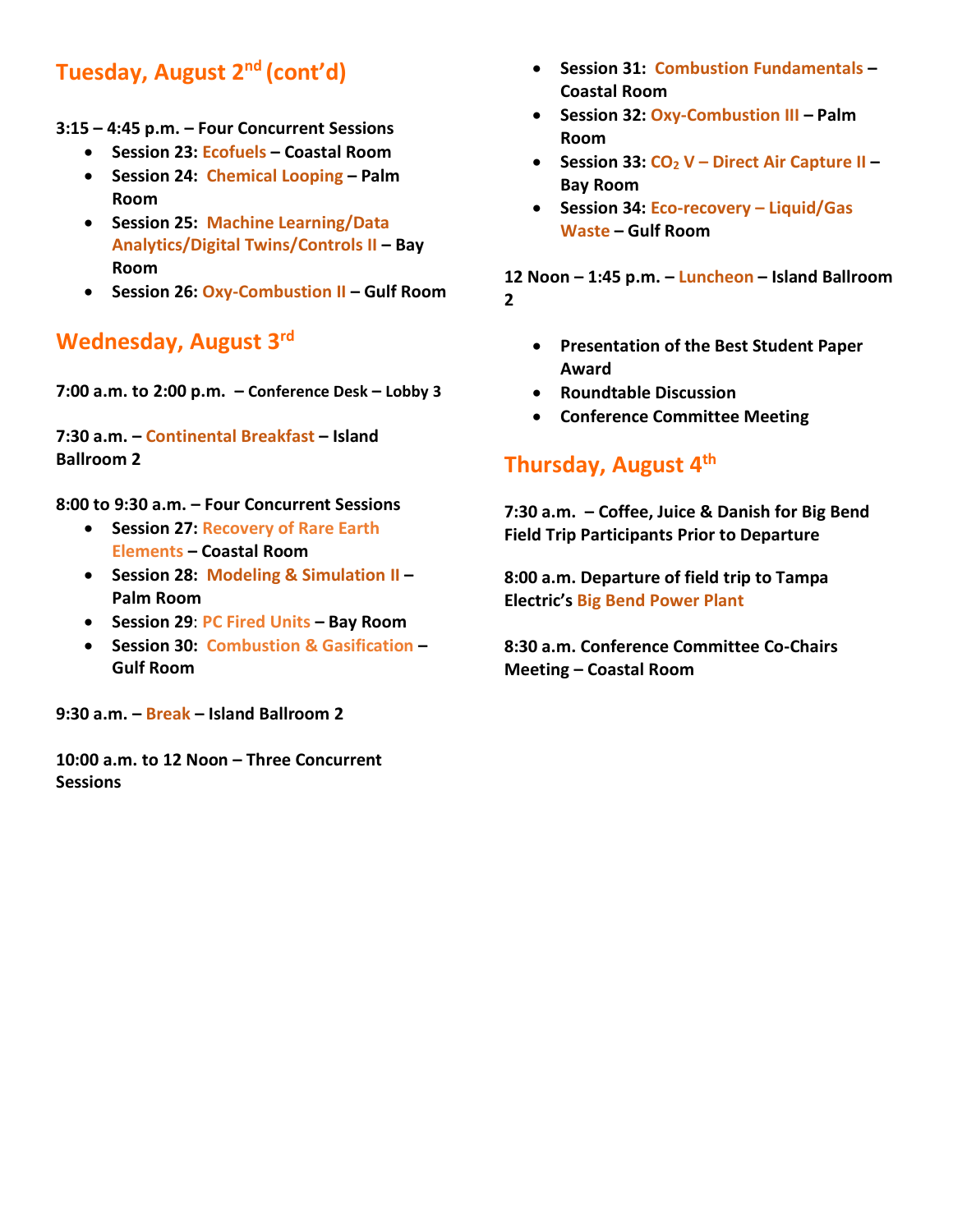## **CONFERENCE HIGHLIGHTS**

- Topics are highly relevant and advanced;
- Science and Technology driven;
- Aimed at Clean Energy Supply;
- Attendance can be actual or virtual;
- Prime location;
- Reasonably priced;
- Participants are very qualified and from many countries with 40% of the papers coming from China, Australia, Canada, Sweden, Japan, Germany, The Netherlands, Poland, and Trinidad & Tobago.

**The Keynote Presentations, Short Courses and Technical Sessions cover all the critical technological issues of the day as we explore Power For Tomorrow**. To accommodate international speakers, we are offering in person and virtual presentations. And this is also available to our attendees who also might not be able to attend in person.

The **Clearwater Clean Energy Conference** offers participants approximately 200 technical presentations in three days. All presentations will be offered in person and virtually.

Leading the way for us are our four committee cochairs who represent government, academia and industry:

- Dr. Lawrence E. Bool, Linde, Inc.
- Dr. Ronald Breault, National Energy Technology Laboratory, U.S. Department of Energy
- Dr. Ashwani Gupta, University of Maryland and
- Dr. Edmundo Vasquez, Clean Energy Technologies

**IN MEMORIAM –** We lost a very dear colleague with the death of Kevin Davis of Reaction Engineering International. Kevin served on the Conference Committee and was instrumental in making sure that this conference offered exceptional papers from around the world. To honor Kevin's memory, we organized a special session on the work to which he dedicated his professional life. In addition, Monday's lunch will offer tributes from Kevin's colleagues and friends.

**MISSION STATEMENT –** Increased demand – coupled with energy security issues, and uncertainty in the oil sector **– make this conference a must for those involved in all aspects of power generation** who must meet the competitive pressures and environmental concerns in the 21*st* century.

The current Administration continues to bring in many more opportunities for the energy sector. We plan to cover all the proposed programs and policies. As changes and additions occur, we will cover them.

### **TECHNICAL SESSION: MSW COMBUSTION**

**Chair: Prof. Lunbo Duan, and Co-Chair: Prof. Yueming Wang, Ph.D., Southeast University, China**

The Southeast University in China (SEU) has conducted extensive research on solid waste combustion in fluidized beds. They have built the first circulating fluidized bed that purely burns MSW in China. SEU and representatives from all those involved in the project from China and other countries will offer technical presentations about the project and its results. This session will be held Tuesday morning at 10 a.m.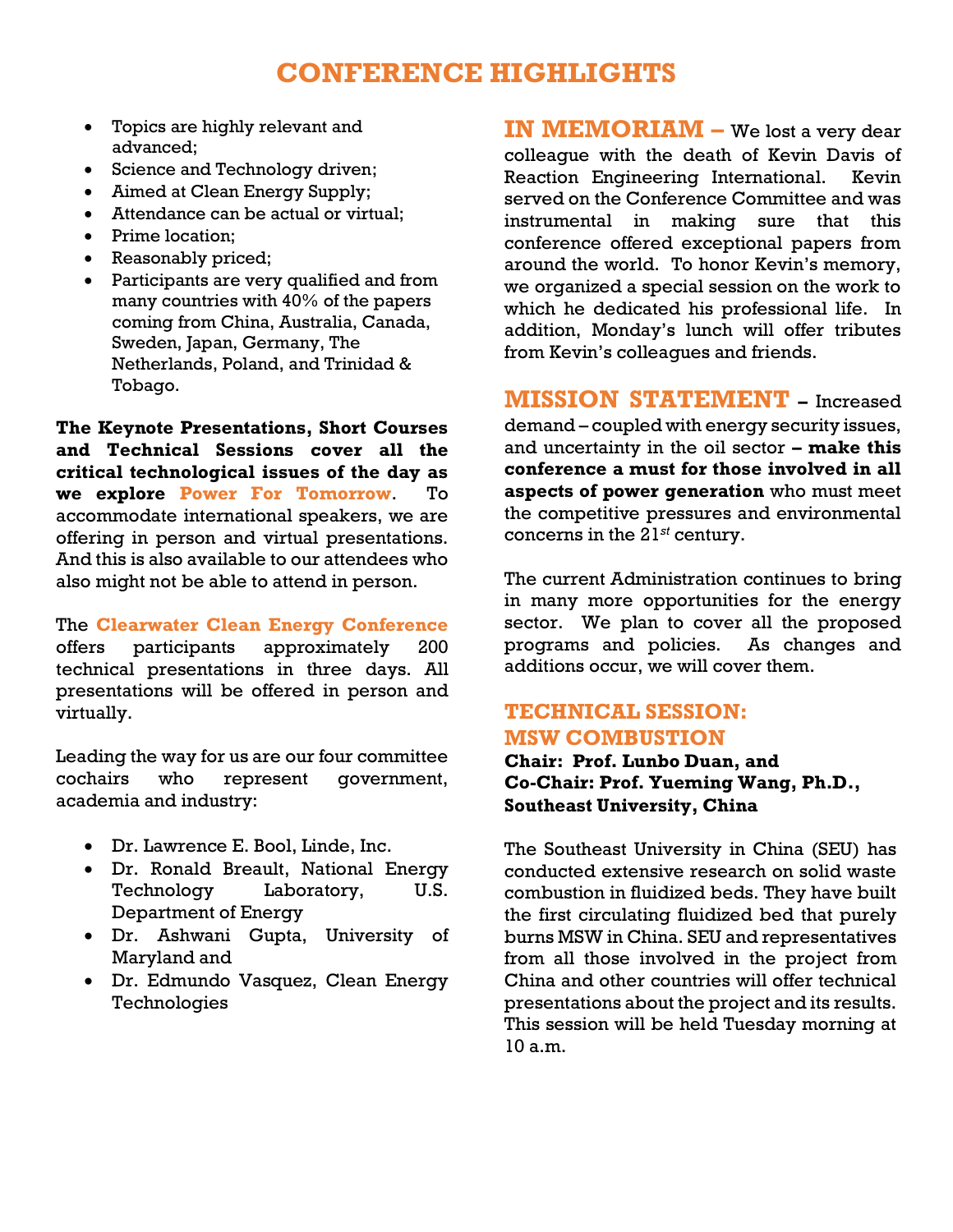### **MONDAY MORNING PLENARY SESSION**

**Domestic Keynote Speaker:** *Brian Anderson, Laboratory Director, National Energy Technology Laboratory, U.S. Department of Energy*

**International Keynote Speaker:** *Professor Fangqin Cheng, Vice President – Research, Shanxi University, CHINA,* will address utilization of low-grade coal and coal combustion by-products.

**FIELD TRIP – Thursday, August 4th , to TECO's Clean Energy Demonstration Center** that includes solar power, at the Florida Conservation & Technology Center adjacent to the Big Bend Power Station. The bus departs at 8 a.m. and will swing by Tampa International Airport at the conclusion of the tour for those departing that day. The fee is \$125.

**SHORT COURSES** On Sunday, July 31st, we will offer four extensive Short Courses on topics important to the energy community. Participation is optional and is included in the registration fee.

- **Introduction to Natural Gas Processing** *Dr. Evan Granite, Fossil Energy & Carbon Management, U.S. Dept. of Energy*
- **Combustion Tuning: Why and How –** Just like your automobile a steam generator needs to be kept in tune to provide the best performance and the lowest emissions. We will discuss the whys and hows of boiler tuning.
- *J.J. Letcavits, AEP, and Alan Paschedag, Covanta*

### • **H2/NH<sup>3</sup> Combustion**

*Clint Bedick and Don Ferguson National Energy Technology Laboratory, U.S. Department of Energy, USA*

• *How to Develop Accurate and Reliable Simulations of Chemical Processes – Focus on Energy Technology Paul Mathias, Senior Fellow and Technical Director Process Engineering, FLUOR*

### **THEMED LUNCHEON**

A conference favorite is the Themed Luncheon. Industry leaders host tables of 8 where a specific topic is chosen by the host for discussion during lunch.

- **Low NO<sup>x</sup> Burners**, *J.J. Letcavits, AEP*
- **Point Source and Direct Air Carbon Capture,** *Dr. Ronald Breault, National Energy Technology Laboratory, U.S. Department of Energy*
- **Gasification,** *Prof. Ashwani Gupta, University of Maryland*
- **Oxy-fuel Combustion in a Carbon Constrained World,** *Dr. Lawrence E. Bool, Linde*

Anyone with a topic to propose should write to us and if we have the space we will include it on the roster.

**BACKGROUND –** This conference has earned a reputation for excellence as one of the premiere conferences on energy technologies as it grows in size and scope since its inception in 1975. Through the Technical Sessions, Short Courses, and Keynote presentations, cutting-edge developments dealing **with technical solutions to problems; specific strategies; projects; innovations; industry trends; and/or regulatory compliance** will be offered. The program presents an extensive overview of emerging, evolving, and innovative technologies, fuels and/or equipment in the power generation industry. We seek papers from all countries worldwide. The **Clearwater Clean Energy Conference** will offer participants approximately 200 technical presentations in three days along with luncheons, breaks and Continental breakfasts.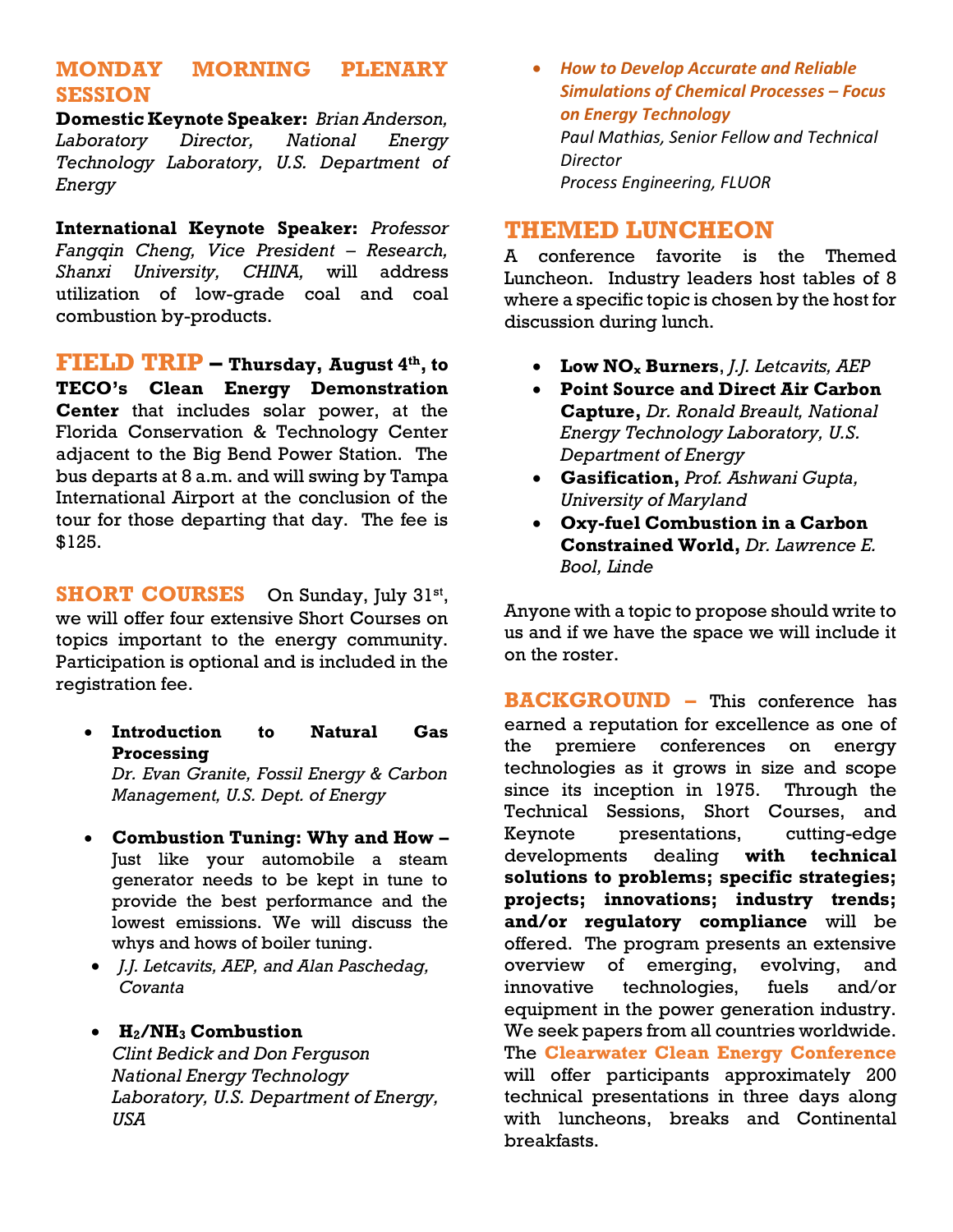**International Programs – Technical Developments – Policy Issues –** Papers from the international community are strongly encouraged. At the 2021 conference nine countries were represented at the conference. In addition, one-third of all attendees were from the international community. The international papers were related to energy/environmental developments throughout the world. The Committee also encourages papers that deal specifically with the topics covered in the Keynote Session, Panels, Short Courses and Plenary Sessions.

#### **HEADQUARTERS**

**The Sheraton Sand Key has been the home of this conference for 35 years.** Sand Key is one of the 20 Best Beaches in the U.S., according to many travel and tourism organizations. **Sheraton Sand Key,** 1160 Gulf Boulevard, Clearwater, Florida – Phone: 727-595-1611 and ask for in-house group reservations and identify as a conference participant. The hotel offers the conference \$199/night for Single or Double accommodations. You may also email: [group.reservations@sheratonsandkey.com](mailto:group.reservations@sheratonsandkey.com)

Reservations should be made immediately at the Sheraton Sand Key (\$197/night), the host property. Or (727/595-1611) and request "In House Reservations ". You must request the Clearwater Clean Energy Conference 2022.

#### **CONFERENCE FEES**

*The registration fee covers one Proceedings,*  and participation in all short courses, technical sessions and panels, breakfasts, breaks and luncheons, plus all conference materials.

The Spouse's Fee covers participation in the three breakfasts, six breaks and three luncheons throughout the conference.

#### **JOURNAL PUBLICATION**

The Conference organizers plan to have a *Special issue of International Journal of Energy for a Clean Environment (IJECE)* after peer review of the papers. All authors are welcome to submit their manuscript for journal publication. Instructions for submission of papers will soon be posted on the Clearwater Clean Energy Conference website: www.ClearwaterCleanEnergyConference.com

For any further query, please contact, Dr. Ashwani Gupta, at: **akqupta@umd.edu** 

#### **BEST STUDENT PAPER AWARD**

In keeping with our long tradition, we will again present this award to the Best Student Paper. Student papers are part of this comprehensive and informative program on clean energy technologies. Therefore, the Conference Committee has set high standards for student/speakers so that the conference maintains its reputation as the premier vehicle for presenting the latest technological developments in improving and enhancing these technologies. All student papers participating in the award are marked by an asterisk.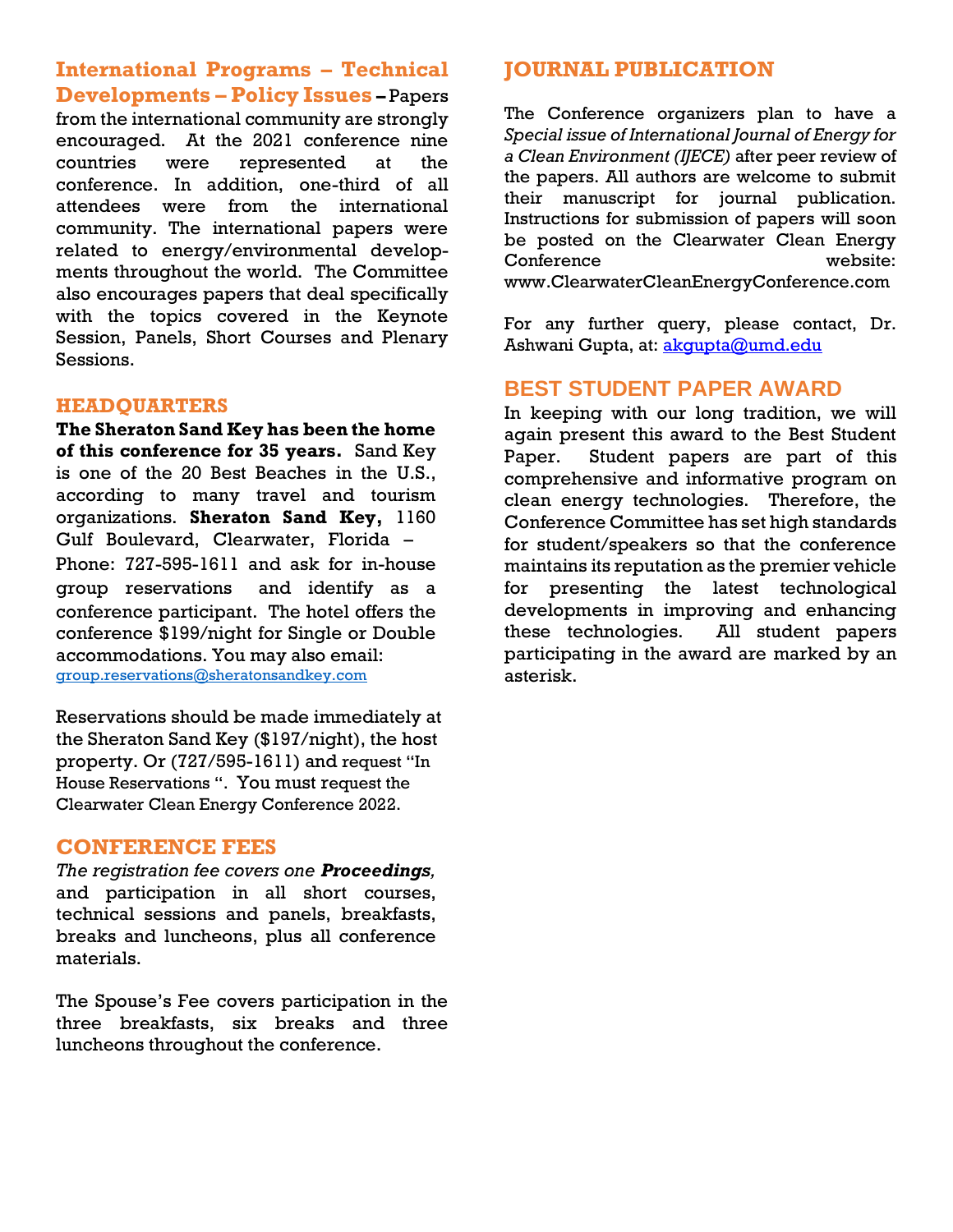## **THE CLEARWATER CLEAN ENERGY CONFERENCE Power For Tomorrow**

**SUNDAY – July 31, 2022**

**8:00 a.m. to 5:45 p.m. – Conference Desk – Lobby 3**

**8:00 a.m. to 5:45 p.m. –** *The Island Ballroom 2 will be available all day for attendees to gather and network*.

**9:00 a.m. to 5:45 p.m. Four Short Courses – Bay Room**

#### **9:00 a.m. – 11:00 a.m.**

• **Combustion Tuning: Why and How –** Just like your automobile a steam generator needs to be kept in tune to provide the best performance and the lowest emissions. We will discuss the whys and hows of boiler tuning. *J.J. Letcavits, AEP, and Alan Paschedag, Covanta, USA*

#### **11:15 a.m. – 1:15 p.m.**

• **Introduction to Natural Gas Processing** *Dr. Evan Granite, Fossil Energy & Carbon Management, U.S. Dept. of Energy, USA*

#### **1:30 p.m. – 3:30 p.m.**

• **H2/NH<sup>3</sup> Combustion** *Clint Bedick and Don Ferguson National Energy Technology Laboratory, U.S. Department of Energy, USA*

#### 3:45 p.m. – 5:45 p.m.

• *How to Develop Accurate and Reliable Simulations of Chemical Processes – Focus on Energy Technology Paul Mathias, Senior Fellow and Technical Director Process Engineering, FLUOR*

Modern process simulators provide powerful capability for detailed design, analysis and troubleshooting of chemical processes, however they only provide the framework. The knowledge and skill of chemical engineers is required to develop simulations that solve real-world problems – and so in a timely manner. This short course will demonstrate how successful simulations can be developed through selected examples. The examples include: (1) the importance of accurate and reliable thermodynamic properties; (2) the need to include rate-based modeling; and (3) the requirement for relevant and accurate data. I will include an example of reaction-kinetic models to specifically address the concerns raised by attendees.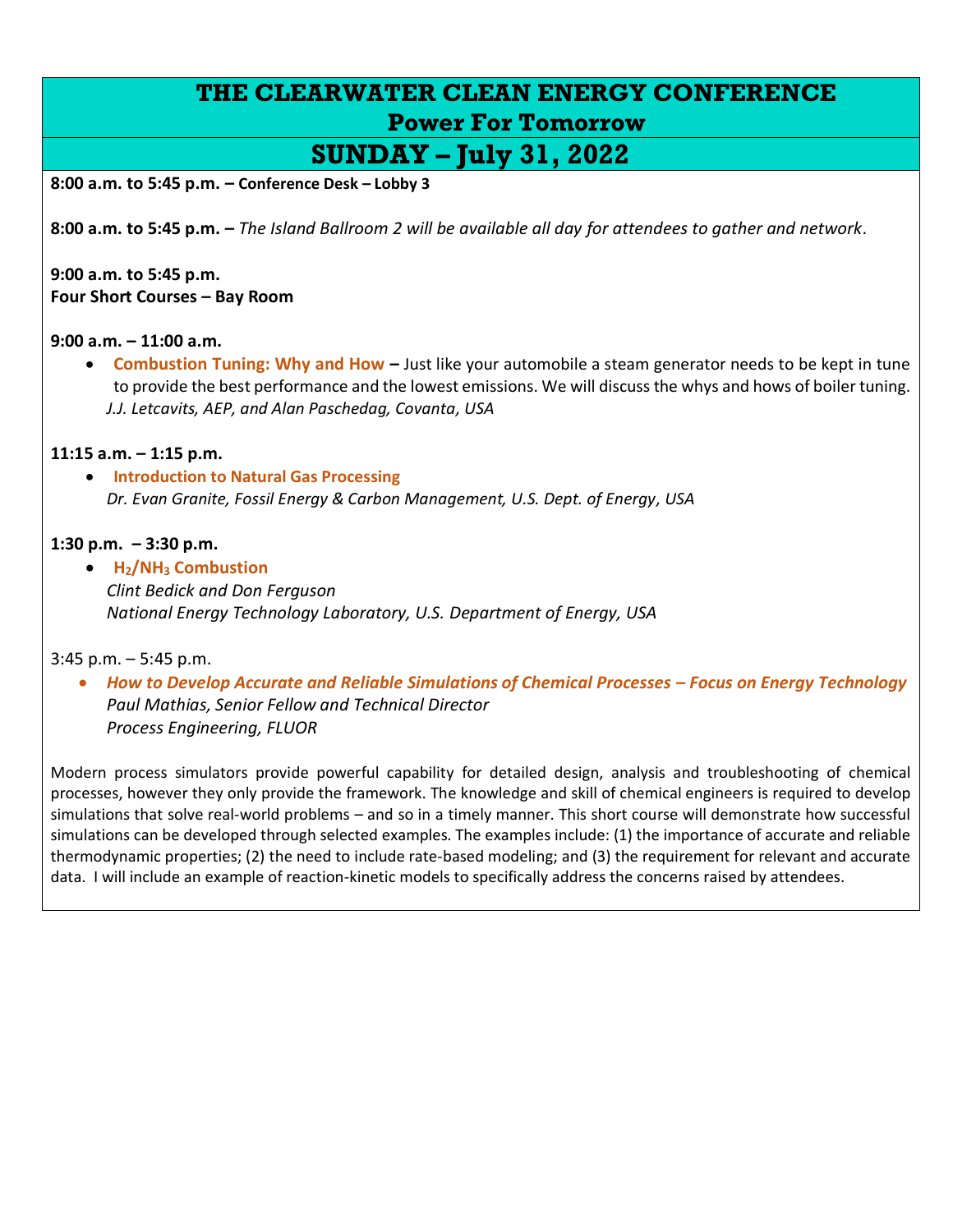|            | THE CLEARWATER CLEAN ENERGY CONFERENCE - Power For Tomorrow    |                                                                                                       |                                                                                   |  |
|------------|----------------------------------------------------------------|-------------------------------------------------------------------------------------------------------|-----------------------------------------------------------------------------------|--|
|            |                                                                | <b>MONDAY MORNING - August 1, 2022</b>                                                                |                                                                                   |  |
|            | 7:30 a.m. - Breakfast - Island Ballroom 2                      |                                                                                                       |                                                                                   |  |
|            | 8:00 a.m. - Plenary Session                                    |                                                                                                       |                                                                                   |  |
|            |                                                                | Welcome - Barbara A. Sakkestad, Clearwater Clean Energy Conference                                    |                                                                                   |  |
|            |                                                                | <b>Overview - Dr. Ronald W. Breault, National Energy Technology Laboratory, U.S. Department of</b>    |                                                                                   |  |
|            |                                                                | Energy & Chairman of the Clearwater Clean Energy Conference                                           |                                                                                   |  |
|            |                                                                | Domestic Keynote Speaker: Brian Anderson, Laboratory Director,                                        |                                                                                   |  |
|            |                                                                | National Energy Technology Laboratory, U.S. Department of Energy                                      |                                                                                   |  |
|            | $\bullet$                                                      | International Keynote Address: Utilization of Low-Grade Coal and Coal Combustion By-Products          |                                                                                   |  |
|            |                                                                | Fangqin Cheng, State Key Laboratory of Technologies for Efficient Utilization of Coal Waste Resources |                                                                                   |  |
|            | Shanxi University, CHINA                                       |                                                                                                       |                                                                                   |  |
|            | 10:00 a.m. - Break - Island Ballroom 2                         |                                                                                                       |                                                                                   |  |
|            | 10:30 a.m. - Three Break-Outs                                  |                                                                                                       |                                                                                   |  |
|            | <b>Session 1</b>                                               | <b>Session 2</b>                                                                                      | <b>Session 3</b>                                                                  |  |
|            | <b>Tribute to Kevin Davis</b>                                  | $CO2$ I – Novel Approaches                                                                            | <b>Supercritical CO<sub>2</sub> Brayton Cycles</b>                                |  |
|            | Dr. Marc Cremer                                                | Dr. Ronald W. Breault, National Energy                                                                | Prof. Subith Vasu Sumathi, University of                                          |  |
|            | <b>Reaction Engineering International</b>                      | Technology Laboratory, U.S.<br>Department of Energy and Andrew                                        | Central Florida, Center for Advanced<br><b>Turbomachinery and Energy Research</b> |  |
|            |                                                                | Hlasko, U.S. Department of Energy                                                                     | (CATER) and Bhupesh Dhungel, Air                                                  |  |
|            |                                                                |                                                                                                       | Liquide                                                                           |  |
|            | <b>Coastal Room</b>                                            | <b>Palm Room</b>                                                                                      | <b>Bay Room</b>                                                                   |  |
|            | 75. Kevin Davis' Contribution                                  | 19. U.S. DOE Office of Fossil                                                                         | 7. Thermo-Fluid and                                                               |  |
|            | to Coal and Combustion                                         | <b>Energy and Carbon Manage-</b>                                                                      | <b>Mechanical Design and</b>                                                      |  |
|            | <b>Research</b>                                                | ment, CCS Research and                                                                                | <b>Optimization of an Advanced</b>                                                |  |
|            | Dr. Marc Cremer, Reaction                                      | <b>Technology Demonstration</b>                                                                       | <b>Printed Circuit Heat</b>                                                       |  |
| a.m.       | Engineering International, USA                                 | and Pilot Projects, Program                                                                           | <b>Exchanger for Supercritical</b>                                                |  |
| 10:30      |                                                                | <b>Update</b>                                                                                         | <b>CO<sub>2</sub></b> Brayton Cycles                                              |  |
|            |                                                                | Andrew M. Hlasko, P.Eng. U.S.<br>Department of Energy, Office of Fossil                               | Javad Khalesi, Mechanical<br>Engineering and Engineering Science,                 |  |
|            |                                                                | Energy & Carbon Management, Senior                                                                    | and Nenad Sarunac, Faculty of                                                     |  |
|            |                                                                | Program Manager, Point Source                                                                         | Mechanical Engineering and                                                        |  |
|            |                                                                | Carbon Capture, USA                                                                                   | Engineering Science, UNC Charlotte,                                               |  |
|            |                                                                |                                                                                                       | $USA*$                                                                            |  |
|            | 78. Kevin Davis' Nano                                          | 69. Transformational                                                                                  | 11. Description and                                                               |  |
|            | <b>Particle Research at</b>                                    | <b>Graphene Oxide-based</b><br><b>Membrane Process for Post-</b>                                      | <b>Preliminary Test Results</b>                                                   |  |
| a.m.       | <b>Princeton University</b><br>Dr Richard Axelbaum, Washington | <b>Combustion CO<sub>2</sub> Capture</b>                                                              | from a High Temperature<br>sCO <sub>2</sub> Test Facility                         |  |
|            | University in St. Louis, USA                                   | Shiguang Li, Weiwei Xu, Qiaobei Dong,                                                                 | Arnab Roy, Matthew Searle, Doug                                                   |  |
| 10:45      |                                                                | and Howard S. Meyer, GTI Energy; and                                                                  | <b>Straub</b> , National Energy Technology                                        |  |
|            |                                                                | Fan Wang, Huanghe Li, Dinesh Kumar                                                                    | Laboratory, U.S. Department of Energy,                                            |  |
|            |                                                                | Behera, and Miao Yu, University at                                                                    | <b>USA</b>                                                                        |  |
|            | 126. Kevin Davis'                                              | Buffalo (SUNY), USA                                                                                   |                                                                                   |  |
|            | <b>Postdoctoral Research at</b>                                | 29. High Capture Rate and                                                                             | 38. CFD Optimization of                                                           |  |
|            | <b>Sandia National Lab</b>                                     | <b>Biomass Fraction Update to</b><br><b>Technoeconomic Analysis of</b>                                | <b>Internal Helical Pin Arrays</b><br>for Supercritical CO <sub>2</sub> Heat      |  |
|            | Dr. Chris Shaddix, Sandia National                             | <b>BECCS SYSTEMS</b>                                                                                  | <b>Exchanger Tubes</b>                                                            |  |
|            | Lab, USA                                                       | <b>Timothy Fout, National Energy</b>                                                                  | Sridharan Ramesh (NETL Support                                                    |  |
| 11:00 a.m. |                                                                | Technology Laboratory, U.S.                                                                           | Contractor), Doug Straub, National                                                |  |
|            |                                                                | Department of Energy; and Sally                                                                       | Energy Technology Laboratory, U.S.                                                |  |
|            |                                                                | Homsy, Hari Mantripragada, Kyle                                                                       | Department of Energy, USA                                                         |  |
|            |                                                                | Buchheit, and Mark Woods, NETL<br><b>Support Contractors, USA</b>                                     |                                                                                   |  |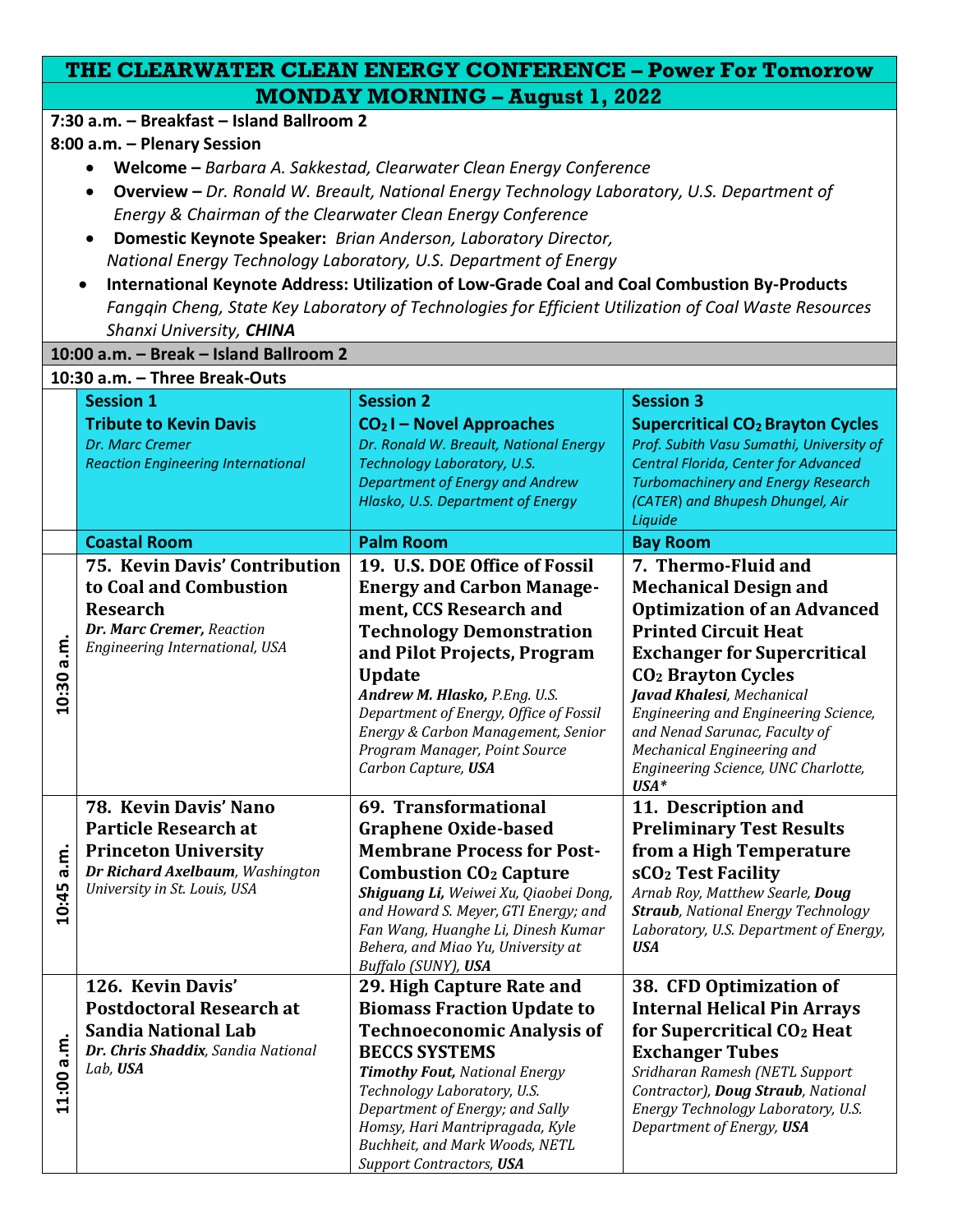|            | 114. Electrochemical Noise                                                                                       | 22. Effect of Cooling on the                                                          | 64. Supercritical                                                                                             |
|------------|------------------------------------------------------------------------------------------------------------------|---------------------------------------------------------------------------------------|---------------------------------------------------------------------------------------------------------------|
|            | <b>Based Technology</b>                                                                                          | <b>Efficiency of a Non-Thermal</b>                                                    | <b>CO<sub>2</sub></b> Equipment Installations                                                                 |
|            | <b>Development for Realtime</b>                                                                                  | <b>Plasma Reactor for CO<sub>2</sub></b>                                              | at the San Rafael Energy                                                                                      |
| 11:30 a.m. | <b>Corrosion Monitoring</b>                                                                                      | <b>Utilisation</b>                                                                    | <b>Research Center (SRERC) for</b>                                                                            |
|            | Dr. Hong-Shig Shim, Dr. Kevin Davis,                                                                             | Jesse Santoso, and Dongke Zhang,                                                      | the Investigation of Heat                                                                                     |
|            | Mr. Dave Swensen, Dr. Zhonghua Zhan,                                                                             | Centre for Energy (M473), The                                                         | <b>Transfer Behavior in a Coal-</b>                                                                           |
|            | Dr. Dave Wang, and Dr. Marc Cremer,<br>Reaction Engineering International,                                       | University of Western Australia,<br><b>AUSTRALIA</b>                                  | fired System                                                                                                  |
|            | <b>USA</b>                                                                                                       |                                                                                       | Dr. Andrew Fry, Brigham Young                                                                                 |
|            |                                                                                                                  |                                                                                       | University, USA                                                                                               |
|            | 127. Three Decades of Joint                                                                                      | 136. 21st Century Power                                                               | 111. Model-Based Design of a                                                                                  |
|            | <b>REI/University of Utah</b>                                                                                    | Plant at City, Water, Light,                                                          | Primary Heat Exchanger in an                                                                                  |
| a.m.       | <b>Combustion Research</b>                                                                                       | and Power: Pathways to                                                                | sCO <sub>2</sub> Power Cycle                                                                                  |
|            | Dr. Eric Eddings and Dr. Jost Wendt,<br>University of Utah, USA                                                  | <b>BECCS and Hydrogen</b>                                                             | Andrew Chiodo, Dr. Kevin Davis, Dr.<br>Andrew Fry, and Dr. Minmin Zhou,                                       |
| 11:45      |                                                                                                                  | Dr. Kevin C. O'Brien, Illinois<br>Sustainable Technology Center and                   | Reaction Engineering International,                                                                           |
|            |                                                                                                                  | Illinois State Water Supply, Prairie                                                  | <b>USA</b>                                                                                                    |
|            |                                                                                                                  | Research Institute, University of Illinois                                            |                                                                                                               |
|            |                                                                                                                  | at Urbana-Champagne, USA                                                              |                                                                                                               |
|            | 63. Testing- and Model-based                                                                                     | 180. Carbon Capture and                                                               | 132. Operational Model of the                                                                                 |
|            | <b>Optimization of Coal-fired</b>                                                                                | <b>Conversion Activities within</b>                                                   | <b>Allam-Fetvedt Cycle Coupled</b>                                                                            |
|            | <b>Primary Heater Design for</b>                                                                                 | the U.S. DOE Office of Fossil                                                         | with Oxygen Storage                                                                                           |
|            | <b>Indirect Supercritical CO<sub>2</sub></b>                                                                     | <b>Energy and Carbon</b>                                                              | <b>Owen Pryor, Jeff Moore, Jeremy</b><br>Fetvedt and Ian Cormier, Southwest                                   |
|            | <b>Power Cycles</b>                                                                                              | <b>Management</b>                                                                     | Research Institute, USA                                                                                       |
|            | Dr. Andrew Fry, Brigham Young<br>University, USA                                                                 | <b>Aaron Fuller</b> and Amishi Kumar-<br>Claros, Division of CO <sub>2</sub> Removal, |                                                                                                               |
| Noon.      |                                                                                                                  | Andrew Hlasko, Raj Gaikwad, Lynn                                                      |                                                                                                               |
|            |                                                                                                                  | Brickett, and Dan Hancu, Division of                                                  |                                                                                                               |
|            |                                                                                                                  | Point Source Capture, Mark Ackiewicz,                                                 |                                                                                                               |
|            |                                                                                                                  | Director, Office of Carbon Management                                                 |                                                                                                               |
|            |                                                                                                                  | Technologies, United States Depart-<br>ment of Energy, Office of Fossil Energy        |                                                                                                               |
|            |                                                                                                                  | and Carbon Management; and Joseph                                                     |                                                                                                               |
|            |                                                                                                                  | Stoffa, National Energy Technology                                                    |                                                                                                               |
|            |                                                                                                                  | Laboratory, U.S. Department of Energy,                                                |                                                                                                               |
|            |                                                                                                                  | <b>USA</b>                                                                            |                                                                                                               |
|            | 12:15 p.m. - Luncheon Tribute to Kevin Davis - Island Ballroom 2                                                 |                                                                                       |                                                                                                               |
|            | Our colleague, Kevin Davis, had an illustrious and brilliant career in the energy arena. Throughout his academic |                                                                                       | and professional life. Kevin shone brightly, and we hone through the technical session in the morning and the |

*and professional life, Kevin shone brightly, and we hope through the technical session in the morning and the personal and professional tributes at lunch, all of us will appreciate all he has done; and how much we will miss him.*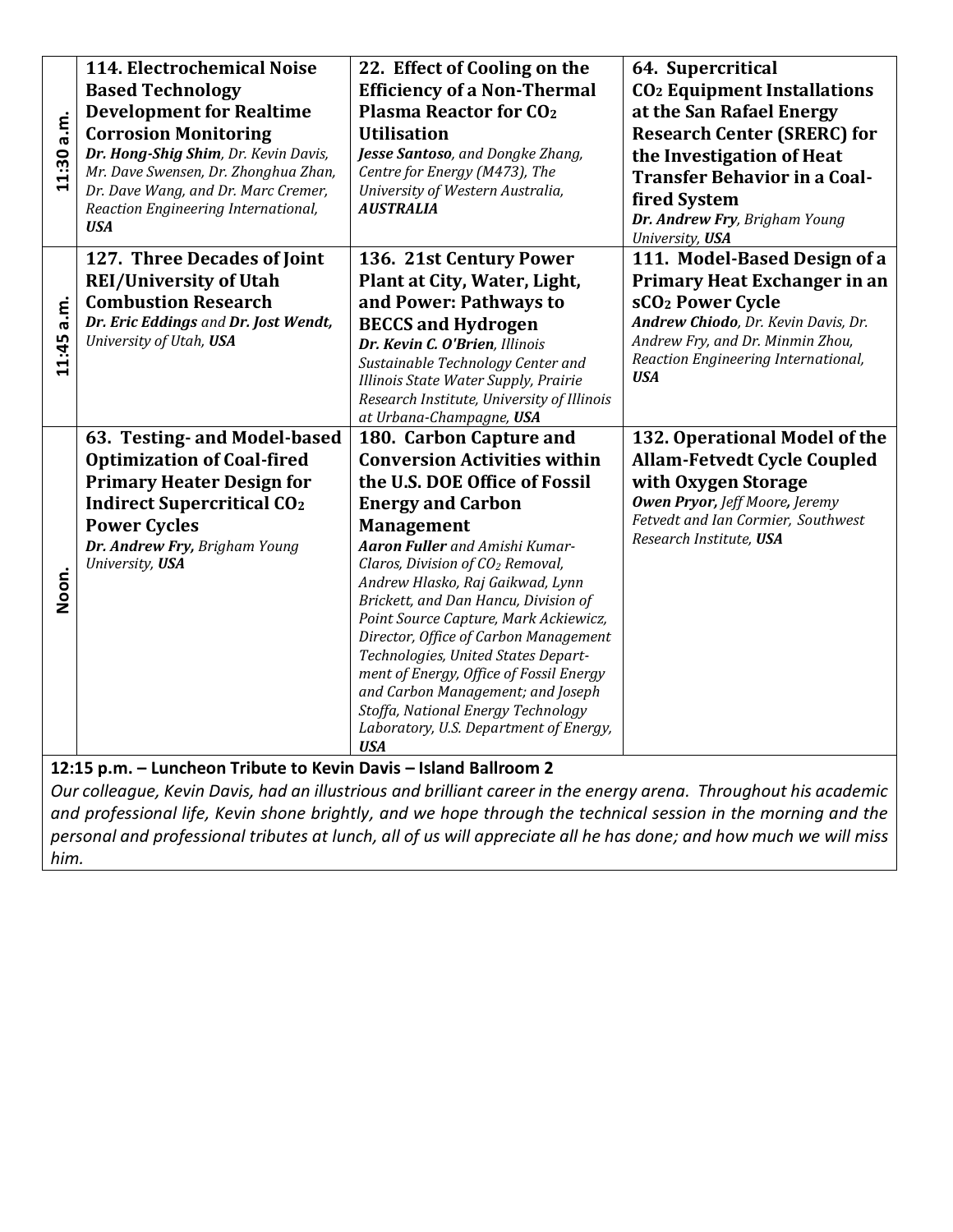|          | 1:45 p.m. - Three Break-Outs                                                                                                                                                                                                                                                                                                                                   |                                                                                                                                                                                                                                                                                                                                                                                                                                                                                                                                                                                                                                                                                                                                        |                                                                                                                                                                                                                                                                                                                                                                                                 |  |  |  |
|----------|----------------------------------------------------------------------------------------------------------------------------------------------------------------------------------------------------------------------------------------------------------------------------------------------------------------------------------------------------------------|----------------------------------------------------------------------------------------------------------------------------------------------------------------------------------------------------------------------------------------------------------------------------------------------------------------------------------------------------------------------------------------------------------------------------------------------------------------------------------------------------------------------------------------------------------------------------------------------------------------------------------------------------------------------------------------------------------------------------------------|-------------------------------------------------------------------------------------------------------------------------------------------------------------------------------------------------------------------------------------------------------------------------------------------------------------------------------------------------------------------------------------------------|--|--|--|
|          | <b>Session 4</b><br><b>Hydrogen Combustion</b><br><b>Howard Meyer, GTI Energy</b>                                                                                                                                                                                                                                                                              | <b>Session 5</b><br><b>NH<sub>3</sub></b> Combustion I<br>Dr. Marc Cremer, Reaction Engineering<br>Int'l, and Dr. Ronald Breault, National<br><b>Energy Technology Laboratory, U.S.</b><br><b>Department of Energy, USA</b>                                                                                                                                                                                                                                                                                                                                                                                                                                                                                                            | <b>Session 6</b><br><b>Machine Learning/Data</b><br><b>Analytics/Digital Twins/Controls I</b><br>Dr. Lawrence Shadle, National Energy<br><b>Technology Laboratory, U.S. Department</b><br>of Energy; Richard Kephart, Emerson,<br><b>USA</b>                                                                                                                                                    |  |  |  |
|          | <b>Coastal Room</b>                                                                                                                                                                                                                                                                                                                                            | <b>Palm Room</b>                                                                                                                                                                                                                                                                                                                                                                                                                                                                                                                                                                                                                                                                                                                       | <b>Bay Room</b>                                                                                                                                                                                                                                                                                                                                                                                 |  |  |  |
| 5 n.m    | 1. Decarbonizing: The Future<br>of Hydrogen Firing<br>Marc Lemmons, Koch Engineered<br>Solutions, USA                                                                                                                                                                                                                                                          | 20. An Experimental<br><b>Investigation into Ammonia</b><br><b>Oxidation in an Empty-Bed</b><br>and Fixed-Bed of Fused Quartz<br><b>Particles</b><br>Samuel R. Holden, Zhezi Zhang, Dongke Zhang,<br>and Fangqin Cheng (State Key Laboratory of<br>Technologies for Efficient Utilization of Coal Waste<br>Resources, Shanxi University, CHINA), Centre for<br>Energy (M473), The University of Western<br>Australia, AUSTRALIA; and Ruiping Zhang (State<br>Key Laboratory of Technologies for Efficient<br>Utilization of Coal Waste Resources, Shanxi<br>University, CHINA), and Jian Gao, Key Laboratory<br>of Biofuels, Qingdao Institute of Bioenergy and<br>Bioprocess Technology, Chinese Academy of<br>Sciences, <b>CHINA</b> | 82. An Introduction to Cyber-<br><b>Physical Modeling of Energy</b><br><b>Systems</b><br>M. Bryden and H. Bonilla-Alvarado,<br>Ames Lab and Iowa State University, and<br>P. Pezzini, Electric Power Research<br>Institute, USA                                                                                                                                                                 |  |  |  |
| ਥ<br>500 | 70. Low NO <sub>x</sub> Burner<br><b>Technology for the Hydrogen</b><br><b>Fueled Renewable Energy</b><br><b>Economy</b><br>Darrell E. Dorman and Michael J. Turner,<br>Riley Power, Inc., USA                                                                                                                                                                 | 21. Decarbonising the<br><b>Ironmaking Industry with</b><br>Ammonia as a Reductant: A<br><b>Review</b><br>Narasimha Naidu Nukala, Zhezi Zhang,<br>Jesse Santoso, and Dongke Zhang, Centre<br>for Energy (M473), The University of<br>Western Australia, AUSTRALIA                                                                                                                                                                                                                                                                                                                                                                                                                                                                      | 14. Effects of Leading Signals<br>on Metrics of Control Quality<br><b>Indicators</b><br>Richard Kephart, Emerson Process<br>Management, USA; Sebastian Plamowski<br>- Institute of Control and Computation<br>Engineering, Warsaw University of<br>Technology; and Paweł D. Domański,<br>Institute of Control and Computation<br>Engineering, Warsaw University of<br>Technology, <b>POLAND</b> |  |  |  |
| Ę<br>Ľ   | <b>45. Combustion Stability</b><br><b>Considerations of Rotating</b><br><b>Detonation Combustion</b><br><b>Operating on H<sub>2</sub>-Air for Gas</b><br><b>Turbine Applications</b><br>Don Ferguson, Justin Weber, Todd<br>Sidwell, and Kristyn Johnson (ORISE),<br><b>National Energy Technology</b><br>Laboratory, U.S. Department of Energy,<br><b>USA</b> | 17. Process Intensification for<br>Hydrogen-Ammonia<br><b>Production Pathway via an</b><br><b>Intensified Fixed Bed Reactor</b><br>Adrian R. Irhamna and George M. Bollas,<br>Department of Chemical & Biomolecular<br>Engineering, University of Connecticut,<br><b>USA</b>                                                                                                                                                                                                                                                                                                                                                                                                                                                           | 101. Leveraging Digital Twins<br>in the Develop-ment of a Novel<br>Solid Oxide Fuel Cell/Gas<br><b>Turbine Hybrid System</b><br>Dr. Michael Sprengel, Czero, USA                                                                                                                                                                                                                                |  |  |  |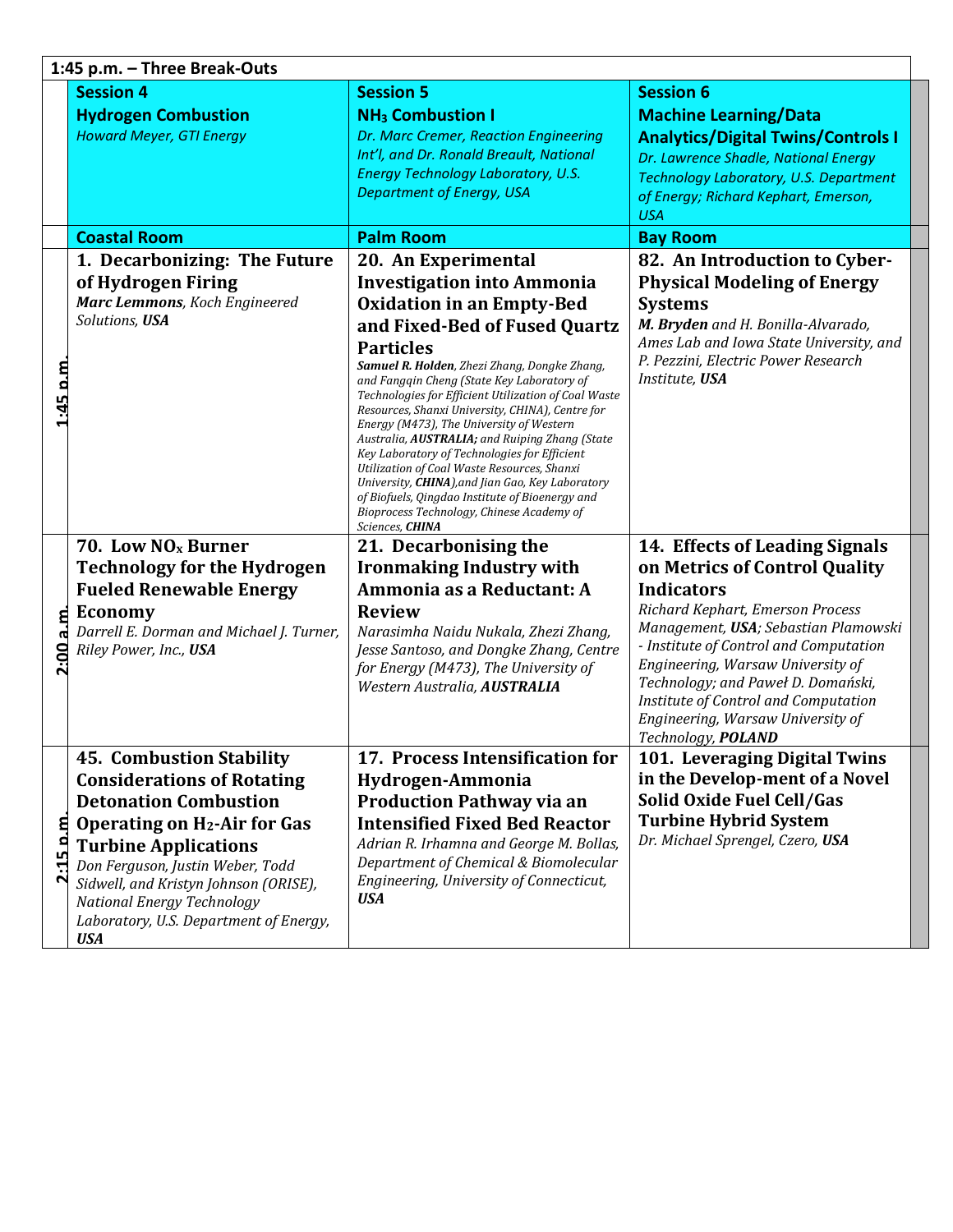| 2:30 p.m. | 139. Effect of Blending<br><b>Hydrogen into Natural Gas on</b><br><b>Selective Catalytic Reduction</b><br>of NO <sub>x</sub> for Stationary Power<br><b>Applications</b><br>Sahand Faraji, Department of Chemical<br>and Biomolecular Engineering, Kyle<br>Horiuchi and Bihter Padak, Department<br>of Mechanical and Aerospace<br>Engineering, University of California,<br>Irvine, USA*<br>128. Combustion of Natural  | 41. A Preliminary<br><b>Experimental and Kinetic</b><br><b>Modelling Study of Ammonia</b><br><b>Combustion in Porous Media</b><br>Jianting Lin, Xiaomao Chen and Fanrui<br>Mene(School of Materials and<br>Metallurgy), Dongke Zhang (Centre for<br>Energy (M743), The University of<br>Western Australia, AUSTRALIA), and<br>Xianchun Li (School of Chemical<br>Engineering), Liaoning Provincial<br>Engineering Research Centre for<br>Advanced Coking and Coal Utilization,<br><b>CHINA</b><br>115. Combustion of Heavy | 124. Controls in Action: Power<br><b>Plant Demonstrations of</b><br><b>Advanced Controls</b><br>Steve Seachman, Electric Power<br>Research Institute, USA<br>81. Performance Evaluation of                                                      |  |
|-----------|--------------------------------------------------------------------------------------------------------------------------------------------------------------------------------------------------------------------------------------------------------------------------------------------------------------------------------------------------------------------------------------------------------------------------|----------------------------------------------------------------------------------------------------------------------------------------------------------------------------------------------------------------------------------------------------------------------------------------------------------------------------------------------------------------------------------------------------------------------------------------------------------------------------------------------------------------------------|-------------------------------------------------------------------------------------------------------------------------------------------------------------------------------------------------------------------------------------------------|--|
| 8<br>2:45 | <b>Gas and Hydrogen Mixtures</b><br>Martin Adendorff, Robert L. Bell, Shrikar<br>Chakravarti, Hisashi Kobayashi, William<br>Scharmach and Dr. Lawrence E. Bool,<br>Linde, Inc., USA                                                                                                                                                                                                                                      | Ammonia-Blended<br><b>Methane/Air Mixtures in Inert</b><br><b>Porous Media</b><br>Liang Li, Ruifang Zhang, Yang Zhang,<br>and Hai Zhang, Key Laboratory for<br>Thermal Science and Power Engineering<br>of Ministry of Education, Department of<br>Energy and Power Engineering,<br>Tsinghua University, CHINA                                                                                                                                                                                                             | <b>Integrated Model Predictive</b><br>and Proportional-Integral-<br><b>Derivative Controllers</b><br>S. Agbleze and F. Lima, National Energy<br>Technology Laboratory, U.S. Department<br>of Energy and West Virginia University,<br><b>USA</b> |  |
| 3:00 p.m  | 103. Stability and Emissions<br>of Surface Stabilized<br><b>Combustion Fueled with</b><br><b>Hydrogen-Enriched Natural</b><br>Gas<br>Tiantian Wang, Hai Zhang, Yuxin Wu,<br>Qing Liu, and Yang Zhang, Key<br>Laboratory for Thermal Science and<br>Power Engineering of Ministry of<br>Education, Department of Energy and<br>Power Engineering, Tsinghua University,<br>CHINA*<br>3:15 p.m. - Break - Island Ballroom 2 | <b>OPEN DISCUSSION</b>                                                                                                                                                                                                                                                                                                                                                                                                                                                                                                     | <b>OPEN DISCUSSION</b>                                                                                                                                                                                                                          |  |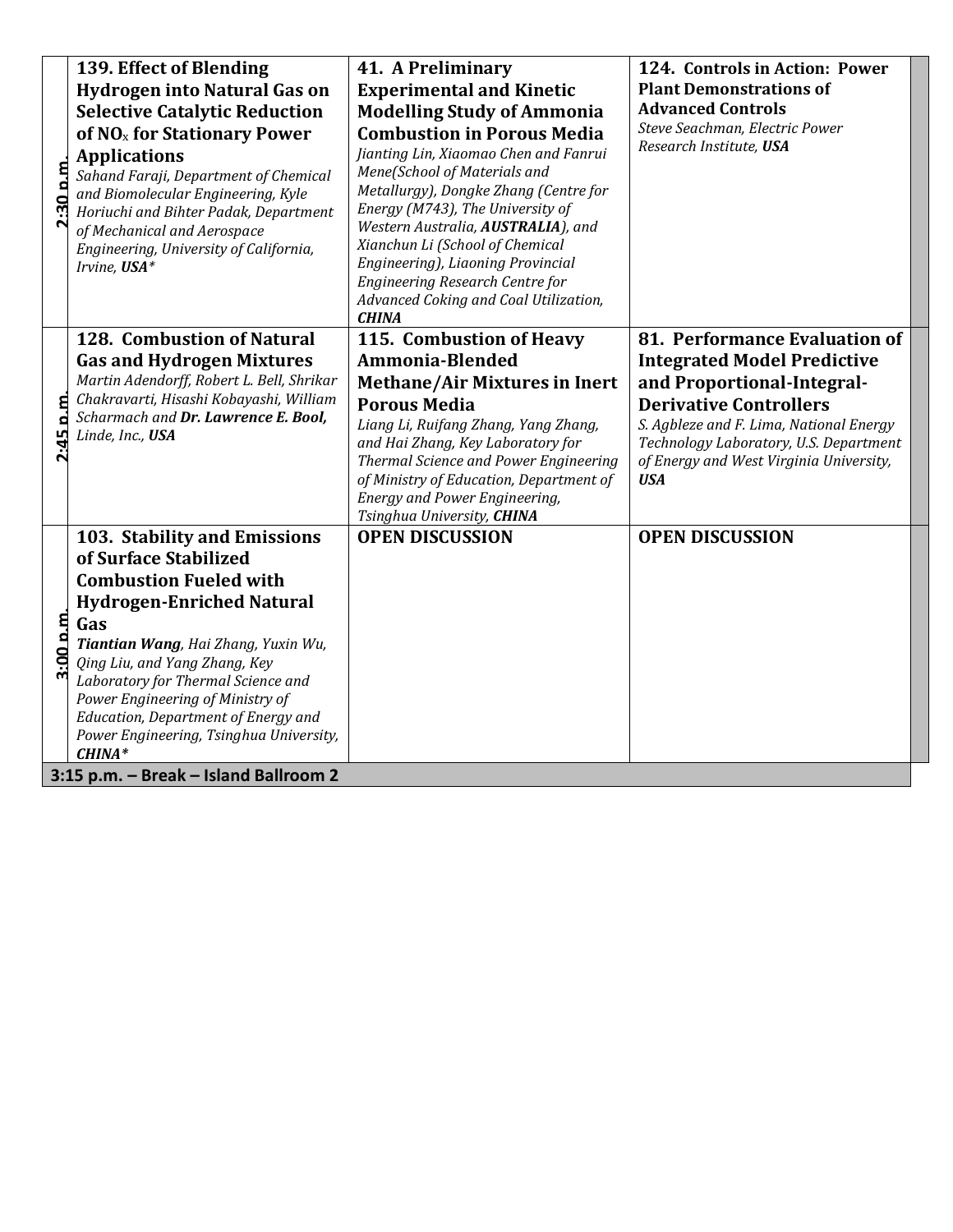|              | 3:45 p.m. - Three Break-Outs                                                                                                                                                                                                                                                                                                                                           |                                                                                                                                                                                                                                                                                                                                                                                                                                                                                                                                                                                                                                                   |                                                                                                                                                                                                                                                                                                                                                                  |                                                                                                                                                                                                                                                                                                                                                            |
|--------------|------------------------------------------------------------------------------------------------------------------------------------------------------------------------------------------------------------------------------------------------------------------------------------------------------------------------------------------------------------------------|---------------------------------------------------------------------------------------------------------------------------------------------------------------------------------------------------------------------------------------------------------------------------------------------------------------------------------------------------------------------------------------------------------------------------------------------------------------------------------------------------------------------------------------------------------------------------------------------------------------------------------------------------|------------------------------------------------------------------------------------------------------------------------------------------------------------------------------------------------------------------------------------------------------------------------------------------------------------------------------------------------------------------|------------------------------------------------------------------------------------------------------------------------------------------------------------------------------------------------------------------------------------------------------------------------------------------------------------------------------------------------------------|
|              | <b>Session 7</b>                                                                                                                                                                                                                                                                                                                                                       | <b>Session 8</b>                                                                                                                                                                                                                                                                                                                                                                                                                                                                                                                                                                                                                                  | <b>Session 9</b>                                                                                                                                                                                                                                                                                                                                                 | <b>Session 10</b>                                                                                                                                                                                                                                                                                                                                          |
|              | <b>Hydrogen Production</b><br><b>Howard Meyer</b><br><b>GTI Energy</b>                                                                                                                                                                                                                                                                                                 | <b>NH<sub>3</sub></b> Combustion II<br><b>Dongke Zhang, The University</b><br>of Western Australia and<br>Dr. Ronald Breault, National<br><b>Energy Technology</b><br>Laboratory, U.S. Department<br>of Energy, USA                                                                                                                                                                                                                                                                                                                                                                                                                               | <b>Ecoenergy</b><br>Dr. Edmundo Vasquez<br><b>Clean Energy Technologies</b>                                                                                                                                                                                                                                                                                      | $CO2$ II - Direct Air<br><b>Capture I</b><br>Dr. Ronald W/ Breault,<br><b>National Energy Technology</b><br>Laboratory, U.S. Department<br>of Energy and Brian Higgins,<br>The Babcock & Wilcox Co.                                                                                                                                                        |
|              | <b>Coastal Room</b>                                                                                                                                                                                                                                                                                                                                                    | <b>Palm Room</b>                                                                                                                                                                                                                                                                                                                                                                                                                                                                                                                                                                                                                                  | <b>Bay Room</b>                                                                                                                                                                                                                                                                                                                                                  | <b>Gulf Room</b>                                                                                                                                                                                                                                                                                                                                           |
| p.m.<br>3:45 | 15. Comparison of<br><b>Commercial State-of-</b><br>the-Art, Fossil-Based<br><b>Hydrogen Production</b><br><b>Technologies</b><br>Eric Lewis, Shannon McNaul,<br>Matt Jamieson, Megan S.<br>Henrikson, Scott Matthews,<br>Travis Shultz, Timothy J.<br>Skone and Robert Stevens,<br><b>National Energy Technology</b><br>Laboratory, U.S. Department<br>of Energy, USA | <b>40. A Preliminary</b><br><b>Experimental Study</b><br>of Iron Ore Reduction<br>by Ammonia<br>Yuejun Liu and Xianchun Li<br>(School of Materials and<br>Metallurgy, University of<br>Science and Technology);<br>Wancen Sun (School of<br>Chemical Engineering);<br>Dongke Zhang (Liaoning<br>Provincial Engineering<br>Research Centre for<br><b>Advanced Coking and Coal</b><br>Utilization), Centre for<br>Energy (M473), The<br>University of Western<br>Australia, AUSTRALIA; and<br>Shaoyan Wang, School of<br>Chemical Engineering,<br>School of Materials and<br>Metallurgy, University of<br>Science and Technology<br>Liaoning, CHINA | 6. Thermochemical<br><b>Energy Storage for</b><br><b>Solar Heating</b><br><b>Applications</b><br>Jarosław Zuwała Professor,<br>Ph.D., D. Sc., Eng., Institute<br>for Chemical Processing of<br>Coal, POLAND                                                                                                                                                      | 42. NETL's Direct Air<br><b>Capture Center</b><br>Dr. Ronald Breault,<br><b>National Energy</b><br>Technology Laboratory, U.S.<br>Department of Energy, USA                                                                                                                                                                                                |
|              | 83.1,3                                                                                                                                                                                                                                                                                                                                                                 | 44. Ammonia                                                                                                                                                                                                                                                                                                                                                                                                                                                                                                                                                                                                                                       | q<br>Techno-economic                                                                                                                                                                                                                                                                                                                                             | 31<br>Direct Air                                                                                                                                                                                                                                                                                                                                           |
| p.m.<br>4.00 | Diaminopropane<br><b>Bisborane as a</b><br><b>Hydrogen Storage</b><br><b>Media</b><br>Guojin Zhang, Guochen Bao,<br>and Zhenguo Huang, School<br>of Civil & Environmental<br>Engineering, University of<br>Technology Sydney,<br><b>AUSTRALIA</b>                                                                                                                      | <b>Combustion for Gas</b><br><b>Turbine Engine</b><br><b>Applications</b><br>Clint Bedick and Pete<br><b>Strakey, National Energy</b><br>Technology Laboratory, U.S.<br>Department of Energy, USA                                                                                                                                                                                                                                                                                                                                                                                                                                                 | <b>Analysis of Thermal</b><br><b>Energy Storage</b><br><b>Systems Integrated</b><br>with a Power Plant<br>Nenad Sarunac, Javad<br>Khalesi, and Mahfuja Khud,<br><b>UNC Charlotte; Carlos</b><br>Romero, Tanumoy Banerjee,<br>and Julio Bravo, Lehigh<br>University; and Rick Mancini,<br>Pramod Kulkarni and Joel<br>Berger, Customized Energy<br>Solutions, USA | <b>Capture Case</b><br><b>Studies: Sorbent</b><br><b>System</b><br><b>Timothy Fout, National</b><br>Energy Technology<br>Laboratory, U.S.<br>Department of Energy; and<br>Alexander Zoelle, Sally<br>Homsy, Jessica Valentine,<br>Naksha Roy, Aaron<br>Kilstofte, Mike Sturdivan,<br>Mark Steutermann, and<br>Mark Woods, NETL Support<br>Contractors, USA |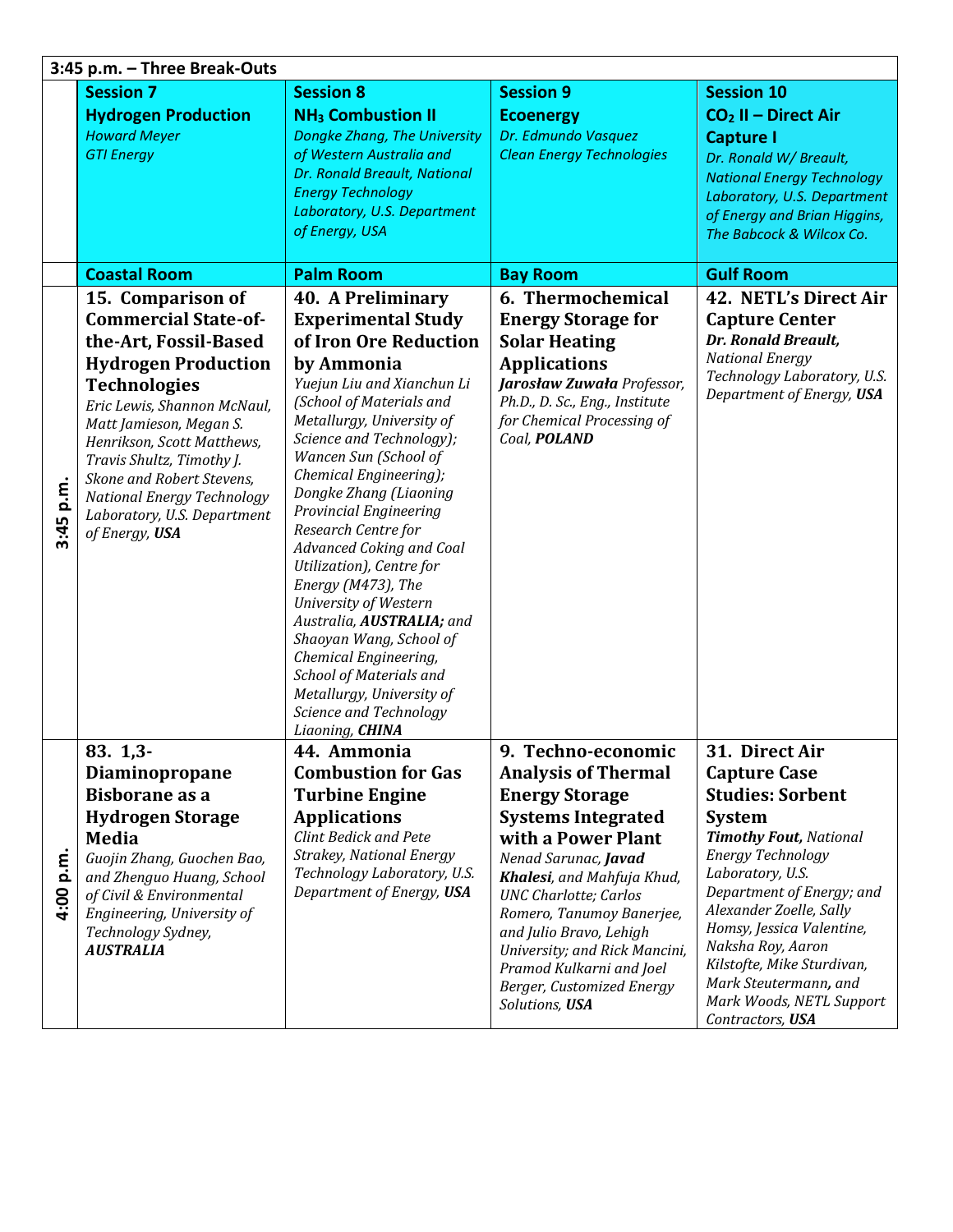|           | <b>59. Performance</b>                                       | 48. Preliminary                                                 | 27. An Assessment of                               | 120. Enhanced                                       |
|-----------|--------------------------------------------------------------|-----------------------------------------------------------------|----------------------------------------------------|-----------------------------------------------------|
|           | <b>Testing of a Moving-</b>                                  | <b>Observations of</b>                                          | <b>Solar Assisted</b>                              | <b>Depolarized Electro-</b>                         |
|           | <b>Bed Gasifier Using</b>                                    | <b>Performance of</b>                                           | <b>Pyrolysis for</b>                               | <b>Membrance System</b>                             |
|           | Coal, Biomass, and                                           | Ammonia                                                         | <b>Converting Various</b>                          | <b>For Direct Capture of</b>                        |
|           | <b>Waste Plastic Blends</b>                                  | <b>Combustion in</b>                                            | <b>Biomasses into</b>                              | <b>Carbon Dioxide from</b>                          |
|           | to Generate White                                            | a Single-Cylinder                                               | <b>Gaseous and Liquid</b>                          | <b>Ambient Air</b>                                  |
|           | Hydrogen                                                     | <b>Spark-Ignition Engine</b>                                    | <b>Bio-Fuels</b>                                   | Ayokunle Omosebi, Jinwen                            |
| 4:15 p.m. | <b>George Booras, Electric</b>                               | Xiaofei Yao, Jing Wang, and                                     | <b>Evangeline Bulla, School of</b>                 | Wang and Kunlei Liu,                                |
|           | Power Research Institute;                                    | Fangqin Cheng, State Key                                        | Engineering, Liberty                               | Center for Applied Energy                           |
|           | Rolf E. Maurer and David P.                                  | Laboratory of Technologies for<br>Efficient Utilization of Coal | University; Tom Eldredge,                          | Research, and Xin Gao and<br>Emmanuel Ohiomoba,     |
|           | Thimsen, Hamilton Maurer<br>International, Inc., USA; and    | Waste Resources, Shanxi                                         | Eldredge Modeling and<br>Analysis, LLC; and Dr.    | Department of Mechanical                            |
|           | Dr. Alberto Pettinau, and Dr.                                | University; Yang Liu                                            | Edmundo Vasquez, Clean                             | Engineering, and Jesse                              |
|           | Simone Menoli, Sotacarbo                                     | and Jian Gao, Qingdao Institute<br>of Bioenergy and Bioprocess  | Energy Technologies, USA*                          | Thompson, Department of                             |
|           | Società Tecnologie Avanzate                                  | Technology, Chinese Academy of                                  |                                                    | Chemistry, University of                            |
|           | Low Carbon S.p.A., ITALY                                     | Sciences, CHINA; and Dongke                                     |                                                    | Kentucky; and Aaron                                 |
|           |                                                              | Zhang (Centre for Energy<br>(M473), The University of           |                                                    | Patrick, Louisville Gas and<br>Electric Company and |
|           |                                                              | Western Australia, AUSTRALIA                                    |                                                    | Kentucky Utilities, USA                             |
|           | 66. What To Do with                                          | 49. An Experimental                                             | 35. Utilizing Solar                                | 131. DAC - CO <sub>2</sub> Cost                     |
|           | <b>End-of-Life Plastics</b>                                  | <b>Study of Ammonia</b>                                         | <b>Ponds for Both</b>                              | <b>Structure</b>                                    |
|           | and Tires - Fuel,                                            | Dissociation in a                                               | <b>Energy Storage and</b>                          | <b>Brian Higgins</b> , The                          |
|           | Monomer, or                                                  | <b>Fixed-Bed Reactor</b>                                        | <b>Electricity Generation</b>                      | Babcock & Wilcox Co., USA                           |
|           | Hydrogen?                                                    | <b>Packed with Quartz</b>                                       | <b>Andrew Felgate, Liberty</b>                     |                                                     |
|           | Sankar Bhattacharya,                                         | <b>Particles</b>                                                | University; Tom Eldredge,                          |                                                     |
|           | Professor, Department of                                     | Ruiping Zhang, Jing Wang,                                       | Eldredge Modeling &                                |                                                     |
|           | <b>Chemical and Biological</b>                               | Yuanyuan Zhang, and Fangqin<br>Cheng, State Key Laboratory of   | Analysis; and Dr. Edmundo<br>Vasquez, Clean Energy |                                                     |
| 4:30 p.m. | Engineering, Monash<br>University, AUSTRALIA                 | Technologies for Efficient                                      | Technologies, USA                                  |                                                     |
|           |                                                              | <b>Utilization of Coal Waste</b>                                |                                                    |                                                     |
|           |                                                              | Resources, Shanxi University;<br>Yang Liu and Jian Gao, Qingdao |                                                    |                                                     |
|           |                                                              | Institute of Bioenergy and                                      |                                                    |                                                     |
|           |                                                              | Bioprocess Technology, Chinese                                  |                                                    |                                                     |
|           |                                                              | Academy of Sciences, CHINA;<br>and Samuel Ronald Holden and     |                                                    |                                                     |
|           |                                                              | Dongke Zhang (Centre for                                        |                                                    |                                                     |
|           |                                                              | Energy (M473), The University                                   |                                                    |                                                     |
|           |                                                              | of Western Australia,<br><b>AUSTRALIA</b>                       |                                                    |                                                     |
|           | 68. Process                                                  | 33. Oxy-Combustion                                              | 56. Magnetically                                   | 193.                                                |
|           | <b>Intensification for</b>                                   | of Ammonia as a                                                 | <b>Levitated and</b>                               | Thermodynamic                                       |
|           | <b>Coal and Biomass</b>                                      | Fuel/Co-fuel and                                                | <b>Constrained Flywheel</b>                        | <b>Evaluation of Direct</b>                         |
|           | <b>Gasifica-tion for</b>                                     | Impact on $NOx$                                                 | <b>Energy Storage</b>                              | Air Capture -                                       |
|           | <b>Distributed Power</b>                                     | <b>Emissions</b>                                                | <b>System</b>                                      | <b>Establishing The</b>                             |
|           | and Hydrogen                                                 | J. Pedel, S. Aluri, and S. Groff,                               | <b>John Van Osdol, National</b>                    | <b>Technical Limits</b>                             |
| 4:45 p.m. | <b>Production II</b>                                         | Linde, Inc., USA                                                | Energy Technology                                  | <b>Kashif Nawaz</b> , Chang-Min                     |
|           | John P. Dooher, Ying of                                      |                                                                 | Laboratory, U.S. Department                        | Yang, Kai Li, and Steve                             |
|           | Balquhain Fellow, Adelphi                                    |                                                                 | of Energy, USA                                     | Kowalski, Oak Ridge                                 |
|           | University/Dooher Institute                                  |                                                                 |                                                    | National Laboratory, U.S.                           |
|           | of Physics; and Marco J.                                     |                                                                 |                                                    | Department of Energy, USA                           |
|           | Castaldi, Chemical Engineer-<br>ing Department, City College |                                                                 |                                                    |                                                     |
|           | of New York; and Dean                                        |                                                                 |                                                    |                                                     |
|           | Modroukas, Innoveering LLC,                                  |                                                                 |                                                    |                                                     |
|           | <b>USA</b>                                                   |                                                                 |                                                    |                                                     |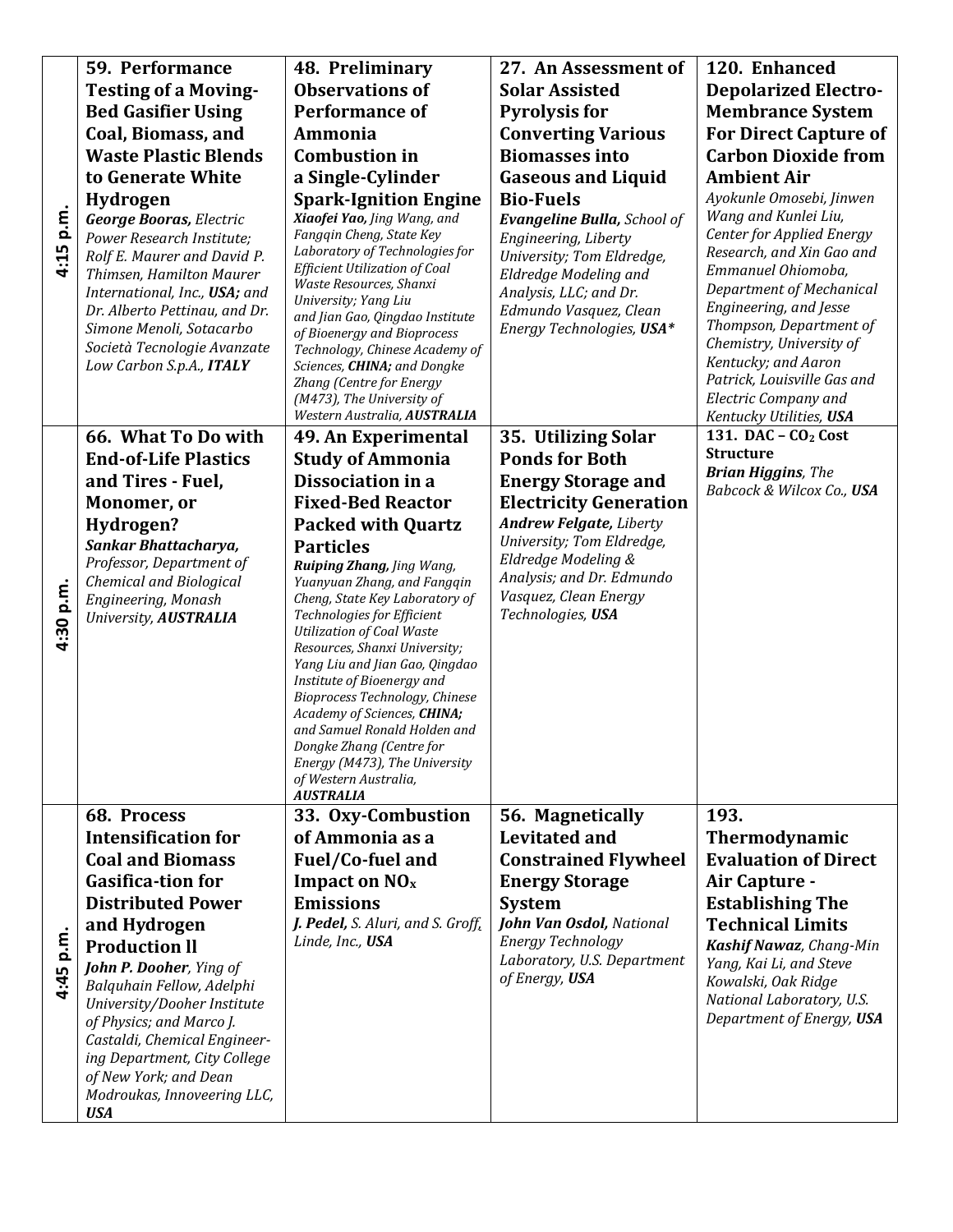| 5:00 p.m. | 204. Hydrogen<br><b>Utilization and</b><br><b>Production with Solid</b><br>Oxide Cells under<br><b>Reversible Operation</b><br>Mode<br>Jian Liu, Richard Pineault,<br>and Harry Abernathy, DOE<br><b>National Energy Technology</b><br>Laboratory; and Tao Yang,<br>Yueying Fan, Yinkai Lei,<br>Yoosuf Picard, and Bo Guan,<br><b>DOE National Energy</b><br>Technology Laboratory,<br><b>NETL Support Contractor,</b><br><b>USA</b> | <b>OPEN DISCUSSION</b>                                      | <b>OPEN DISCUSSION</b>                                   | 207. Direct Air<br><b>Capture: The New</b><br><b>Technology to Solve</b><br><b>The Climate Change</b><br>Ugo Volpato, Climeworks,<br><b>SWITZERLAND</b> |
|-----------|--------------------------------------------------------------------------------------------------------------------------------------------------------------------------------------------------------------------------------------------------------------------------------------------------------------------------------------------------------------------------------------------------------------------------------------|-------------------------------------------------------------|----------------------------------------------------------|---------------------------------------------------------------------------------------------------------------------------------------------------------|
|           | 5:15 p.m. - Conclusion of the Program                                                                                                                                                                                                                                                                                                                                                                                                |                                                             |                                                          |                                                                                                                                                         |
|           | 5:30 p.m. $-$ Networking $-$ Island Ballroom 2 $-$ Join your colleagues from the world over while you enjoy the<br>fabulous hors d'oeuvres prepared by chef as we reconnect with colleagues we haven't seen in years. We will<br>even be "zooming in" colleagues who can't be with us in Clearwater.                                                                                                                                 |                                                             |                                                          |                                                                                                                                                         |
|           |                                                                                                                                                                                                                                                                                                                                                                                                                                      | THE CLEARWATER CLEAN ENERGY CONFERENCE - Power For Tomorrow |                                                          |                                                                                                                                                         |
|           | 7:30 a.m. - Breakfast - Island Ballroom 2                                                                                                                                                                                                                                                                                                                                                                                            | <b>TUESDAY MORNING – August 2, 2022</b>                     |                                                          |                                                                                                                                                         |
|           | 8:00 a.m. - Four Concurrent Sessions                                                                                                                                                                                                                                                                                                                                                                                                 |                                                             |                                                          |                                                                                                                                                         |
|           | <b>Session 11</b>                                                                                                                                                                                                                                                                                                                                                                                                                    | <b>Session 12</b>                                           | <b>Session 13</b>                                        | <b>Session 14</b>                                                                                                                                       |
|           | <b>Energy Security Issues &amp;</b>                                                                                                                                                                                                                                                                                                                                                                                                  | <b>Net Zero Emissions</b>                                   | <b>Emissions</b>                                         | <b>Deriving More Value</b>                                                                                                                              |
|           | <b>Approaches</b><br>Dr. Grant R. Johnson                                                                                                                                                                                                                                                                                                                                                                                            | Massood Ramezan, KeyLogic                                   | Dr. Edmundo Vasquez,<br><b>Clean Energy Technologies</b> | <b>From Waste</b><br>Dr. Dave Osborne, Somerset,                                                                                                        |
|           |                                                                                                                                                                                                                                                                                                                                                                                                                                      |                                                             |                                                          |                                                                                                                                                         |
|           |                                                                                                                                                                                                                                                                                                                                                                                                                                      |                                                             | and Byron Burrows, TECO                                  | <b>AUSTRALIA</b> and Melanie                                                                                                                            |
|           | <b>Decision Science, Ames</b><br>Laboratory and Ben Sooter,                                                                                                                                                                                                                                                                                                                                                                          |                                                             |                                                          | Mackay, Mining Engineering,                                                                                                                             |
|           | <b>Electric Power Research</b>                                                                                                                                                                                                                                                                                                                                                                                                       |                                                             |                                                          | <b>University of British</b>                                                                                                                            |
|           | <b>Institute</b>                                                                                                                                                                                                                                                                                                                                                                                                                     |                                                             |                                                          | Columbia, Vancouver,<br><b>CANADA</b>                                                                                                                   |
|           | <b>Coastal Room</b>                                                                                                                                                                                                                                                                                                                                                                                                                  | <b>Gulf Room</b>                                            | <b>Palm Room</b>                                         | <b>Bay Room</b>                                                                                                                                         |
|           | 179. Accelerating                                                                                                                                                                                                                                                                                                                                                                                                                    | 181. Gasification                                           | 203. Minimization of                                     | 150. Producing                                                                                                                                          |
|           | <b>Blockchain Solutions</b>                                                                                                                                                                                                                                                                                                                                                                                                          | <b>Systems - A Viable</b>                                   | <b>NO<sub>x</sub></b> Emissions from                     | <b>Aggregates from</b>                                                                                                                                  |
|           | for Securely Integrat-                                                                                                                                                                                                                                                                                                                                                                                                               | <b>Pathway for Net-Zero</b>                                 | the Fluidized Bed                                        | <b>Mine Wastes for Use</b>                                                                                                                              |
|           | ing Distributed                                                                                                                                                                                                                                                                                                                                                                                                                      | <b>Emissions Energy</b>                                     | <b>Boiler</b>                                            | in Building Materials                                                                                                                                   |
|           | <b>Operations in Energy</b>                                                                                                                                                                                                                                                                                                                                                                                                          | <b>Systems</b>                                              | Jolanta Ziaja and Janusz                                 | or As a Road-Base                                                                                                                                       |
|           | <b>Delivery Systems</b>                                                                                                                                                                                                                                                                                                                                                                                                              | David Lyons, National Energy<br>Technology Laboratory, U.S. | Lichota, Wrocław University                              | Prof. Zhong Tao, Western<br>Sydney University,                                                                                                          |
| 8:00 a.m. | Dr. Grant Johnson, and<br>Kenneth M. Bryden, Decision                                                                                                                                                                                                                                                                                                                                                                                | Department of Energy, USA                                   | of Technology, POLAND                                    | <b>AUSTRALIA</b>                                                                                                                                        |
|           | Science, Ames Laboratory;                                                                                                                                                                                                                                                                                                                                                                                                            |                                                             |                                                          |                                                                                                                                                         |
|           | and Sydni Credie, Sensors &                                                                                                                                                                                                                                                                                                                                                                                                          |                                                             |                                                          |                                                                                                                                                         |
|           | <b>Controls, National Energy</b><br>Technology Laboratory, U.S.<br>Department of Energy, USA                                                                                                                                                                                                                                                                                                                                         |                                                             |                                                          |                                                                                                                                                         |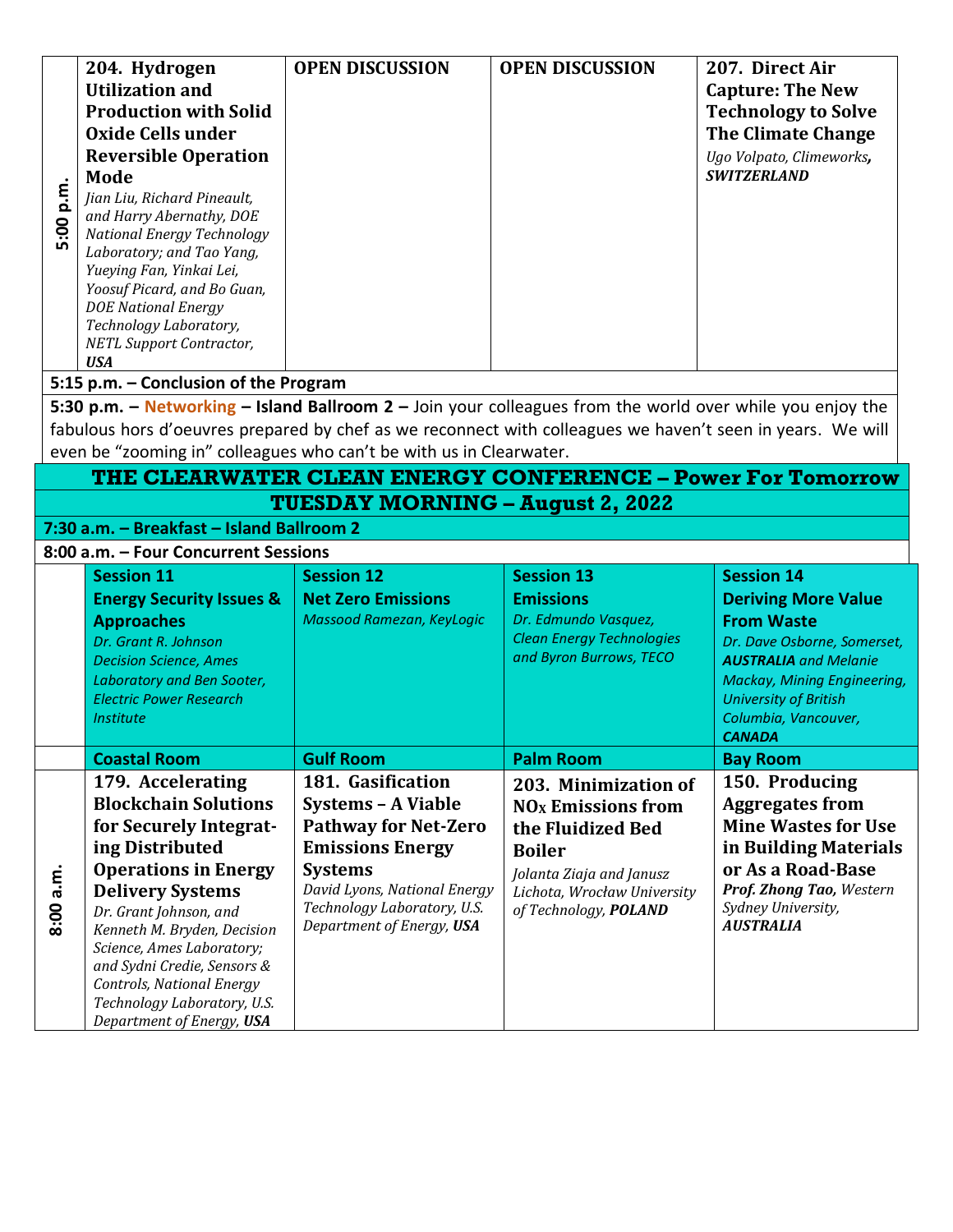|           | 185. Cyber Security                                | 176. Decarbonization                                       | 39. Experimental                                        | 151. Production of                                         |
|-----------|----------------------------------------------------|------------------------------------------------------------|---------------------------------------------------------|------------------------------------------------------------|
|           | <b>Ben Sooter, Electric Power</b>                  | Trends &                                                   | <b>Study on the</b>                                     | <b>Soil Conditioners</b>                                   |
|           | Research Institute, USA                            | <b>Opportunities for</b>                                   | <b>Characterization of</b>                              | from Mine Tailings,                                        |
|           |                                                    | <b>Florida Electric</b>                                    | <b>Latent Heat Recovery</b>                             | <b>Fly-Ash and Other</b>                                   |
|           |                                                    | <b>Utilities</b>                                           | and SO <sub>x</sub> Reduction of                        | <b>Industry Wastes</b>                                     |
|           |                                                    | <b>Byron Burrows</b> , Tampa                               | <b>Flue Gas by the Novel</b>                            | Prof. Zhonghua Chen,                                       |
| 8:15 a.m. |                                                    | Electric Co., USA                                          | <b>FGC System</b>                                       | Western Sydney University.                                 |
|           |                                                    |                                                            | HyeonRok Choi, Won Yang,                                | <b>AUSTRALIA</b>                                           |
|           |                                                    |                                                            | and YongWoon Lee, Carbon                                |                                                            |
|           |                                                    |                                                            | Neutral Technology R&D<br>Department, Korea Institute   |                                                            |
|           |                                                    |                                                            | of Industrial Technology,                               |                                                            |
|           |                                                    |                                                            | <b>SOUTH KOREA</b>                                      |                                                            |
|           | 201. Protecting the                                | 93. Techno-Economic                                        | 55. Effect of CaO on                                    | 52. Production of                                          |
|           | <b>Future of Colla-</b>                            | <b>Analysis of Coal-Fired</b>                              | the Evolution of $NOx$                                  | <b>Coal Tailings-Based</b>                                 |
|           | boration in Energy                                 | with BECCS for a Net-                                      | <b>Precursors During</b>                                | <b>Aggregates for Road-</b>                                |
|           | through Collaboration                              | <b>Zero Fossil-Fueled</b>                                  | <b>Sewage Sludge</b>                                    | <b>Subbase Application</b>                                 |
|           | in Cyber Threat                                    | <b>Power Plant</b>                                         | <b>Pyrolysis</b>                                        | Atousa Khazaie, Soheil<br>Jahandari and Zhong Tao,         |
|           | <b>Information Sharing</b>                         | Andrew Awtry, Nathan Fine,<br>James Tomey, Britt Dinsdale, | Jiangtao Meng, Jing Wang,<br>Fengling Yang, and Fangqin | Centre for Infrastructure                                  |
|           | Dan Harkness, CISSP, and<br>Scott Pinkerton, Cyber | Jenn Atcheson, Alfred (Buz)                                | Cheng, State Key Laboratory                             | Engineering, Western                                       |
| 8:30 a.m. | Operations Research and                            | Brown, Erik Meuleman, ION                                  | of Technologies for Efficient                           | Sydney University; David                                   |
|           | Situational Awareness,                             | Clean Energy, USA                                          | <b>Utilization of Coal Waste</b>                        | Osborne, Summerset                                         |
|           | <b>Strategic Security Sciences</b>                 |                                                            | Resources, Shanxi                                       | International Australia Pty<br>Ltd.; Zhonghua Chen, School |
|           | Division, Argonne National                         |                                                            | University, CHINA                                       | of Science, Western Sydney                                 |
|           | Laboratory, Department of<br>Energy, USA           |                                                            |                                                         | University; and Maroun                                     |
|           |                                                    |                                                            |                                                         | Rahme, Nu-Rock Technology                                  |
|           |                                                    |                                                            |                                                         | Pty Ltd, AUSTRALIA                                         |
|           | 205. Supply Chain<br><b>Security for Grid</b>      | 183. Gasification of<br><b>Coal and Biomass: The</b>       | 99. Stability and<br><b>Emissions of Surface</b>        | 198. An<br>Environmental                                   |
|           | <b>Assets</b>                                      | <b>Route to Net-</b>                                       | <b>Stabilized</b>                                       | <b>Approach to Fine</b>                                    |
|           | <b>Mayank Malik, Grid</b>                          | <b>Negative-Carbon</b>                                     | <b>Combustion Fueled</b>                                | <b>Coal Recovery</b>                                       |
|           | <b>Integration Systems and</b>                     | <b>Power and Hydrogen</b>                                  | with Hydrogen                                           | C.K. Lane, ARQ, AUSTRALIA                                  |
|           | <b>Mobility SLAC National</b>                      | <b>Horst Hack, Electric Power</b>                          | <b>Enriched Natural Gas</b>                             |                                                            |
| 8:45 a.m  | Accelerator Laboratory,                            | Research Institute, USA                                    | Tiantian Wang, Hai Zhang,                               |                                                            |
|           | Stanford University, USA                           |                                                            | Yuxin Wu, Qing Liu, and                                 |                                                            |
|           |                                                    |                                                            | Yang Zhang, Key Laboratory                              |                                                            |
|           |                                                    |                                                            | for Thermal Science and                                 |                                                            |
|           |                                                    |                                                            | Power Engineering of<br>Ministry of Education,          |                                                            |
|           |                                                    |                                                            | Department of Energy and                                |                                                            |
|           |                                                    |                                                            | Power Engineering,                                      |                                                            |
|           |                                                    |                                                            | Tsinghua University, CHINA                              |                                                            |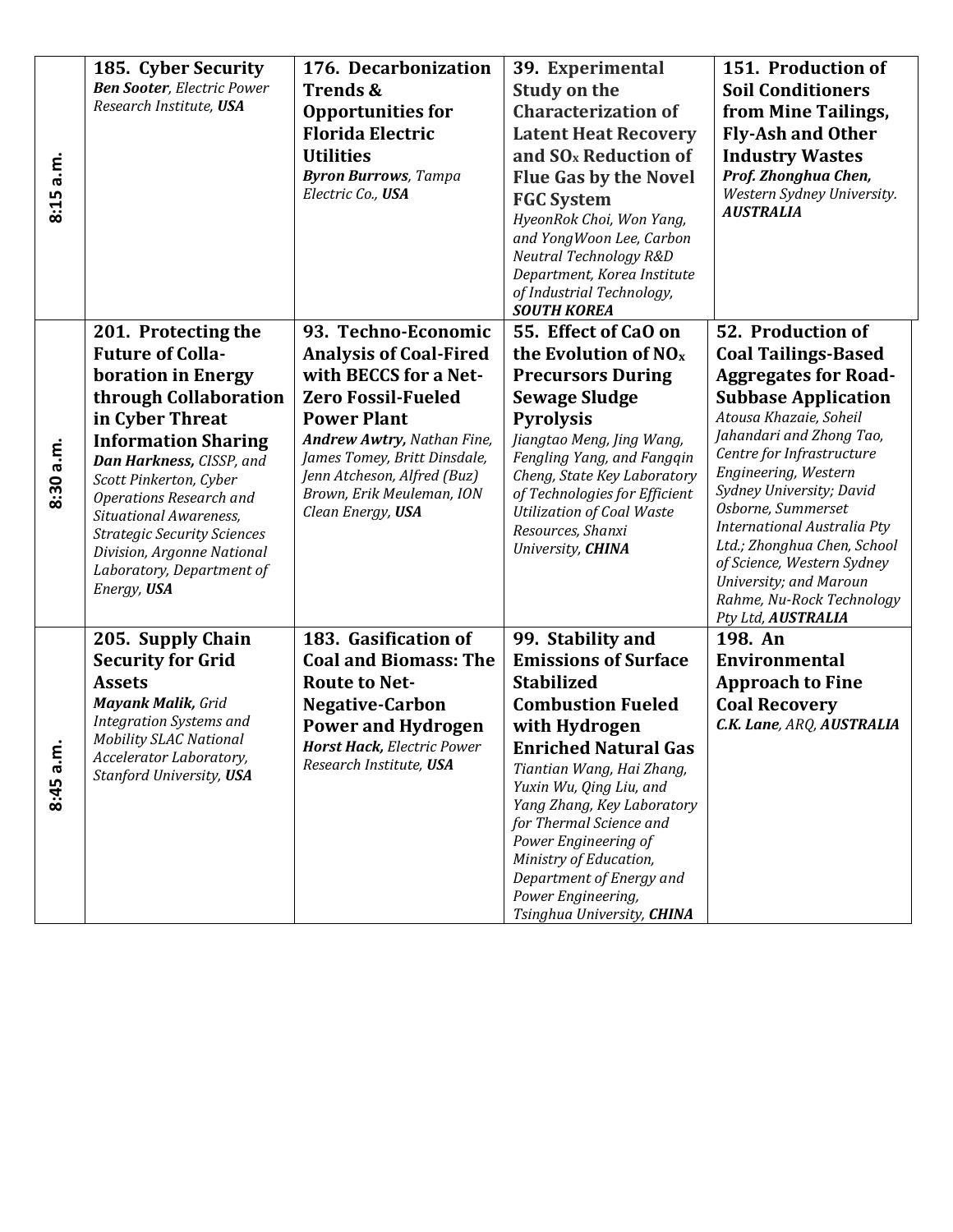| 9:00 a.m.  | 206. Operational<br><b>Technology</b><br><b>Behavioral Analytics</b><br>(OTBA) - A Data-<br><b>Centric Approach for</b><br>Reducing<br><b>Cybersecurity Risk</b><br><b>Clifton Black and Michael</b><br>Thorn, Southern Company<br>Services; Adam Carrington,<br>TEKsystems; and Masrur<br>Rahman, Securicon, USA                                                     | 186. Net-Carbon-<br><b>Negative Hydrogen</b><br><b>Production Using Coal</b><br>and Biomass Blends<br>Josh Stanislowski,<br>University of North Dakota<br>Energy & Environmental<br>Research Center, USA                                                                                                                                                 | 73. Effect of Calcium-<br><b>Based Activating</b><br><b>Additives on</b><br><b>Combustion</b><br><b>Behaviour of Coals</b><br>Halina Pawlak-Kruczek,<br>Krystian Krochmalny,<br>Michał Ostrycharczyk,<br>Krzysztof Czajka, Michał<br>Czerep, Anna Kisiela-Czajka,<br>Marcin Baranowski, and<br>Monika Tkaczuk-Serafin,<br>Wroclaw University of<br>Science and Technology,<br><b>POLAND</b> | 202. Engineered<br>Rock; Zero Waste,<br><b>Circular Economy,</b><br>and Carbon Negative<br>Maroun Rahme, Nu-Rock,<br><b>AUSTRALIA</b>                                                                                                                                                                                                      |
|------------|-----------------------------------------------------------------------------------------------------------------------------------------------------------------------------------------------------------------------------------------------------------------------------------------------------------------------------------------------------------------------|----------------------------------------------------------------------------------------------------------------------------------------------------------------------------------------------------------------------------------------------------------------------------------------------------------------------------------------------------------|---------------------------------------------------------------------------------------------------------------------------------------------------------------------------------------------------------------------------------------------------------------------------------------------------------------------------------------------------------------------------------------------|--------------------------------------------------------------------------------------------------------------------------------------------------------------------------------------------------------------------------------------------------------------------------------------------------------------------------------------------|
| 9:15 a.m.  | <b>OPEN DISCUSSION</b>                                                                                                                                                                                                                                                                                                                                                | 187. Net-Carbon-<br><b>Negative Electrical</b><br><b>Generation from Coal</b><br>and Biomass Blends<br>-John Oleksik, University<br>of North Dakota Energy &<br><b>Environmental Research</b><br>Center, USA                                                                                                                                             | <b>OPEN DISCUSSION</b>                                                                                                                                                                                                                                                                                                                                                                      | 209. CO <sub>2</sub> Reducing<br><b>High-Performance</b><br><b>Coal-Based</b><br><b>Commercial Building</b><br><b>Materials</b><br>Walt Sherwood, Ryan<br>Johnson, Ryan Trammell and<br>William Easter,<br>Semplastics/X-MAT; and<br><b>Bruce Folkedahl and Carolyn</b><br>Nyberg Energy &<br><b>Environmental Research</b><br>Center, USA |
|            | 9:30 a.m. - Break - Island Ballroom 2<br>10:00 a.m. - Four Break-Outs                                                                                                                                                                                                                                                                                                 |                                                                                                                                                                                                                                                                                                                                                          |                                                                                                                                                                                                                                                                                                                                                                                             |                                                                                                                                                                                                                                                                                                                                            |
|            | <b>Session 15</b><br>CO <sub>2</sub> III - Point Sources<br><b>David Hopkinson and</b><br><b>Fangming Xiang, National</b><br><b>Energy Technology</b><br>Laboratory, U.S. Department<br>of Energy                                                                                                                                                                     | <b>Session 16</b><br><b>Biomass Conversion to</b><br><b>Power and/or</b><br><b>Chemicals I</b><br>Les Marshall, Consultant and<br>Josh Stanislowski, UNDEERC                                                                                                                                                                                             | <b>Session 17</b><br><b>Pressurized Oxy-</b><br><b>Combustion I</b><br>Dr. Richard Axelbaum,<br><b>Washington University in St.</b><br>Louis, and Prof. Andrew Fry,<br><b>Brigham Young University</b>                                                                                                                                                                                      | <b>Session 18</b><br><b>MSW Combustion</b><br>Prof. Lunbo Duan, and<br>Prof. Yueming Wang, Ph.D.,<br>Southeast University, China<br>and Alan Paschedag,<br>Covanta                                                                                                                                                                         |
|            | <b>Coastal Room</b>                                                                                                                                                                                                                                                                                                                                                   | <b>Gulf Room</b>                                                                                                                                                                                                                                                                                                                                         | <b>Bay Room</b>                                                                                                                                                                                                                                                                                                                                                                             | <b>Palm Room</b>                                                                                                                                                                                                                                                                                                                           |
| 10:00 a.m. | 28. Updated Cost and<br><b>Performance of CO<sub>2</sub></b><br><b>Capture and</b><br><b>Compression from</b><br><b>Industrial Sources</b><br>Timothy Fout, Travis Shultz,<br>Robert James, National<br>Energy Technology<br>Laboratory, U.S. Department<br>of Energy; and Sydney<br>Hughes, Alexander Zoelle,<br>Sally Homsy, Sam Henry,<br>Sandeep Pidaparti, Norma | 25. Effect of Acoustic<br><b>Forcing on</b><br><b>Particulate Emissions</b><br>from an Entrained<br><b>Flow Reactor</b><br>Marcelo D. B. Takehara,<br>Muhammad A. Chishty,<br>Kentaro Umeki and Rikard<br>Gebart, Luleå University of<br>Technology, Department of<br><b>Engineering Sciences and</b><br>Mathematics, Division of<br>Energy Engineering, | 62. Ash<br><b>Transformations and</b><br><b>Deposition during</b><br><b>Pressurized Oxy-</b><br><b>Combustion of Coal</b><br>Dr. Andrew Fry<br>Brigham Young<br>University, USA                                                                                                                                                                                                             | 142. The<br><b>Preparation of Glass-</b><br><b>Ceramic Foams from</b><br><b>Coal-Based Slags by</b><br><b>Inorganic Gel</b><br><b>Casting: The Effect of</b><br><b>Structure of Slags on</b><br><b>Weak Alkali-</b><br><b>Activation Reactivity</b><br>Li Zhou, Qiangqiang Ren,<br>Mingyue Wang, Wei Li,<br>Chen Liang and Wenyu           |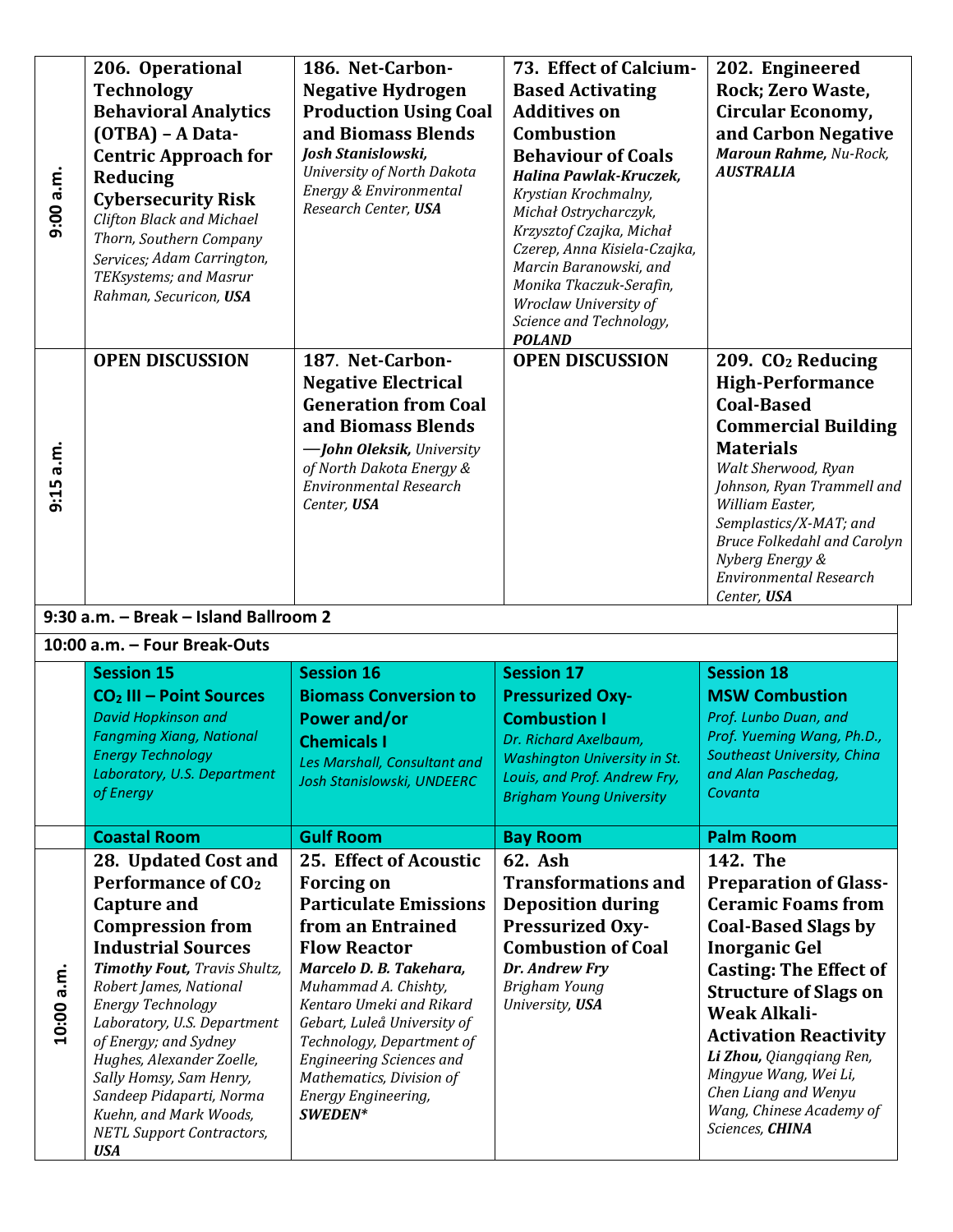|            | 92. Pilot Design and                                          | 12. Biomass to High                                   | 43. Design and                                               | 143. Development                                            |
|------------|---------------------------------------------------------------|-------------------------------------------------------|--------------------------------------------------------------|-------------------------------------------------------------|
|            | <b>Testing for</b>                                            | <b>Quality Jet Fuel via</b>                           | <b>Modeling of an 80 bar</b>                                 | on Biomass                                                  |
|            | <b>Transformational</b>                                       | <b>Gasified-Synthesis</b>                             | <b>Oxy-Combustor for</b>                                     | <b>Fluidized Bed</b>                                        |
|            | <b>Solvents on NGCC</b>                                       | Route                                                 | <b>Direct Fired</b>                                          | Gasification                                                |
|            | <b>Flue Gas</b>                                               | Dr. Guangbo Liu, Xi Xu, Dr.                           | Supercritical CO <sub>2</sub>                                | <b>Technologies</b>                                         |
|            | Ned Brown, Greg Staab,                                        | Hui Wang, Dr. Zhiqi Wang,                             | <b>Applications</b>                                          | <b>Coupling with Coal</b>                                   |
| 10:15 a.m. | Nathan Fine, James Tomey,                                     | Dr. Jianqing Li, Dr. Jingli Wu,                       | Pete Strakey, National                                       | <b>Power Plant</b>                                          |
|            | Britt Dinsdale, Andrew                                        | and Prof. Jinhu Wu, Key                               | Energy Technology                                            | Wang Qinhui, State Key                                      |
|            | Awtry, Jenn Atcheson, Tyler                                   | Laboratory of Biofuels,<br>Qingdao Institute of       | Laboratory, U.S. Department                                  | Laboratory of Clean Energy                                  |
|            | Silverman, Alfred (Buz)<br>Brown, Erik Meuleman, ION          | <b>Bioenergy and Bioprocess</b>                       | of Energy, USA                                               | Utilization, Zhejiang                                       |
|            | Clean Energy, USA                                             | Technology, Chinese                                   |                                                              | University, CHINA                                           |
|            |                                                               | Academy of Sciences, CHINA                            |                                                              |                                                             |
|            | 94. Modular Adaptive                                          | 60. Co-Firing of                                      | 87. Effect of Jet Speed                                      | 158. Progress on                                            |
|            | <b>Packing for Integrally</b>                                 | <b>Woody Biomass in</b>                               | on Formation of MILD                                         | <b>Technology of</b>                                        |
|            | <b>Cooled Absorbers</b>                                       | <b>Coal Combustion</b>                                | <b>Oxy Coal Combustion</b>                                   | <b>Smouldering</b>                                          |
|            | Nathan Fine, Greg Staab,                                      | <b>Systems at High</b>                                | Wenshi Huang, Tianyu                                         | <b>Combustion for</b>                                       |
|            | Chuck Panaccione, Andrew                                      | <b>Biomass</b>                                        | Zhang, Yuxin Wu, Key                                         | <b>Treatment of Sewage</b>                                  |
|            | Awtry, Jenn Atcheson, Tyler                                   | <b>Concentrations</b>                                 | Laboratory for Thermal                                       | <b>Sludge</b>                                               |
| 10:30 a.m. | Silverman, Alfred (Buz)<br>Brown, Erik Meuleman, ION          | Dr. Andrew Fry, Brigham                               | Science and Power<br><b>Engineering of Ministry of</b>       | Yu Qiao, State Key                                          |
|            | Clean Energy, USA                                             | Young University, USA                                 | <b>Education, Department of</b>                              | Laboratory of Coal                                          |
|            |                                                               |                                                       | <b>Energy and Power</b>                                      | Combustion, Huazhong                                        |
|            |                                                               |                                                       | Engineering, Tsinghua                                        | University of Science and<br>Technology, CHINA              |
|            |                                                               |                                                       | University, CHINA                                            |                                                             |
|            | 118. Project Status                                           | 86. Acceleration of                                   | 61. Flame and Heat                                           | 157. Process Design                                         |
|            | <b>Updates at the</b>                                         | <b>Biomass Ignition</b>                               | <b>Release Profile during</b>                                | and Optimization on                                         |
|            | <b>Wyoming Integrated</b>                                     | under Turbulent                                       | <b>Pressurized Oxy-</b>                                      | <b>Self-Sustaining</b>                                      |
|            | <b>Test Center</b>                                            | Flow                                                  | <b>Combustion of Coal</b>                                    | <b>Pyrolysis and</b>                                        |
|            | William Morris and Jason                                      | Huina Guo, Yuxin Wu and                               | Dr. Andrew Fry, Brigham                                      | <b>Carbonization of</b>                                     |
| 10:45 a.m. | Begger, Wyoming Integrated<br>Test Center, USA                | Yang Zhang, Key Laboratory<br>for Thermal Science and | Young University, USA                                        | <b>Municipal Sewage</b>                                     |
|            |                                                               | Power Engineering of                                  |                                                              | <b>Sludge</b>                                               |
|            |                                                               | Ministry of Education,                                |                                                              | Ao Zhou, Xuebin Wang,                                       |
|            |                                                               | Department of Energy and                              |                                                              | Hrvoje Mikulčićn, Yixiang<br>Zhang, and Jianjun Wang,       |
|            |                                                               | Power Engineering,                                    |                                                              | MOE Key Laboratory of                                       |
|            |                                                               | Tsinghua University; and                              |                                                              | Thermo-Fluid Science and                                    |
|            |                                                               | Lele Feng, School of Safety<br>Engineering, China     |                                                              | Engineering, Xi'an Jiaotong                                 |
|            |                                                               | University of Mining and                              |                                                              | University, Xi'an, CHINA                                    |
|            |                                                               | Technology, CHINA                                     |                                                              |                                                             |
|            | 121. Synthesis of a                                           | 84. Evolution from                                    | 155. Characteristics                                         | 145. N-Containing                                           |
|            | Novel K <sub>2</sub> CO <sub>3</sub> /Humic                   | <b>Biomass to</b>                                     | of Particulate Matter                                        | <b>Gas Emission</b>                                         |
|            | <b>Acid Microspherical</b>                                    | Hydrochar under a                                     | <b>Generated from</b>                                        | <b>Behavior During</b>                                      |
|            | <b>Adsorbent for Post-</b>                                    | <b>Constant Pressure</b>                              | <b>Pressurized Air-and</b>                                   | <b>Single Compound of</b>                                   |
|            | <b>Combustion CO<sub>2</sub></b>                              | Shijie Yu, Xiaoxiao Yang,                             | <b>Oxy-Coal Combustion</b>                                   | <b>Shoe Manufacturing</b>                                   |
|            | Capture                                                       | Peng Zhao, Qinghai Li, Hui                            | in a 10kW <sub>th</sub> Fluidized                            | <b>Waste Pyrolysis</b>                                      |
|            | Abdelmalek Bellal, Xiaodong                                   | Zhou, Yanguo Zhang, Key<br>Laboratory for Thermal     | <b>Bed</b>                                                   | <b>Guang Sun</b> , Yuangiang                                |
| 11:00 a.m. | Hou, Junior Nash, Johannes                                    | Science and Power                                     | Yueming Wang, Xinglei Qiu,                                   | Duan, Lin Li and Lunbo                                      |
|            | Van der Watt, Daniel Laudal,<br>Institute for Energy Studies, | <b>Engineering of Ministry of</b>                     | Yuanqiang Duan, Lunbo                                        | Duan, Key Laboratory of<br><b>Energy Thermal Conversion</b> |
|            | College of Engineering and                                    | Education, Beijing Key                                | Duan, Key Laboratory of                                      | and Control, Ministry of                                    |
|            | Mines, University of North                                    | Laboratory of CO <sub>2</sub> Utilization             | <b>Energy Thermal Conversion</b><br>and Control, Ministry of | <b>Education, School of Energy</b>                          |
|            | Dakota, USA                                                   | and Reduction Technology,                             | <b>Education, School of Energy</b>                           | and Environment,                                            |
|            |                                                               | Department of Energy and<br>Power Engineering,        | and Environment, Southeast                                   | Southeast University,                                       |
|            |                                                               | Tsinghua University, CHINA                            | University, CHINA                                            | <b>CHINA</b>                                                |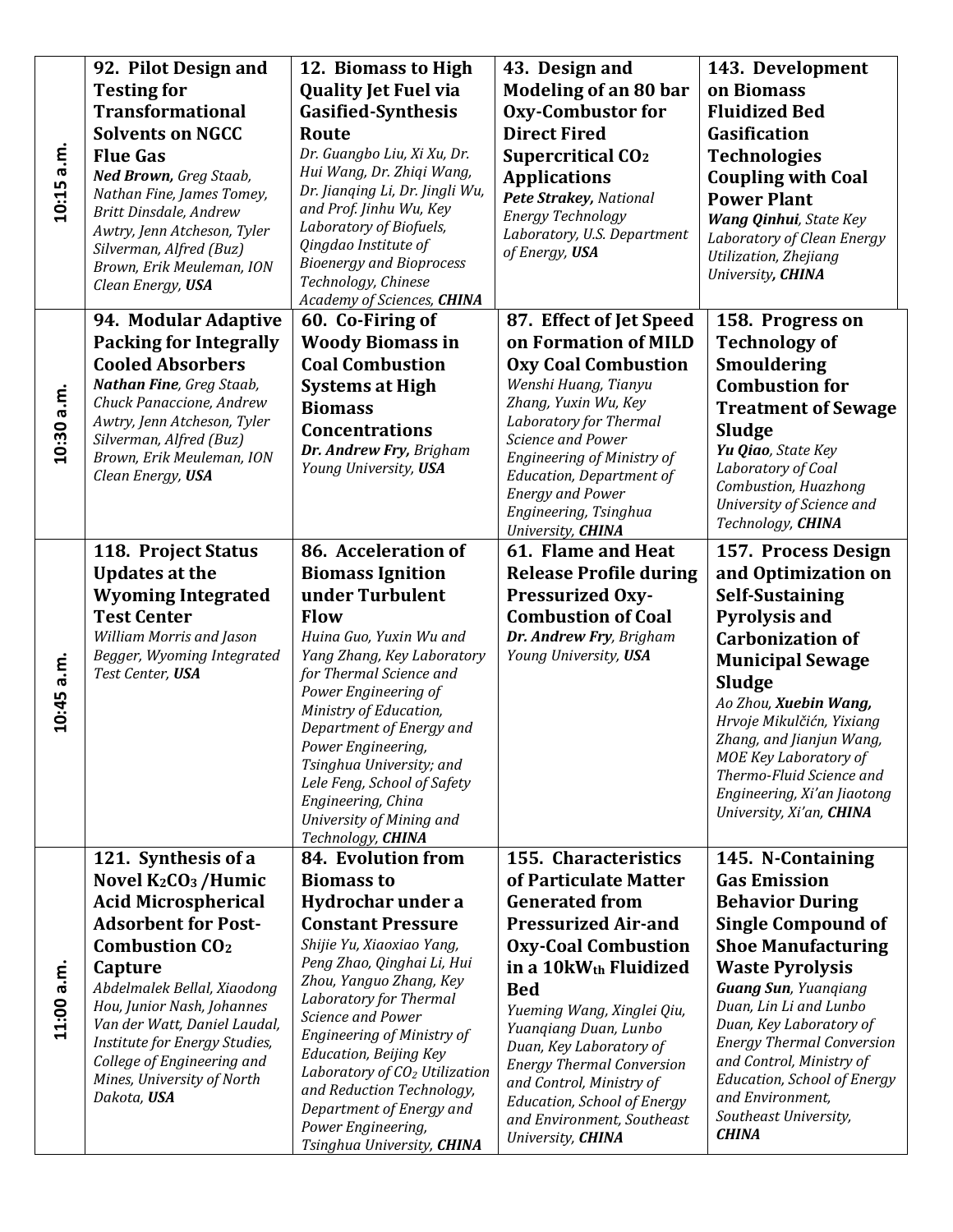| 11:15 a.m. | 30. High CO <sub>2</sub> Capture<br><b>Rate Cost and</b><br><b>Performance Baseline</b><br><b>Results for Natural</b><br><b>Gas Combined Cycles</b><br>(NGCC)<br>Timothy Fout, Travis Shultz,<br>Robert James, National<br>Energy Technology<br>Laboratory, U.S. Department<br>of Energy; and Tommy<br>Schmitt, Sarah Leptinsky,<br>Marc Turner, Sydney Hughes,<br>Alexander Zoelle, Charles<br>White and Mark Woods,<br><b>NETL Support Contractors,</b><br><b>USA</b> | 149. The Modeling<br><b>Study on the Reason</b><br>Why High CO<br><b>Unburned in Pure</b><br><b>Biomass Firing CFB</b><br><b>Boiler</b><br>Jinpeng Xie, Man Zhang,<br>Xinhua Yang and Hairui<br>Yang, State Key Laboratory<br>of Power Systems,<br>Department of Energy and<br>Power Engineering,<br>Tsinghua University, CHINA                                                                                                                                             | 129. Remote Steam<br><b>Reheat Using Direct</b><br><b>Contact Oxy-Fuel</b><br><b>Combustion</b><br>L. Bool, K. Tian, and G.<br>Panuccio, Linde, Inc., USA                                                                                                                                                                                                                                                                    | 146. Pilot- and Full-<br><b>Scale Demonstration</b><br>of Industrial Solid<br><b>Waste Combustion in</b><br><b>Circulating Fluidized</b><br><b>Bed</b><br>Yueming Wang, Yuanqiang<br>Duan and Lunbo Duan, Key<br>Laboratory of Energy<br><b>Thermal Conversion and</b><br>Control, Ministry of<br><b>Education, School of Energy</b><br>and Environment,<br>Southeast University,<br><b>CHINA</b> |
|------------|-------------------------------------------------------------------------------------------------------------------------------------------------------------------------------------------------------------------------------------------------------------------------------------------------------------------------------------------------------------------------------------------------------------------------------------------------------------------------|-----------------------------------------------------------------------------------------------------------------------------------------------------------------------------------------------------------------------------------------------------------------------------------------------------------------------------------------------------------------------------------------------------------------------------------------------------------------------------|------------------------------------------------------------------------------------------------------------------------------------------------------------------------------------------------------------------------------------------------------------------------------------------------------------------------------------------------------------------------------------------------------------------------------|---------------------------------------------------------------------------------------------------------------------------------------------------------------------------------------------------------------------------------------------------------------------------------------------------------------------------------------------------------------------------------------------------|
| 11:30 a.m. | 208. Mixed Matrix<br><b>Membrane with</b><br><b>Porous Organic Cage</b><br>for Post-combustion<br>$CO2$ Separation<br>Fangming Xiang (Leidos<br>Research Support Team) and<br>David P. Hopkinson, National<br><b>Energy Technology</b><br>Laboratory, U.S. Department<br>of Energy, USA                                                                                                                                                                                 | 89. Operation<br><b>Characteristics of</b><br><b>Biomass-Fired</b><br><b>Circulating Fluidized</b><br><b>Bed Boiler with High</b><br><b>Steam Parameters</b><br>Xiwei Ke, Yizhen Zhang,<br>Xuemin Liu, Yuxin Wu,<br>Zhong Huang, Man Zhang,<br>Junfu Lyu, and Tuo Zhou,<br>Key Laboratory for Thermal<br><b>Science and Power</b><br>Engineering of Ministry of<br><b>Education, Department of</b><br><b>Energy and Power</b><br>Engineering, Tsinghua<br>University, CHINA | 74. Effects of<br><b>Additively Manu-</b><br><b>factured Surface</b><br><b>Roughness on Small</b><br><b>Diameter Plenums</b><br>with Multiple Side<br><b>Discharges for High</b><br><b>Temperature Gas</b><br><b>Turbine Blade Cooling</b><br><b>Applications</b><br>M. Yip, R.W. Breault, D.<br>Straub, (E. Robey and R.<br>Arnab (Leidos)), National<br>Energy Technology<br>Laboratory, U.S. Department<br>of Energy, USA | <b>Open Discussion</b><br>The Southeast University in<br>China (SEU) has conducted<br>extensive research on solid<br>waste combustion in<br>fluidized beds. They have<br>built the first circulating<br>fluidized bed that purely<br>burns MSW in China. SEU<br>and other researchers offer<br>an extensive session about<br>MSW combustion.                                                      |

**11:45 a.m. to 1:15 p.m. – Themed Luncheon – Island Ballroom 2**

- **Low NO<sup>x</sup> Burners**, *J.J. Letcavits, AEP*
- **Point Source and Direct Air Carbon Capture,** *Dr. Ronald Breault, National Energy Technology Laboratory, U.S. Department of Energy*
- **Gasification,** *Prof. Ashwani Gupta, University of Maryland*
- **Oxy-fuel Combustion in a Carbon Constrained World,** *Dr. Lawrence E. Bool, Linde*
- **Thermal Conversion of Biomass**, *Raj Gupta, University of Alberta, Canada*
- **Hydrogen,** *Howard Meyer, GTI Energy*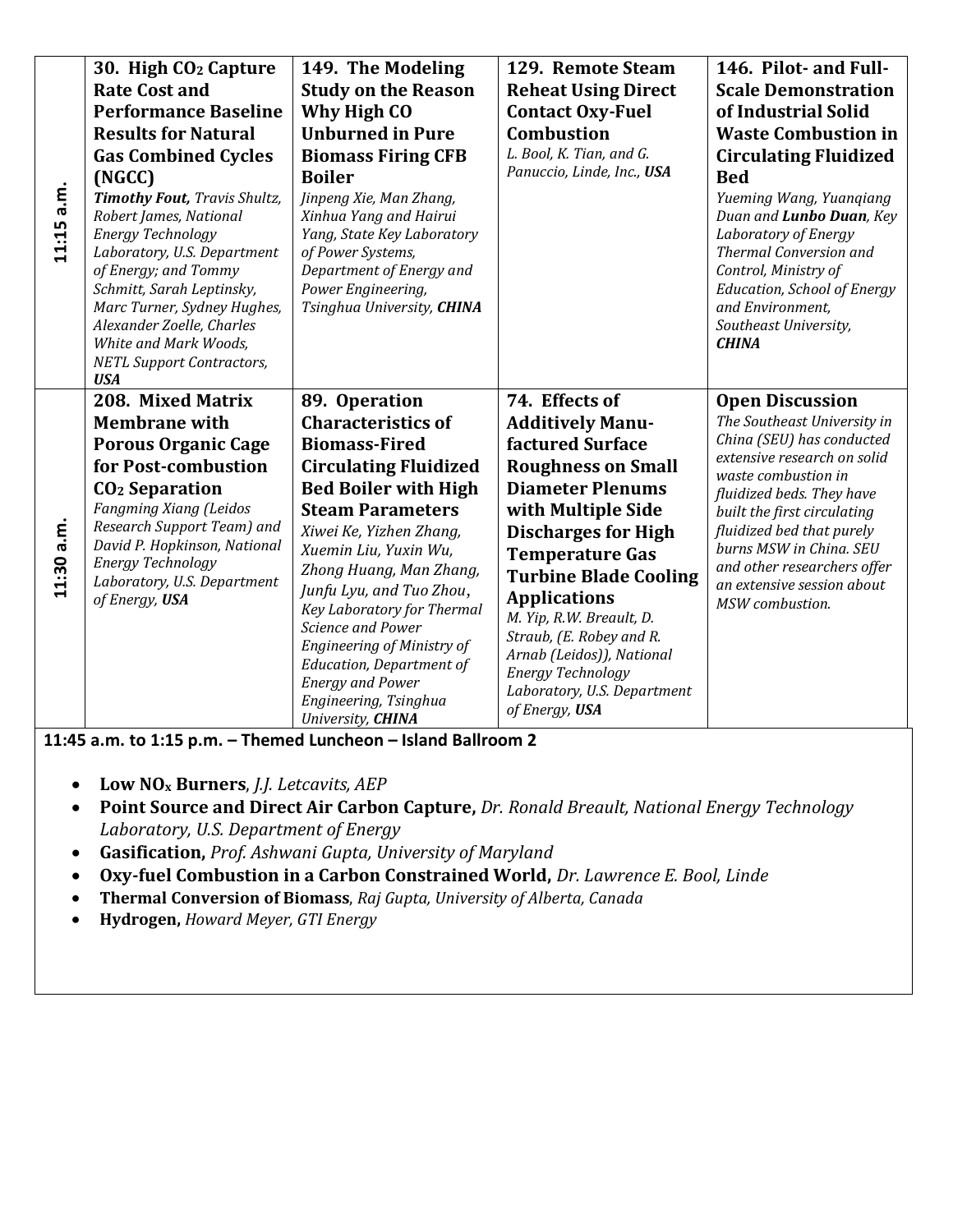|           | <b>TUESDAY AFTERNOON - August 2, 2022</b>                                                                                                                                                                                                                                                                              |                                                                                                                                                                                                                                    |                                                                                                                                                                                                                                                                                                                   |                                                                                                                                                                                                                                                                                                                                                                                                                                                                                                                                                                           |  |
|-----------|------------------------------------------------------------------------------------------------------------------------------------------------------------------------------------------------------------------------------------------------------------------------------------------------------------------------|------------------------------------------------------------------------------------------------------------------------------------------------------------------------------------------------------------------------------------|-------------------------------------------------------------------------------------------------------------------------------------------------------------------------------------------------------------------------------------------------------------------------------------------------------------------|---------------------------------------------------------------------------------------------------------------------------------------------------------------------------------------------------------------------------------------------------------------------------------------------------------------------------------------------------------------------------------------------------------------------------------------------------------------------------------------------------------------------------------------------------------------------------|--|
|           | 1:15 p.m. - Four Break-Outs                                                                                                                                                                                                                                                                                            |                                                                                                                                                                                                                                    |                                                                                                                                                                                                                                                                                                                   |                                                                                                                                                                                                                                                                                                                                                                                                                                                                                                                                                                           |  |
|           | <b>Session 19</b><br>CO <sub>2</sub> IV<br>Dr. Ronald W. Breault,<br><b>National Energy Technology</b><br>Laboratory, U.S. Department<br>of Energy                                                                                                                                                                     | <b>Session 20</b><br><b>Modeling &amp; Simulation I</b><br>Dr. Edmundo Vasquez<br><b>Clean Energy Technologies</b>                                                                                                                 | <b>Session 21</b><br><b>Plant Conversions and</b><br><b>Fuel Switching</b><br>Tom Flynn, The Babcock &<br><b>Wilcox Co., and Brian Vitalis,</b><br><b>Riley Power</b>                                                                                                                                             | <b>Session 22</b><br><b>Biomass Conversion to</b><br><b>Power and/or Chemicals II</b><br>Les Marshall, Consultant and Josh<br>Stanislowski, UNDEERC                                                                                                                                                                                                                                                                                                                                                                                                                       |  |
|           | <b>Coastal Room</b>                                                                                                                                                                                                                                                                                                    | <b>Palm Room</b>                                                                                                                                                                                                                   | <b>Palm Room</b>                                                                                                                                                                                                                                                                                                  | <b>Gulf Room</b>                                                                                                                                                                                                                                                                                                                                                                                                                                                                                                                                                          |  |
| 1:15 p.m. | 122. Carbon Capture<br>as Part of the Energy<br><b>Transition</b><br>Danielle Flagg, Sargent &<br>Lundy, USA                                                                                                                                                                                                           | 159. First-Principles<br><b>Kinetic Modeling of</b><br><b>Waste Plastic</b><br><b>Pyrolysis</b><br>Pratyush Agarwal, David<br>Tremblay, Zhen Hou and Shu<br>Wang, Aspen Technology, Inc.,<br><b>USA</b>                            | 8. A Novel Ash-<br><b>Fouling-Free</b><br><b>Regenerative Air</b><br>Preheater<br>Pengfei He, Len Goodpaster,<br>Heather Nikolic, and Kunlei<br>Liu, Center for Applied Energy<br>Research, University of<br>Kentucky; and Samuel Kelty,<br>and Aron Patrick, LG&E and<br>KU, USA                                 | 72. Supercritical CO <sub>2</sub> -<br><b>Assisted Liquefaction</b><br>Pathway for High-<br><b>Quality Liquid Biofuels</b><br>Kiran Raj Goud Burra, Ashwani<br>K. Gupta, University of Maryland,<br>Department of Mechanical<br>Engineering, USA                                                                                                                                                                                                                                                                                                                          |  |
| 1:30 p.m. | 134. Simulations-<br><b>Guided Development</b><br>of Custom Sorbents for<br><b>Boron Capture from</b><br><b>Coal Combustion</b><br>Impoundment<br><b>Leachates</b><br>John Findley, Evan Granite,<br>Eric Grol, and Jan Steckel,<br><b>National Energy Technology</b><br>Laboratory, U.S. Department<br>of Energy, USA | 163. Simulation of<br><b>Hydrogen Production</b><br>via Alkaline<br><b>Electrolysis Stack</b><br><b>Model within Aspen</b><br><b>Plus and Aspen HYSYS</b><br>Ravi Khandelwal and David<br>Tremblay, Aspen Technology,<br>Inc., USA | 95. Startup and<br><b>Shutdown Readiness</b><br><b>Assessment for a</b><br><b>Combined Cycle Unit</b><br>Chet Acharya and Mark<br>Faurot, Southern Company<br>Services; Steve Seachman,<br><b>Electric Power Research</b><br>Institute; and Don Parker and<br>Neil Ronan, Provecta Process<br>Automation LLC, USA | 105. In-situ Reforming of<br><b>Bio-oil Based on CO<sub>2</sub></b><br><b>Capture: The Effect of</b><br><b>Structural Properties of</b><br><b>CaO Catalysts on the</b><br><b>Composition of Biomass</b><br><b>Pyrolysis Products</b><br>Yujie Zhang, Jiaofei Wang<br>and Guangsuo Yu (Institute of<br>Clean Coal Technology, East<br>China University of Science and<br>Technology) State Key<br>Laboratory of High-efficiency<br>Utilization of Coal and Green<br>Chemical Engineering, School of<br>Chemistry and Chemical<br>Engineering, Ningxia<br>University, CHINA |  |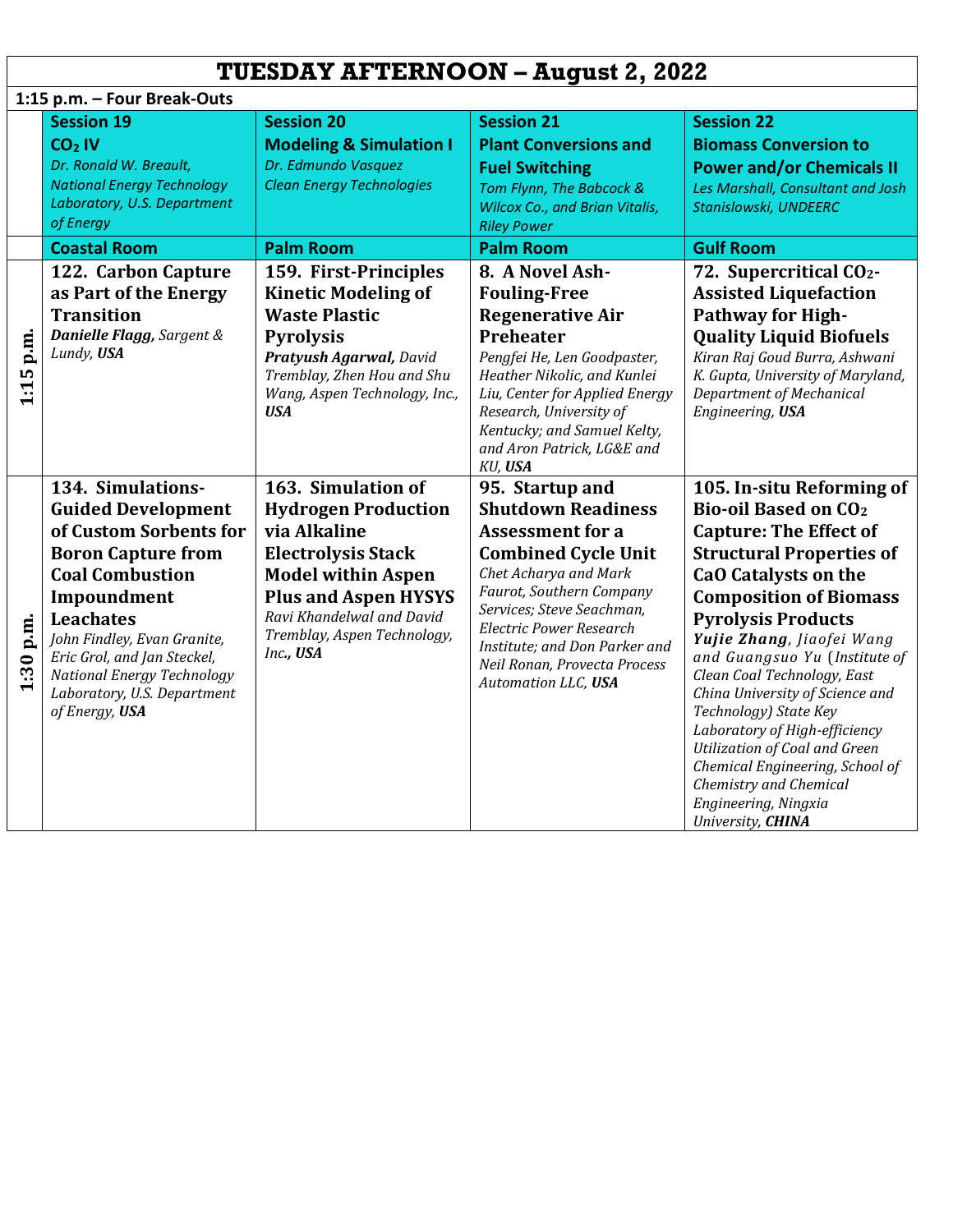|             | 135. Assessment of                                        | 164. Dynamic                                     | <b>104. Fuel Conversion</b>                               | 54. Effect of                                                        |
|-------------|-----------------------------------------------------------|--------------------------------------------------|-----------------------------------------------------------|----------------------------------------------------------------------|
|             | <b>Water Supply Risk</b>                                  | <b>Modeling of Vehicular</b>                     | <b>Projects at Power</b>                                  | <b>Temperature and</b>                                               |
|             | under Climate Change                                      | <b>Hydrogen Filling</b>                          | <b>Utility Boilers - It's</b>                             | <b>Gasifying Agents on</b>                                           |
|             | <b>Using a Hydrologic</b>                                 | <b>Station Using Aspen</b>                       | <b>Not Just a Burner Swap</b>                             | <b>Gasification Behavior of</b>                                      |
|             | <b>Model for Power</b>                                    | <b>HYSYS</b>                                     | <b>Stephen Johnston, Riley</b>                            | <b>Biomass Char</b>                                                  |
|             | <b>Generation and</b>                                     | <b>Erika Belmont</b> and Ravi                    | Power Inc., USA                                           | Yuxin Wang and Ryo Yoshiie,                                          |
|             | <b>Carbon Capture in</b>                                  | Khandelwal, Aspen                                |                                                           | Department of Mechanical                                             |
|             | <b>Prairie State</b>                                      | Technology, Inc., USA                            |                                                           | Systems Engineering, Nagoya                                          |
| 1:45 p.m.   | <b>Generating Company</b>                                 |                                                  |                                                           | University, Tokai National                                           |
|             | in Illinois                                               |                                                  |                                                           | <b>Higher Education and Research;</b><br>and Yasuaki Ueki and Ichiro |
|             | Dr. Zhenxing Zhang, Elias                                 |                                                  |                                                           | Naruse, Institute of Materials                                       |
|             | Getahun, Laura Keefer,                                    |                                                  |                                                           | and Systems for Sustainability,                                      |
|             | Guanping Qie, and Andres                                  |                                                  |                                                           | Nagoya University, Tokai                                             |
|             | Felipe Prada Sepulveda,                                   |                                                  |                                                           | National Higher Education and                                        |
|             | Water Supply Hydrologist,                                 |                                                  |                                                           | Research, JAPAN*                                                     |
|             | Illinois State Water Supply,                              |                                                  |                                                           |                                                                      |
|             | Prairie Research Institute,<br>University of Illinois at  |                                                  |                                                           |                                                                      |
|             | Urbana-Champagne, USA                                     |                                                  |                                                           |                                                                      |
|             | 153. Highly Active                                        | 165. Process                                     | 147. Mitigation of                                        | 119. Szego Mill Scale-Up                                             |
|             | MIL-68(In)-Derived                                        | <b>Simulation and</b>                            | <b>Aerosol Impacts from</b>                               | for Biomass Processing                                               |
|             | <b>In<sub>2</sub>O<sub>3</sub> Hollow Tubes</b>           | <b>Optimization for Bio-</b>                     | <b>Coal Combustion</b>                                    | Dr. Olev Trass, Department of                                        |
|             | <b>Catalysts to Boost CO2</b>                             |                                                  | <b>Processes</b>                                          | Chemical Engineering, University                                     |
|             | <b>Hydrogenation to</b>                                   | <b>Refineries via Aspen</b>                      | Temitope Bankefa, Junior                                  | of Toronto, CANADA                                                   |
|             | <b>Methanol</b>                                           | <b>Engineering Suite</b>                         | Nasah, Michael Mann and                                   |                                                                      |
|             | Yuchen Shi and Weiguang Su                                | Zhen Hou, Pratyush Agarwal,<br>Pushpesh Sharma,  | Joshua Oluwayomi, University                              |                                                                      |
| $2:00$ p.m. | (College of Chemistry and                                 | Christopher Quan, Shu Wang,                      | of North Dakota; Dr. Srivats                              |                                                                      |
|             | Chemical Engineering,                                     | and Darin M. Campbell, Aspen                     | Srinivasachar and Teagan<br>Nelson, Envergex LLC; Steve   |                                                                      |
|             | Ningxia University), Guangsuo                             | Technology, Inc., USA; and Lili                  | Benson, Microbeam                                         |                                                                      |
|             | Yu (Institute of Clean Coal<br>Technology, East China     | Yu and Lingxiang Li, Aspen                       | Technologies; and Nicole                                  |                                                                      |
|             | University of Science and                                 | Technology - Shanghai,                           | Nguyen, Barr Engineering,                                 |                                                                      |
|             | Technology) State Key                                     | <b>CHINA</b>                                     | <b>USA</b>                                                |                                                                      |
|             | Laboratory of High-efficiency                             |                                                  |                                                           |                                                                      |
|             | Utilization of Coal and Green                             |                                                  |                                                           |                                                                      |
|             | Chemical Engineering,                                     |                                                  |                                                           |                                                                      |
|             | Ningxia University, CHINA                                 |                                                  |                                                           |                                                                      |
|             | 100. Conversion of                                        | 166. Single-Column                               | 169. Boiler and Gas                                       | 23. The Effect of $Al_2O_3$ ,                                        |
|             | CO <sub>2</sub> and CH <sub>4</sub> to Value-             | Cryogenic Air                                    | <b>Turbine Conversions</b>                                | $CeO2$ , and $ZrO2$ on the                                           |
|             | <b>Added Oxygenates and</b>                               | <b>Separation: Enabling</b>                      | to Hydrogen Firing                                        | <b>Performance of Cu/ZnO</b>                                         |
|             | <b>Olefins</b>                                            | <b>Efficient Oxygen</b>                          | Tony Facchiano, Electric<br>Power Research Institute, USA | <b>Catalyst for Methanol</b>                                         |
|             | A. K. M. Kazi Aurnob, Kunlun<br>Ding and James J. Spivey, | <b>Production with Rapid</b>                     |                                                           | <b>Production from</b>                                               |
|             | <b>Cain Department of Chemical</b>                        | <b>Startup and Low</b>                           |                                                           | <b>Biomass Pyrolysis</b>                                             |
|             | Engineering, Louisiana State                              | Capital Costs-                                   |                                                           | <b>Syngas</b>                                                        |
| p.m.        | University; and Doug                                      | <b>Application to Low-</b>                       |                                                           | Sabar Pangihutan                                                     |
| LO,         | Kauffman, National Energy                                 | <b>Carbon Fossil-Fuel</b>                        |                                                           | Simanungkalit, Isabelle Jones<br>(School of Molecular Sciences),     |
| 2:1         | Technology Laboratory, U.S.                               | <b>Plants</b>                                    |                                                           | Zhezi Zhang, and Dongke Zhang,                                       |
|             | Department of Energy, USA                                 | Mao Cheng, Piyush Verma,                         |                                                           | Centre for Energy (M473), The                                        |
|             |                                                           | Zhiwei Yang, and Richard L.<br>Axelbaum, Energy, |                                                           | University of Western Australia,                                     |
|             |                                                           | <b>Environmental and Chemical</b>                |                                                           | <b>AUSTRALIA</b>                                                     |
|             |                                                           | Engineering, Consortium for                      |                                                           |                                                                      |
|             |                                                           | Clean Coal Utilization,                          |                                                           |                                                                      |
|             |                                                           | Washington University in                         |                                                           |                                                                      |
|             |                                                           | Saint Louis, USA                                 |                                                           |                                                                      |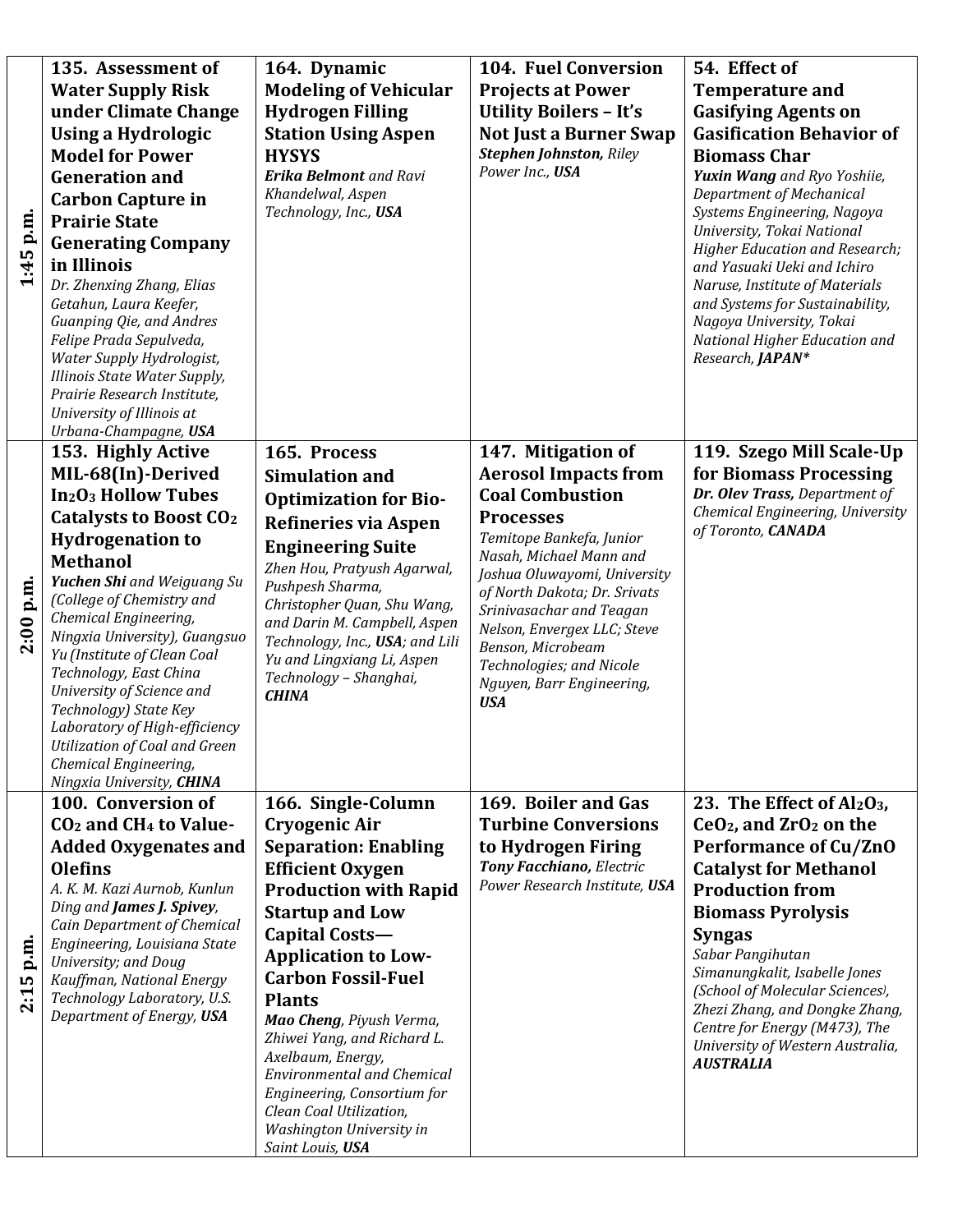|           |                                                          | 57. Calculation of the                                 | <b>170. Plant</b>                                     | 3. Ex-situ Catalytic                                    |
|-----------|----------------------------------------------------------|--------------------------------------------------------|-------------------------------------------------------|---------------------------------------------------------|
|           |                                                          | <b>Heat Transfer</b>                                   | <b>Modernization</b>                                  | <b>Pyrolysis of Biomass in</b>                          |
|           |                                                          | <b>Coefficient in the</b>                              | <b>Environmental &amp;</b>                            | <b>Fluidized Bed Reactor to</b>                         |
|           |                                                          | <b>Outer Body for a</b>                                | <b>Resilience Challenges</b>                          | <b>Produce High-Quality</b>                             |
| 2:30 p.m. |                                                          | <b>Rotational Detonation</b>                           | <b>Byron T. Burrows</b> , PE, BCEE,                   | <b>Biocrude</b>                                         |
|           |                                                          | <b>Engine</b>                                          | Tampa Electric Company, USA                           | Ziyi Shi, Tong Han, Rikard                              |
|           |                                                          | John Van Osdol, National                               |                                                       | Svanberg, and Weihong Yang,                             |
|           |                                                          | <b>Energy Technology</b>                               |                                                       | <b>KTH</b> Royal Institute of                           |
|           |                                                          | Laboratory, U.S. Department                            |                                                       | Technology (KTH), SWEDEN*                               |
|           |                                                          | of Energy, USA                                         |                                                       |                                                         |
|           | 2:45 p.m. - Break - Island Ballroom 2                    |                                                        |                                                       |                                                         |
|           | 3:15 p.m. - Four Break Outs                              |                                                        |                                                       |                                                         |
|           | <b>Session 23</b>                                        | <b>Session 24</b>                                      | <b>Session 25</b>                                     | <b>Session 26</b>                                       |
|           | <b>Ecofuels</b>                                          | <b>Chemical Looping</b>                                | <b>Machine Learning/Data</b>                          | <b>Pressurized Oxy-</b>                                 |
|           | Dr. Edmundo Vasquez                                      | Andrew Tong, Susteon and                               | <b>Analytics/Digital</b>                              | <b>Combustion II</b>                                    |
|           | <b>Clean Energy Technologies and</b>                     | Dr. Robert Stevens, National                           | <b>Twins/Controls II</b>                              | Dr. Richard Axelbaum,                                   |
|           | Dr. Dave Osborne                                         | <b>Energy Technology Laboratory,</b>                   | Dr. Lawrence Shadle, National                         | <b>Washington University in St.</b>                     |
|           | Somerset Coal, Australia                                 | U.S. Department of Energy, USA                         | <b>Energy Technology Laboratory,</b>                  | Louis, and Prof. Andrew Fry,                            |
|           |                                                          |                                                        | U.S. Department of Energy;                            | <b>Brigham Young University</b>                         |
|           |                                                          |                                                        | Richard Kephart, Emerson; and                         |                                                         |
|           |                                                          |                                                        | Dr. Robert Hovsapian, National                        |                                                         |
|           |                                                          |                                                        | Renewable Energy Lab, USA                             |                                                         |
|           |                                                          |                                                        |                                                       |                                                         |
|           | <b>Coastal Room</b>                                      | <b>Palm Room</b>                                       | <b>Bay Room</b>                                       | <b>Gulf Room</b>                                        |
|           | 65. Effect of                                            | 175. Techno-Economic                                   | 162. Infrastructure                                   |                                                         |
|           |                                                          |                                                        |                                                       | 173. Experimental and                                   |
|           | Hydrothermal                                             | <b>Considerations for the</b>                          | <b>Needs to Support the</b>                           | <b>CFD Modelling Study</b>                              |
|           | Carbonization                                            | <b>Production of Low-</b>                              | <b>Application of AI/ML to</b>                        | on NO <sub>x</sub> Evolution in                         |
|           | <b>Pretreatment on the</b>                               | <b>Carbon Intensity</b>                                | <b>Key Zero Emissions</b>                             | <b>Oxy-Biomass</b>                                      |
|           | <b>Pyrolytic Products of</b>                             | <b>Hydrogen with</b>                                   | <b>Technologies</b>                                   | <b>Combustion at a Wide</b>                             |
|           | the Digestate of                                         | <b>Chemical Looping</b>                                | D. Mollot, U.S. Department of                         | <b>Range of Temperature:</b>                            |
|           | <b>Agricultural Waste</b>                                | Will Latta, Kyle Thorp, Luis                           | Energy; and K. Rose and D.<br>Miller, National Energy | 700-1300 °C                                             |
|           | Yuming Wen, Shule Wang, Ziyi                             | Velazquez-Vargas, Eric                                 | Technology Laboratory, U.S.                           | Zia ur Rahman, Xuebin Wang,                             |
| p.m.      | Shi, Pär Göran Jönsson, and                              | Warren, Jim Watson, Ruby<br>Zhang, Kevin Larson, Denis | Department of Energy, USA                             | Houzhang Tan, Jiaye Zhang,                              |
|           | Weihong Yang, KTH Royal<br>Institute of Technology,      | Osowski and Jim Watson, The                            |                                                       | MOE Key Laboratory of<br>Thermo-Fluid Science and       |
| 3:15      | <b>Department of Materials</b>                           | Babcock & Wilcox Company;                              |                                                       | Engineering, Xi'an Jiaotong                             |
|           | Science and Engineering,                                 | and Ohio State University, USA                         |                                                       | University, CHINA; and                                  |
|           | <b>SWEDEN; and Lukasz</b>                                |                                                        |                                                       | Richard L. Axelbaumb,                                   |
|           | Niedzwiecki, Marcin                                      |                                                        |                                                       | Department of Energy,                                   |
|           | Baranowski, Michał Czerep,                               |                                                        |                                                       | Environmental & Chemical                                |
|           | Halina Pawlak-Kruczek,                                   |                                                        |                                                       | Engineering, Consortium for                             |
|           | Wroclaw University of Science<br>and Technology, POLAND* |                                                        |                                                       | Clean Coal Utilization,<br>Washington University in St. |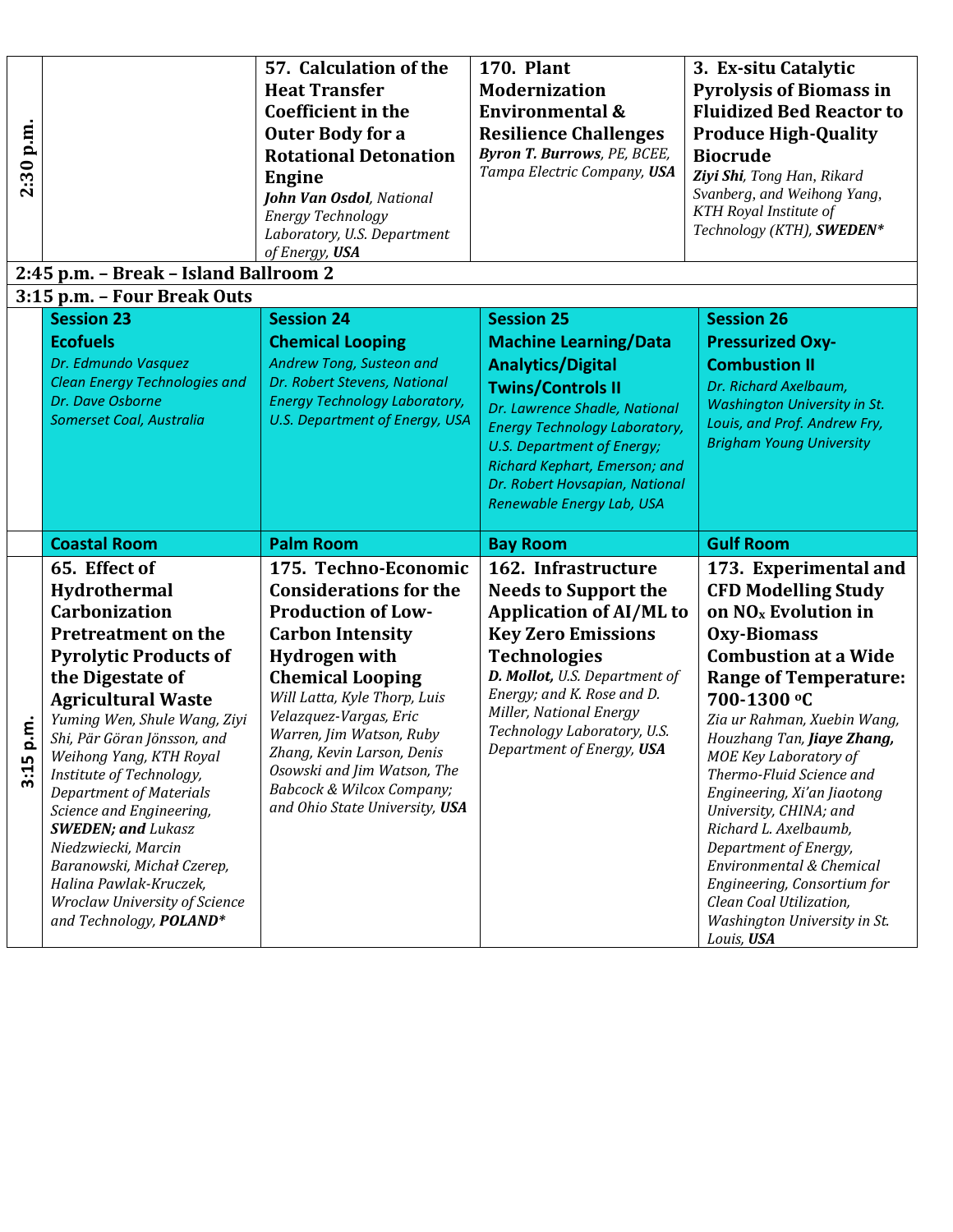|              | 34. Catalytic Steam                                                                                                                                                                                                                        | 18. Techno-Economic                                                                                                                                                      | 192. Power Plant                                         | 91. Experimental                                                                                                                                                                                                                                                                                                                                                                            |
|--------------|--------------------------------------------------------------------------------------------------------------------------------------------------------------------------------------------------------------------------------------------|--------------------------------------------------------------------------------------------------------------------------------------------------------------------------|----------------------------------------------------------|---------------------------------------------------------------------------------------------------------------------------------------------------------------------------------------------------------------------------------------------------------------------------------------------------------------------------------------------------------------------------------------------|
|              | <b>Reforming of Biomass</b>                                                                                                                                                                                                                | <b>Analysis for a Low Cost</b>                                                                                                                                           | <b>Efficiency - Neural</b>                               | <b>Study on NO<sub>x</sub> Forma-</b>                                                                                                                                                                                                                                                                                                                                                       |
|              | <b>Pyrolysis Vapors Over</b>                                                                                                                                                                                                               | and Recyclable Oxygen                                                                                                                                                    | <b>Network Efficiency</b>                                | tion and Reduction                                                                                                                                                                                                                                                                                                                                                                          |
|              | a Ni-Doped 3D Printed                                                                                                                                                                                                                      | <b>Carrier</b>                                                                                                                                                           | Dr. Andrew Fry, Brigham                                  | during Pressurized                                                                                                                                                                                                                                                                                                                                                                          |
| p.ir<br>3:30 | Catalyst<br>Jose Juan Bolivar Caballero,<br>Tong Han, Rikard Svanberg,<br>Pengcheng Cao, Thomas<br>Lewin, and Weihong Yang,<br><b>Department of Materials</b><br>Science and Engineering, KTH<br>Royal Institute of Technology,<br>SWEDEN* | Junior Nasah, Johannes Van<br>der Watt and Mark Musich,<br>University of North Dakota;<br><b>Teagan Nelson and Srivats</b><br>Srinivasachar, Envergex LLC,<br><b>USA</b> | Young University, USA                                    | <b>Oxy-Coal Combustion</b><br>Jiaye Zhang, Xuebin Wang, Yu<br>Zhenga, and Gaofeng Daia,<br>MOE Key Laboratory of<br>Thermo-Fluid Science and<br>Engineering, Xi'an Jiaotong<br>University, CHINA; and Dr.<br>Richard L. Axelbaum, Depart-<br>ment of Energy, Environmental<br>& Chemical Engineering, Con-<br>sortium for Clean Coal Utili-<br>zation, Washington University,<br><b>USA</b> |
|              | 117. Hydrothermal                                                                                                                                                                                                                          | <b>88. The Demonstration</b>                                                                                                                                             | 97. Integrating                                          | 106. Performance                                                                                                                                                                                                                                                                                                                                                                            |
|              | <b>Carbonization of</b>                                                                                                                                                                                                                    | of 4MWth Chemical                                                                                                                                                        | <b>Reinforcement</b>                                     | <b>Evaluation of a</b>                                                                                                                                                                                                                                                                                                                                                                      |
|              | <b>Woody Biomass:</b>                                                                                                                                                                                                                      | <b>Looping Combustion</b>                                                                                                                                                | <b>Learning with Model</b>                               | <b>Pressurized Oxy-Fuel</b>                                                                                                                                                                                                                                                                                                                                                                 |
|              | <b>Structure Evolution</b>                                                                                                                                                                                                                 | Unit                                                                                                                                                                     | <b>Predictive Control for</b>                            | <b>Combustion Power</b>                                                                                                                                                                                                                                                                                                                                                                     |
|              | and Reactivity Analysis                                                                                                                                                                                                                    | Zhenshan Li, Tsinghua                                                                                                                                                    | <b>Adaptive Control of</b>                               | Plant with a Hybrid                                                                                                                                                                                                                                                                                                                                                                         |
|              | Qing He, Guangsuo Yu, Lu                                                                                                                                                                                                                   | University, CHINA; Weicheng<br>Li, Dongfang Boiler, CHINA;                                                                                                               | <b>Energy Systems</b>                                    | <b>Flue Gas Condenser</b>                                                                                                                                                                                                                                                                                                                                                                   |
|              | Ding, Qinghua Guo, Yan Gong,<br>and Fuchen Wang, East China                                                                                                                                                                                | Nils Erland L. Haugen, Yngve                                                                                                                                             | Elijah Hedrick, Katherine                                | (DCC and ICC)                                                                                                                                                                                                                                                                                                                                                                               |
|              | University of Science and                                                                                                                                                                                                                  | Larring and Øyvind Langoren,                                                                                                                                             | Reynolds, Debangsu<br>Bhattacharyya, Department of       | <b>According to Wet and</b>                                                                                                                                                                                                                                                                                                                                                                 |
|              | Technology, CHINA                                                                                                                                                                                                                          | SINTEF Energi AS, NORWAY;                                                                                                                                                | <b>Chemical and Biomedical</b>                           | <b>Dry Flue Gas</b>                                                                                                                                                                                                                                                                                                                                                                         |
| 3:45 p.m     |                                                                                                                                                                                                                                            | Vincent Gouraud, and Aoling<br>Zhang, Total Energies,                                                                                                                    | Engineering, West Virginia                               | <b>Recirculation</b>                                                                                                                                                                                                                                                                                                                                                                        |
|              |                                                                                                                                                                                                                                            | FRANCE; Stéphane Bertholin,                                                                                                                                              | University and Stephen E.                                | Seongil Kim, Yongwoon Lee,<br>and Won Yang, Carbon Neutral                                                                                                                                                                                                                                                                                                                                  |
|              |                                                                                                                                                                                                                                            | IFP Energies Nouvelles,                                                                                                                                                  | Zitney and Benjamin Omell,<br>National Energy Technology | Technology R&D Department,                                                                                                                                                                                                                                                                                                                                                                  |
|              |                                                                                                                                                                                                                                            | FRANCE; Kun Luo, Zheijiang                                                                                                                                               | Laboratory, U.S. Department of                           | Research Institute of Clean                                                                                                                                                                                                                                                                                                                                                                 |
|              |                                                                                                                                                                                                                                            | University, CHINA; Andrzej<br>Szlek, Silesian University,                                                                                                                | Energy, USA                                              | Manufacturing System, Korea                                                                                                                                                                                                                                                                                                                                                                 |
|              |                                                                                                                                                                                                                                            | POLAND; and Todd A. Flach,                                                                                                                                               |                                                          | Institute of Industrial Tech-<br>nology; and HoSoo Lee,                                                                                                                                                                                                                                                                                                                                     |
|              |                                                                                                                                                                                                                                            | Bellona, NORWAY                                                                                                                                                          |                                                          | Samsung Electronics Co., Ltd.,                                                                                                                                                                                                                                                                                                                                                              |
|              |                                                                                                                                                                                                                                            |                                                                                                                                                                          |                                                          | <b>KOREA</b>                                                                                                                                                                                                                                                                                                                                                                                |
|              | 125. Experimental                                                                                                                                                                                                                          | 138. Effect of Sulfur                                                                                                                                                    | 160. Getting More                                        | 168. A Development                                                                                                                                                                                                                                                                                                                                                                          |
|              | Analysis and                                                                                                                                                                                                                               | Dioxide on the                                                                                                                                                           | from Solar by Finding                                    | of Critical                                                                                                                                                                                                                                                                                                                                                                                 |
|              | Performance of a                                                                                                                                                                                                                           | <b>Reactivity of Cu-Mn</b>                                                                                                                                               | <b>Synergies in Hybrid</b>                               | <b>Components for the</b>                                                                                                                                                                                                                                                                                                                                                                   |
|              | <b>Waste Plastics</b>                                                                                                                                                                                                                      | <b>Oxygen Carrier for</b>                                                                                                                                                | <b>Systems with</b>                                      | <b>Modular Staged</b>                                                                                                                                                                                                                                                                                                                                                                       |
|              | <b>Pyrolysis System for</b>                                                                                                                                                                                                                | <b>Chemical Looping with</b>                                                                                                                                             | <b>Combustible Fuels</b>                                 | <b>Pressurized Oxy-</b>                                                                                                                                                                                                                                                                                                                                                                     |
|              | <b>Biofuel Production</b>                                                                                                                                                                                                                  | <b>Oxygen Uncoupling</b>                                                                                                                                                 | Prof. Kody Powell, University                            | <b>Combustion Power</b>                                                                                                                                                                                                                                                                                                                                                                     |
| p.m.         | Adeyanju A. Anthony and                                                                                                                                                                                                                    | Turna Barua and Madeline H.                                                                                                                                              | of Utah, USA                                             | <b>Plant</b>                                                                                                                                                                                                                                                                                                                                                                                |
|              | Manohar Krishpersad,                                                                                                                                                                                                                       | Talebi, Department of                                                                                                                                                    |                                                          | Duarte Magalhaes, Zhiwei                                                                                                                                                                                                                                                                                                                                                                    |
| 4:00         | Department of Mechanical and<br>Manufacturing Engineering,                                                                                                                                                                                 | Chemical and Biomolecular<br>Engineering and Bihter Padak,                                                                                                               |                                                          | Yang, Piyush Verma, Mao                                                                                                                                                                                                                                                                                                                                                                     |
|              | The University of the West                                                                                                                                                                                                                 | Department of Mechanical and                                                                                                                                             |                                                          | Cheng, Anand Sankaranara-                                                                                                                                                                                                                                                                                                                                                                   |
|              | Indies, TRINIDAD & TOBAGO                                                                                                                                                                                                                  | Aerospace Engineering,                                                                                                                                                   |                                                          | yanan, and Richard L.<br>Axelbaum, Energy, Environ-                                                                                                                                                                                                                                                                                                                                         |
|              |                                                                                                                                                                                                                                            | University of California, Irvine,                                                                                                                                        |                                                          | mental and Chemical En-                                                                                                                                                                                                                                                                                                                                                                     |
|              |                                                                                                                                                                                                                                            | <b>USA</b>                                                                                                                                                               |                                                          | gineering, Consortium for                                                                                                                                                                                                                                                                                                                                                                   |
|              |                                                                                                                                                                                                                                            |                                                                                                                                                                          |                                                          | Clean Coal Utilization, Wash-                                                                                                                                                                                                                                                                                                                                                               |
|              |                                                                                                                                                                                                                                            |                                                                                                                                                                          |                                                          | ington University in St. Louis,<br><b>USA</b>                                                                                                                                                                                                                                                                                                                                               |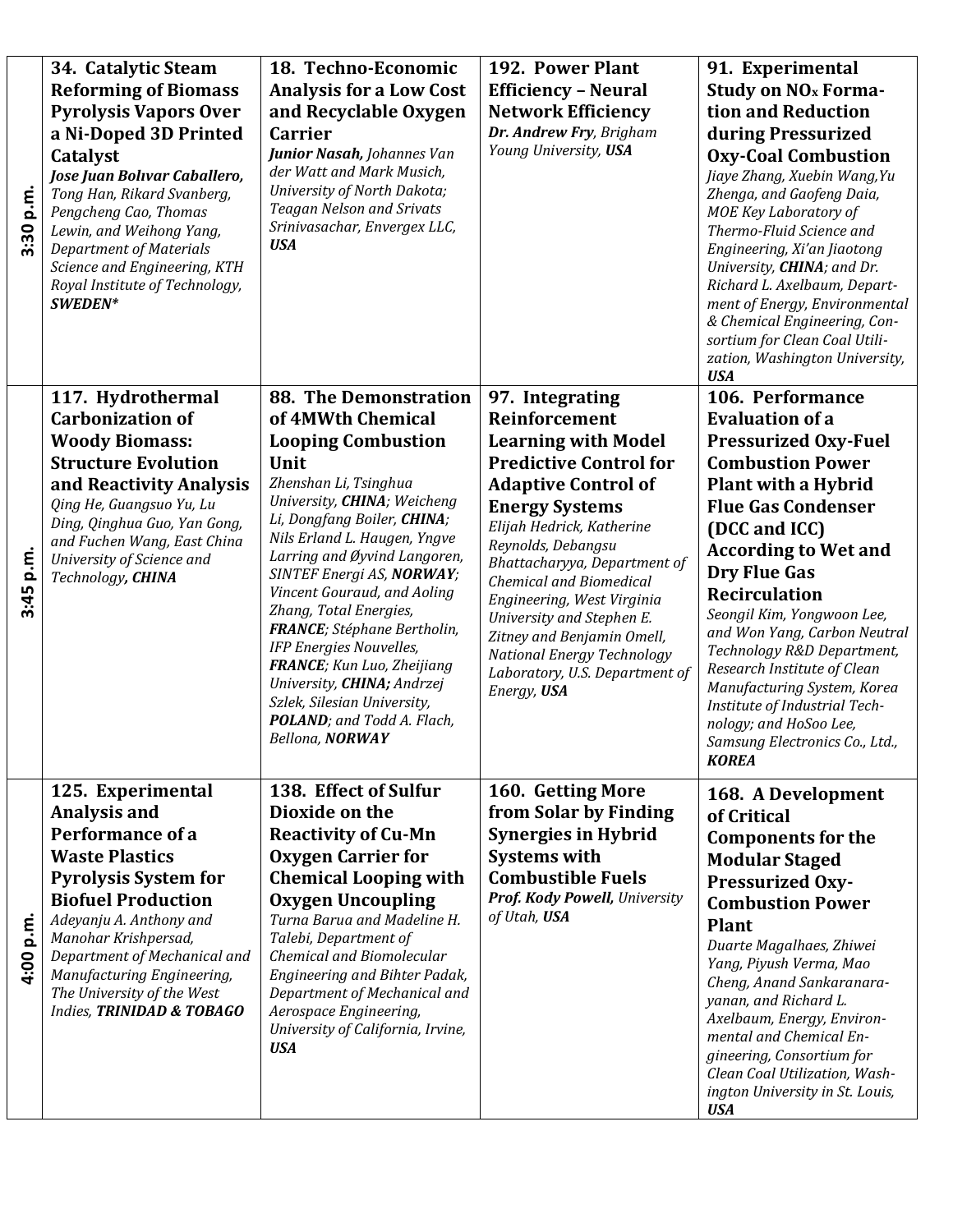|              | <b>85. Steam Gasification</b>                                                                                                                                                                                                                                                                                                             | 16. Alleviating Lean                                                                                                                                                                                                                                                                                                                                             | 161. Dynamic                                                                                                                                                                                                                                          | 130. Comparison of                                                                                                                                                                                                                                               |
|--------------|-------------------------------------------------------------------------------------------------------------------------------------------------------------------------------------------------------------------------------------------------------------------------------------------------------------------------------------------|------------------------------------------------------------------------------------------------------------------------------------------------------------------------------------------------------------------------------------------------------------------------------------------------------------------------------------------------------------------|-------------------------------------------------------------------------------------------------------------------------------------------------------------------------------------------------------------------------------------------------------|------------------------------------------------------------------------------------------------------------------------------------------------------------------------------------------------------------------------------------------------------------------|
|              | of Refuse Derived Fuel                                                                                                                                                                                                                                                                                                                    | <b>Methane Emission via</b>                                                                                                                                                                                                                                                                                                                                      | <b>Optimization of Power</b>                                                                                                                                                                                                                          | <b>Plasma and Oxy-Fuel</b>                                                                                                                                                                                                                                       |
|              | with CaO Modification                                                                                                                                                                                                                                                                                                                     | an Intensified Reactor                                                                                                                                                                                                                                                                                                                                           | <b>Plants Using Machine</b>                                                                                                                                                                                                                           | <b>Burners in Aluminum</b>                                                                                                                                                                                                                                       |
|              | for Hydrogen-Rich                                                                                                                                                                                                                                                                                                                         | Adrian R. Irhamna and George                                                                                                                                                                                                                                                                                                                                     | <b>Learning Models</b>                                                                                                                                                                                                                                | <b>Smelting Rotary Kilns</b>                                                                                                                                                                                                                                     |
| p.m.<br>4:15 | <b>Syngas Production</b>                                                                                                                                                                                                                                                                                                                  | M. Bollas, Department of                                                                                                                                                                                                                                                                                                                                         | Dr. Jake Tuttle, Taber                                                                                                                                                                                                                                | Abhishek Dahiya, Adrian                                                                                                                                                                                                                                          |
|              | Ranwei Ren, (Haiming Wang                                                                                                                                                                                                                                                                                                                 | Chemical & Biomolecular                                                                                                                                                                                                                                                                                                                                          | International; and Prof. Kody                                                                                                                                                                                                                         | Gunnarsson, Klas Andersson,                                                                                                                                                                                                                                      |
|              | and Changfu You (Shanxi                                                                                                                                                                                                                                                                                                                   | Engineering, University of                                                                                                                                                                                                                                                                                                                                       | Powell, University of Utah, USA                                                                                                                                                                                                                       | Department of Space Earth &                                                                                                                                                                                                                                      |
|              | Research Institute for Clean                                                                                                                                                                                                                                                                                                              | Connecticut, USA                                                                                                                                                                                                                                                                                                                                                 |                                                                                                                                                                                                                                                       | <b>Environment</b> , Chalmers                                                                                                                                                                                                                                    |
|              | Energy, Tsinghua University)                                                                                                                                                                                                                                                                                                              |                                                                                                                                                                                                                                                                                                                                                                  |                                                                                                                                                                                                                                                       | University of Technology,                                                                                                                                                                                                                                        |
|              | Key Laboratory for Thermal                                                                                                                                                                                                                                                                                                                |                                                                                                                                                                                                                                                                                                                                                                  |                                                                                                                                                                                                                                                       | <b>SWEDEN</b>                                                                                                                                                                                                                                                    |
|              | Science and Power Engineer-                                                                                                                                                                                                                                                                                                               |                                                                                                                                                                                                                                                                                                                                                                  |                                                                                                                                                                                                                                                       |                                                                                                                                                                                                                                                                  |
|              | ing of Ministry of Education,<br>Department of Energy and                                                                                                                                                                                                                                                                                 |                                                                                                                                                                                                                                                                                                                                                                  |                                                                                                                                                                                                                                                       |                                                                                                                                                                                                                                                                  |
|              | Power Engineering, Tsinghua                                                                                                                                                                                                                                                                                                               |                                                                                                                                                                                                                                                                                                                                                                  |                                                                                                                                                                                                                                                       |                                                                                                                                                                                                                                                                  |
|              | University, CHINA                                                                                                                                                                                                                                                                                                                         |                                                                                                                                                                                                                                                                                                                                                                  |                                                                                                                                                                                                                                                       |                                                                                                                                                                                                                                                                  |
|              | 152. Development and                                                                                                                                                                                                                                                                                                                      | 140. Effect of Nitrogen                                                                                                                                                                                                                                                                                                                                          | 46. Machine Learning                                                                                                                                                                                                                                  | 174. Nitrogen Oxide                                                                                                                                                                                                                                              |
|              | <b>Testing of a Thermal</b>                                                                                                                                                                                                                                                                                                               | <b>Oxide on the Reactivity</b>                                                                                                                                                                                                                                                                                                                                   | <b>Approach to Real-Time</b>                                                                                                                                                                                                                          | <b>Formation and</b>                                                                                                                                                                                                                                             |
|              | <b>Battery Based on</b>                                                                                                                                                                                                                                                                                                                   | of Cu-Mn Oxygen                                                                                                                                                                                                                                                                                                                                                  | <b>Combustion</b>                                                                                                                                                                                                                                     | <b>Reduction Behavior</b>                                                                                                                                                                                                                                        |
|              | <b>Cementitious Materials</b>                                                                                                                                                                                                                                                                                                             | <b>Carrier for Chemical</b>                                                                                                                                                                                                                                                                                                                                      | Diagnostics in a                                                                                                                                                                                                                                      | <b>During Pressurized</b>                                                                                                                                                                                                                                        |
|              | and Thermosiphons                                                                                                                                                                                                                                                                                                                         | <b>Looping with Oxygen</b>                                                                                                                                                                                                                                                                                                                                       | <b>Rotating Detonation</b>                                                                                                                                                                                                                            | <b>Oxy-Coal Combustion</b>                                                                                                                                                                                                                                       |
|              | for Power Plant                                                                                                                                                                                                                                                                                                                           | <b>Uncoupling</b>                                                                                                                                                                                                                                                                                                                                                | <b>Engine Using Image</b>                                                                                                                                                                                                                             | <b>Jiaye Zhang</b> , Xuebin Wang,                                                                                                                                                                                                                                |
|              | <b>Flexibilization</b>                                                                                                                                                                                                                                                                                                                    | Turna Barua, Department of                                                                                                                                                                                                                                                                                                                                       | <b>Classification</b>                                                                                                                                                                                                                                 | and Houzhang Tan, MOE Key<br>Laboratory of Thermo-Fluid                                                                                                                                                                                                          |
| 4:30 p.m.    | Julio Bravo, Justin Caspar,<br>Dominic Matrone, Hans Agarwal,                                                                                                                                                                                                                                                                             | Chemical and Biomolecular<br>Engineering and Bihter Padak,                                                                                                                                                                                                                                                                                                       | Don Ferguson, Kristyn Johnson                                                                                                                                                                                                                         | Science and Engineering, Xi'an                                                                                                                                                                                                                                   |
|              | Sudhakar Neti, Zheng Yao,                                                                                                                                                                                                                                                                                                                 | Department of Mechanical and                                                                                                                                                                                                                                                                                                                                     | and Andrew Nix (ORISE and<br>West Virginia University),                                                                                                                                                                                               | Jiaotong University, CHINA;                                                                                                                                                                                                                                      |
|              | Alparslan Oztekin, and Carlos                                                                                                                                                                                                                                                                                                             | Aerospace Engineering,                                                                                                                                                                                                                                                                                                                                           | National Energy Technology                                                                                                                                                                                                                            | Richard L Axelbuam, Dept. of                                                                                                                                                                                                                                     |
|              | Romero, Lehigh University Energy                                                                                                                                                                                                                                                                                                          | University of California, Irvine,                                                                                                                                                                                                                                                                                                                                | Laboratory, U.S. Department of                                                                                                                                                                                                                        | Energy, Environmental &                                                                                                                                                                                                                                          |
|              | Research Center; Ahmed<br>Abdulridha, Shuoyu Wang, Clay                                                                                                                                                                                                                                                                                   | <b>USA</b>                                                                                                                                                                                                                                                                                                                                                       | Energy, USA                                                                                                                                                                                                                                           | Chemical Engineering,                                                                                                                                                                                                                                            |
|              | Naito, Muhannad Suleiman, and                                                                                                                                                                                                                                                                                                             |                                                                                                                                                                                                                                                                                                                                                                  |                                                                                                                                                                                                                                                       |                                                                                                                                                                                                                                                                  |
|              | Spencer Quiel, Lehigh Univer-sity                                                                                                                                                                                                                                                                                                         |                                                                                                                                                                                                                                                                                                                                                                  |                                                                                                                                                                                                                                                       |                                                                                                                                                                                                                                                                  |
|              |                                                                                                                                                                                                                                                                                                                                           |                                                                                                                                                                                                                                                                                                                                                                  |                                                                                                                                                                                                                                                       |                                                                                                                                                                                                                                                                  |
|              |                                                                                                                                                                                                                                                                                                                                           |                                                                                                                                                                                                                                                                                                                                                                  |                                                                                                                                                                                                                                                       |                                                                                                                                                                                                                                                                  |
|              | Cooling Technologies, USA*                                                                                                                                                                                                                                                                                                                |                                                                                                                                                                                                                                                                                                                                                                  |                                                                                                                                                                                                                                                       |                                                                                                                                                                                                                                                                  |
|              | <b>24. Power Generation</b>                                                                                                                                                                                                                                                                                                               | 148. Thermodynamics,                                                                                                                                                                                                                                                                                                                                             |                                                                                                                                                                                                                                                       |                                                                                                                                                                                                                                                                  |
|              |                                                                                                                                                                                                                                                                                                                                           |                                                                                                                                                                                                                                                                                                                                                                  |                                                                                                                                                                                                                                                       |                                                                                                                                                                                                                                                                  |
|              |                                                                                                                                                                                                                                                                                                                                           |                                                                                                                                                                                                                                                                                                                                                                  |                                                                                                                                                                                                                                                       |                                                                                                                                                                                                                                                                  |
|              |                                                                                                                                                                                                                                                                                                                                           |                                                                                                                                                                                                                                                                                                                                                                  |                                                                                                                                                                                                                                                       |                                                                                                                                                                                                                                                                  |
|              |                                                                                                                                                                                                                                                                                                                                           |                                                                                                                                                                                                                                                                                                                                                                  |                                                                                                                                                                                                                                                       |                                                                                                                                                                                                                                                                  |
|              |                                                                                                                                                                                                                                                                                                                                           |                                                                                                                                                                                                                                                                                                                                                                  |                                                                                                                                                                                                                                                       |                                                                                                                                                                                                                                                                  |
|              |                                                                                                                                                                                                                                                                                                                                           |                                                                                                                                                                                                                                                                                                                                                                  |                                                                                                                                                                                                                                                       |                                                                                                                                                                                                                                                                  |
|              |                                                                                                                                                                                                                                                                                                                                           |                                                                                                                                                                                                                                                                                                                                                                  |                                                                                                                                                                                                                                                       |                                                                                                                                                                                                                                                                  |
|              | (M473), The University of                                                                                                                                                                                                                                                                                                                 |                                                                                                                                                                                                                                                                                                                                                                  | Engineering, Yonsei University,                                                                                                                                                                                                                       |                                                                                                                                                                                                                                                                  |
|              | Western Australia,                                                                                                                                                                                                                                                                                                                        |                                                                                                                                                                                                                                                                                                                                                                  | <b>KOREA</b>                                                                                                                                                                                                                                          |                                                                                                                                                                                                                                                                  |
|              | <b>AUSTRALIA</b>                                                                                                                                                                                                                                                                                                                          | <b>Richard Newby and Dale</b>                                                                                                                                                                                                                                                                                                                                    |                                                                                                                                                                                                                                                       |                                                                                                                                                                                                                                                                  |
|              |                                                                                                                                                                                                                                                                                                                                           | Keairns, KeyLogic, Jarrett                                                                                                                                                                                                                                                                                                                                       |                                                                                                                                                                                                                                                       |                                                                                                                                                                                                                                                                  |
|              |                                                                                                                                                                                                                                                                                                                                           |                                                                                                                                                                                                                                                                                                                                                                  |                                                                                                                                                                                                                                                       |                                                                                                                                                                                                                                                                  |
|              |                                                                                                                                                                                                                                                                                                                                           |                                                                                                                                                                                                                                                                                                                                                                  |                                                                                                                                                                                                                                                       |                                                                                                                                                                                                                                                                  |
| p.m.<br>4:45 | ATLSS Engineering Re-search<br>Center; and Yue Xiao, Devon<br>Jensen, Chien-Hua Chen, Advanced<br>and Recovery of Higher<br><b>Hydrocarbons Utilising</b><br><b>Cold Energy During</b><br><b>LNG Regasification</b><br>Shing-hon Wong and Gongkui<br>Xiao (Department of Chemical<br>Engineering), and Dongke<br>Zhang, Centre for Energy | <b>Experimental Results,</b><br>and Screening Analysis<br>of a Chemical Looping<br><b>Process for Hydrogen</b><br><b>Production</b><br>Sam Bayham, Robert Stevens,<br>Tony Burgard and Ranjani<br>Siriwardane, National Energy<br>Technology Laboratory, U.S.<br>Department of Energy;<br>Riley, Michael Bobek and<br>Christopher Atallah, LIEDOS,<br><b>USA</b> | 199. Prediction of<br><b>Spontaneous</b><br><b>Combustion in a Coal</b><br><b>Stockpile Using</b><br><b>Machine Learning</b><br>Beom Seog Kim, Seong Wan<br>Hong, Myung Kyu Choi, Jae Gyu<br>Hwang and Hang Seok Choi,<br>Department of Environmental | Washington University in St.<br>Louis, USA<br>107. A Numerical<br><b>Investigation of Coal</b><br><b>Particle Effects on the</b><br><b>Inlet Section of</b><br><b>Pressurized Oxy-</b><br><b>Combustion Facility</b><br>Lei Li, West Virginia<br>University, USA |

**5:00 p.m. – Conclusion of the Technical Program**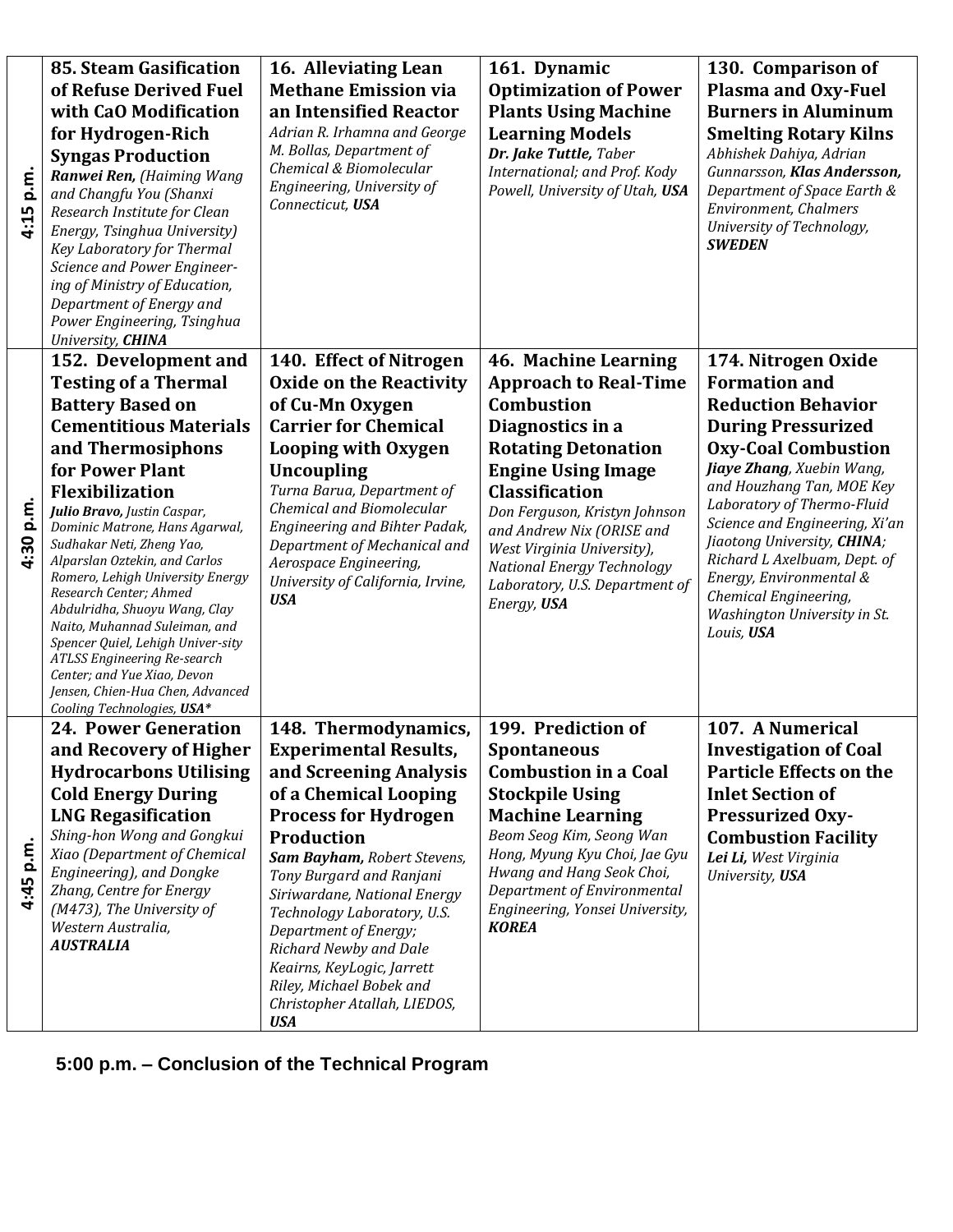## **THE CLEARWATER CLEAN ENERGY CONFERENCE – Power For Tomorrow WEDNESDAY MORNING – August 3, 2022**

**7:30 a.m. – Breakfast – Island Ballroom 2**

|           | 8:00 a.m. - Four Break-Outs                       |                                  |                                                               |                                                       |  |
|-----------|---------------------------------------------------|----------------------------------|---------------------------------------------------------------|-------------------------------------------------------|--|
|           | <b>Session 27</b>                                 | <b>Session 28</b>                | <b>Session 29</b>                                             | <b>Session 30</b>                                     |  |
|           | <b>Recovery of Rare Earth</b>                     | <b>Modeling &amp;</b>            | <b>PC Fired Units</b>                                         | <b>Combustion &amp;</b>                               |  |
|           | <b>Elements</b>                                   | <b>Simulation II</b>             | J.J. Letcavits, AEP and                                       | <b>Gasification</b>                                   |  |
|           | Dr. Evan Granite, National                        | Dr. Edmundo Vasquez              | Alan Paschedag, Covanta                                       | Dr. Ashwani Gupta, University                         |  |
|           | <b>Energy Technology</b>                          | <b>Clean Energy Technologies</b> |                                                               | of Maryland, and                                      |  |
|           | Laboratory, U.S. Department                       |                                  |                                                               | Massood Ramezan, KeyLogic                             |  |
|           | of Energy                                         |                                  |                                                               |                                                       |  |
|           | <b>Coastal Room</b>                               | <b>Palm Room</b>                 | <b>Bay Room</b>                                               | <b>Gulf Room</b>                                      |  |
|           | 53. Coal Mining                                   | 36. A Digital Twin               | 109. Real Time                                                | 102. Catalytic                                        |  |
|           | <b>Waste as a Resource</b>                        | <b>Model of a Fluidized</b>      | <b>Sensor Measure-</b>                                        | <b>Mechanism by Na-Ca</b>                             |  |
|           | for Recovery of Rare                              | <b>Bed Reactor for</b>           | ments to Evaluate                                             | <b>Binary Catalyst in</b>                             |  |
|           | <b>Earth Elements and</b>                         | <b>Carbon Capture</b>            | <b>Impacts of Load</b>                                        | <b>Char Gasification</b>                              |  |
|           | for Geopolymer                                    | Anchal Jatale, Shailesh          | <b>Cycling on High-</b>                                       | Jungin Yu, Lu Ding, Chen                              |  |
|           | <b>Concrete Production</b>                        | Ozarkar, Muhammad                | <b>Temperature Fire-</b>                                      | Cheng, Qinghua Guo,                                   |  |
| 8:00 a.m. | Philip Ofori, Clint McNally,                      | Sami, and Jose Luis              | <b>Side Corrosion in a</b>                                    | Guangsuo Yu and Yan Gong                              |  |
|           | and Jane Hodgkinson.,                             | Gonzalez Hernandez, ANSYS        | <b>PC Boiler</b>                                              | East China University of                              |  |
|           | CSIRO Sustainable Mining                          | Inc., USA                        | Dr. Hong-Shig Shim, Dr.                                       | Science and Technology,                               |  |
|           | Technologies, AUSTRALIA                           |                                  | Zhonghua Zhan, and Dr.                                        | <b>CHINA</b>                                          |  |
|           |                                                   |                                  | Kevin Davis, Reaction                                         |                                                       |  |
|           |                                                   |                                  | Engineering International;                                    |                                                       |  |
|           |                                                   |                                  | and Mr. Michael Dayton,                                       |                                                       |  |
|           |                                                   |                                  | PacifiCorp., USA                                              |                                                       |  |
|           | 96. A Pilot Plant                                 | <b>37. Simulation</b>            | 116. Measurements                                             | 98. Combustion                                        |  |
|           | <b>Study of Rare Earth</b>                        | <b>Helping the</b>               | to Control NO <sub>x</sub>                                    | <b>Oscillation</b>                                    |  |
|           | and Critical Material                             | Development of                   | <b>Emission</b> in                                            | <b>Characteristics of</b>                             |  |
|           | <b>Extraction and</b>                             | Hydrogen Cycle -                 | <b>Pulverized Coal-</b>                                       | <b>Impinging Flame in an</b>                          |  |
|           | <b>Purification from</b>                          | <b>From Production to</b>        | <b>Ammonia Co-fired</b>                                       | <b>Opposed Multi-burner</b>                           |  |
|           | <b>Coal-Based Sources</b>                         | <b>Utilization to Safety</b>     | <b>Boilers</b>                                                | <b>Entrained-Flow</b>                                 |  |
| 8:15 a.m. | Rick Honaker, Xinbo Yang                          | <b>Analyses</b>                  | Zhaoxing Li, Yang Zhang,                                      | Gasifier                                              |  |
|           | and Josh Werner, University                       | Muhammad Sami, Anchal            | and Hai Zhang, Key                                            | Jiabao Yang, PhD candidate,                           |  |
|           | of Kentucky; Michael Free,                        | Jatale, Naseem Ansari,           | Laboratory for Thermal                                        | Qinghua Guo, Xinming Tian,                            |  |
|           | University of Utah; and<br>Aaron Noble and Wencai | Didier Bessette and Stefano      | <b>Science and Power</b><br><b>Engineering of Ministry of</b> | Yan Gong, Lu Ding, Fuchen                             |  |
|           | Zhang, Virginia Tech, USA                         | Orsino, ANSYS Inc., USA          | <b>Education, Department of</b>                               | Wang and Guangsuo Yu, East                            |  |
|           |                                                   |                                  | <b>Energy and Power</b>                                       | China University of Science<br>and Technology, CHINA* |  |
|           |                                                   |                                  | Engineering, Tsinghua                                         |                                                       |  |
|           |                                                   |                                  | University, CHINA                                             |                                                       |  |
|           | 123. The                                          | 90. Energy Balance               | 113. Emissions and                                            | 154. Corrosion of                                     |  |
|           | Department of                                     | <b>Assessment on a</b>           | <b>Thermal</b>                                                | <b>Different Coal Slags on</b>                        |  |
|           | <b>Energy's Advances</b>                          | <b>Treatment System of</b>       | Performance                                                   | <b>High-Chrome</b>                                    |  |
|           | Towards a                                         | <b>Municipal Sewage</b>          | <b>Evaluation of Coal</b>                                     | <b>Refractory Brick for</b>                           |  |
|           | <b>Sustainable CM/REE</b>                         | <b>Sludge by Pyrolysis</b>       | and Gas Co-Firing in                                          | an Opposed Multi-                                     |  |
|           | <b>Supply Chain</b>                               | and Partial-                     | <b>PC Boilers</b>                                             | <b>Burner Coal-Water</b>                              |  |
|           | Savannah Rice, Anna                               | <b>Combustion: ASPEN</b>         | Dr. Marc Cremer, Dr.                                          | <b>Slurry Gasifier</b>                                |  |
|           | Wendt, Grant Bromhal,                             | <b>PLUS Model</b>                | Zhonghua Zhan, and Dr.                                        | Jinghong Gao, Weiguang Su,                            |  |
|           | Evan Granite, and                                 | Ao Zhou, Xuebin Wang,            | Dave Wang, Reaction                                           | and Guangsuo Yu (Institute                            |  |
| a.m.      | Maryanne Alvin, Oak Ridge                         | Hrvoje Mikulčićn, Yixiang        | Engineering International;                                    | of Clean Coal Technology,                             |  |
| 8:30      | Institute for Science and                         | Zhang, Houzhang Tan, and         | and Brian King, Burns and                                     | East China University of                              |  |
|           | <b>Education, Department of</b>                   |                                  |                                                               | Science and Technology),                              |  |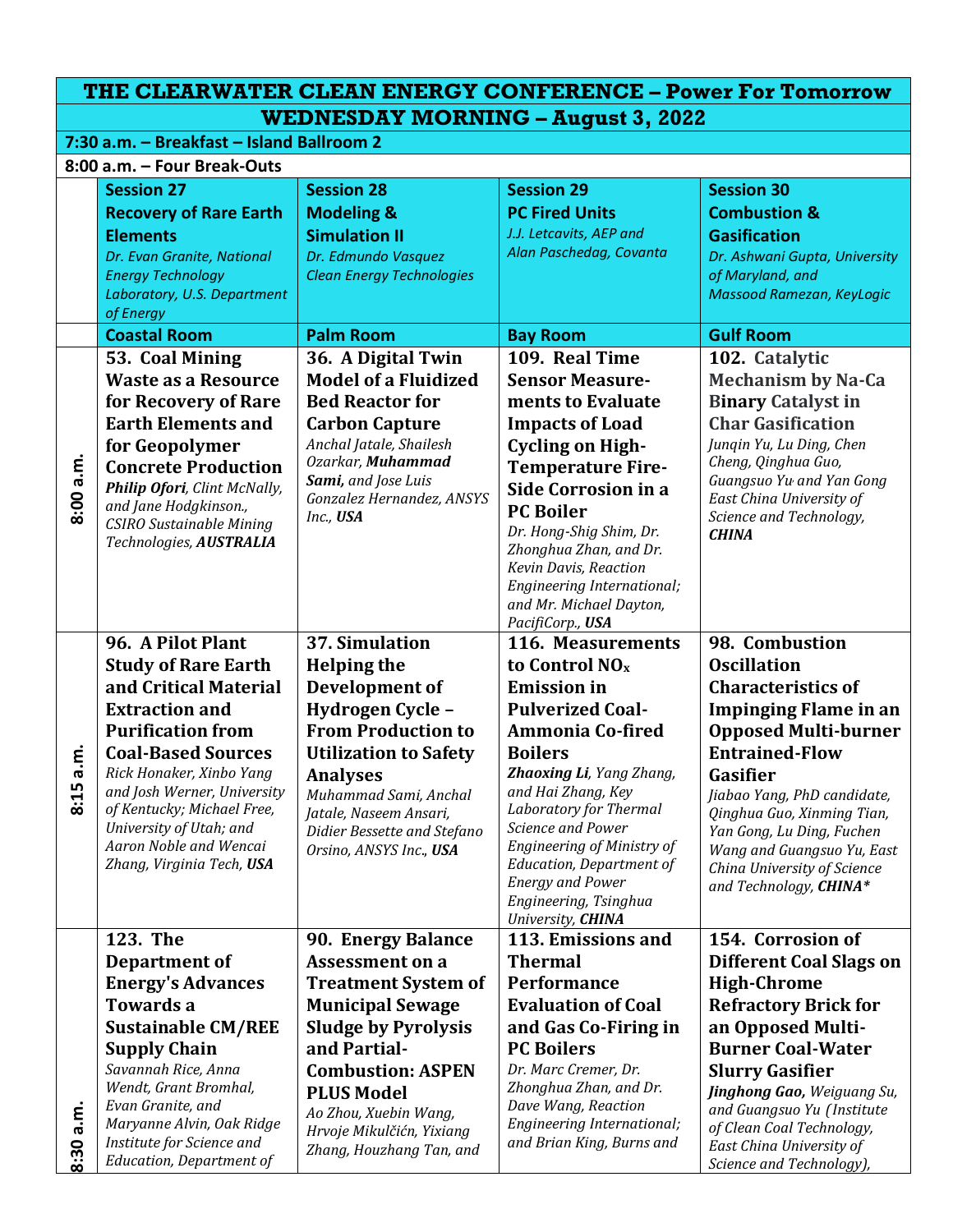| 9:15         | Mining Engineering,<br>University of British<br>Columbia, Vancouver,<br><b>CANADA</b><br>9:30 a.m. - Break - Island Ballroom 2                                                                                                                                                                                                                                                      |                                                                                                                                                                                                                                                                                                                   |                                                                                                                                                                                                                                                                                                                                                                                                                                                                                                                                    | Eddings, Department of<br>Chemical Engineering,<br>University of Utah; and Dr.<br>Ronald W. Breault, National<br>Energy Technology<br>Laboratory, U.S. Department<br>of Energy, USA                                                                                                                                                             |
|--------------|-------------------------------------------------------------------------------------------------------------------------------------------------------------------------------------------------------------------------------------------------------------------------------------------------------------------------------------------------------------------------------------|-------------------------------------------------------------------------------------------------------------------------------------------------------------------------------------------------------------------------------------------------------------------------------------------------------------------|------------------------------------------------------------------------------------------------------------------------------------------------------------------------------------------------------------------------------------------------------------------------------------------------------------------------------------------------------------------------------------------------------------------------------------------------------------------------------------------------------------------------------------|-------------------------------------------------------------------------------------------------------------------------------------------------------------------------------------------------------------------------------------------------------------------------------------------------------------------------------------------------|
| a.n.         | <b>58. North American</b><br><b>Steelmaking Slags -</b><br><b>A Source for Critical</b><br><b>Elements</b><br><b>Melanie Mackay, Scott</b><br>Dunbar, Maria Holuszko,<br>and Norman B. Keevil,                                                                                                                                                                                      | <b>Open Discussion</b>                                                                                                                                                                                                                                                                                            | <b>Open Discussion</b>                                                                                                                                                                                                                                                                                                                                                                                                                                                                                                             | 191. Multiphysics<br><b>Simulations of</b><br>Supercritical CO <sub>2</sub><br><b>Gasification for</b><br><b>Hydrogen Production</b><br><b>Alexander Prlina</b> and Eric                                                                                                                                                                        |
| a.m.<br>9:00 | 190. Williston Basin<br><b>Carbon Ore, Rare</b><br><b>Earth, and Critical</b><br><b>Minerals (CORE-CM)</b><br>Program<br>John Kay, Jason D. Laumb,<br>Bruce C. Folkedahl, Todd<br>Brasel, Charlene R. Crocker<br>and Stacy J. Kouba, Energy<br>& Environmental Research<br>Center; and Nolan Theaker,<br>Institute for Energy Studies,<br>University of North Dakota,<br><b>USA</b> | 110. Advanced<br><b>Decision Support</b><br><b>Software for Next</b><br><b>Generation Energy</b><br><b>Systems</b><br>Dave Swensen and Dr.<br>Martin Denison, Reaction<br>Engineering International,<br><b>USA</b>                                                                                                | <b>50. Effect of Particle</b><br><b>Size on Simultaneous</b><br><b>Calcination and</b><br><b>Sulfation of</b><br>Limestone<br>Yuanyuan Zhang, and<br>Fangqin Cheng (Centre for<br>Energy (M473), The<br>University of Western<br>Australia, AUSTRALIA)<br>Xiangying Cheng, Jiangting<br>Zhao, and Fengling Yang,<br><b>Engineering Research</b><br>Center of CO <sub>2</sub> Emission<br>Reduction and Resource<br>Utilization - Ministry of<br><b>Education of the People's</b><br>Republic of China, Shanxi<br>University, CHINA | 172. Co-gasification<br>of Waste Plastic and<br><b>Waste Coal for</b><br>Thermochemical<br><b>Recycling</b><br>Nicholas Means, Sittichai<br>Natesakhawat, Fan Shi,<br>(NETL Support Contractor)<br>and Jonathan W. Lekse,<br>McMahan Gray, and Ping<br><b>Wang, National Energy</b><br>Technology Laboratory, U.S.<br>Department of Energy, USA |
| a.m.<br>8:45 | 141. A Process for<br><b>Integrating Acid</b><br><b>Mine Drainage</b><br><b>Treatment with</b><br><b>REE/CM recovery</b><br>Dr. Aaron Noble, Virginia<br>Tech; and Dr. Paul<br>Ziemkiewicz, West Virginia<br>University, USA                                                                                                                                                        | 71. Comparison of<br><b>Flame</b><br>Characteristics in a<br><b>Bluff-body Stabilized</b><br><b>Burner</b> with<br>Ammonia, Methane<br>and Propane at Low<br><b>Reynolds Number</b><br>Rishi Roy, Eliza Melia and<br>Ashwani K. Gupta,<br>Department of Mechanical<br>Engineering, University of<br>Maryland, USA | 112. Full-Scale<br><b>Burner Testing of</b><br><b>JOC Patented High</b><br><b>Temperature Oxy-</b><br><b>Coal Burner</b><br>Andrew Chiodo, Dr. Kevin<br>Davis, and Brydger Van<br>Otten, Reaction Engineering<br>International; and Steve<br>Krimsky, Jupiter Oxygen<br>Corporation, USA                                                                                                                                                                                                                                           | 171. Pilot-Scale Study<br>of RDF Gasification in<br>Pilot-Scale HTW ®2.0<br>Gasifier<br>Elyas Moghaddam, Dobrin<br>Toporov, Alireza<br>Mohammadi, Chris van der<br>Zande, and Wim van der<br>Zande, GIDARA Energy B.V.,<br><b>THE NETHERLANDS</b>                                                                                               |
|              | <b>Energy, National Energy</b><br>Technology Laboratory,<br><b>USA</b>                                                                                                                                                                                                                                                                                                              | Shuanghui Deng, MOE Key<br>Laboratory of Thermo-Fluid<br>Science and Engineering,<br>Xi'an Jiaotong University,<br><b>CHINA</b>                                                                                                                                                                                   | <b>McDonnell Corporation,</b><br><b>USA</b>                                                                                                                                                                                                                                                                                                                                                                                                                                                                                        | State Key Laboratory of High-<br>efficiency Utilization of Coal<br>and Green Chemical<br>Engineering, College of<br>Chemistry and Chemical<br>Engineering, Ningxia<br>University, CHINA                                                                                                                                                         |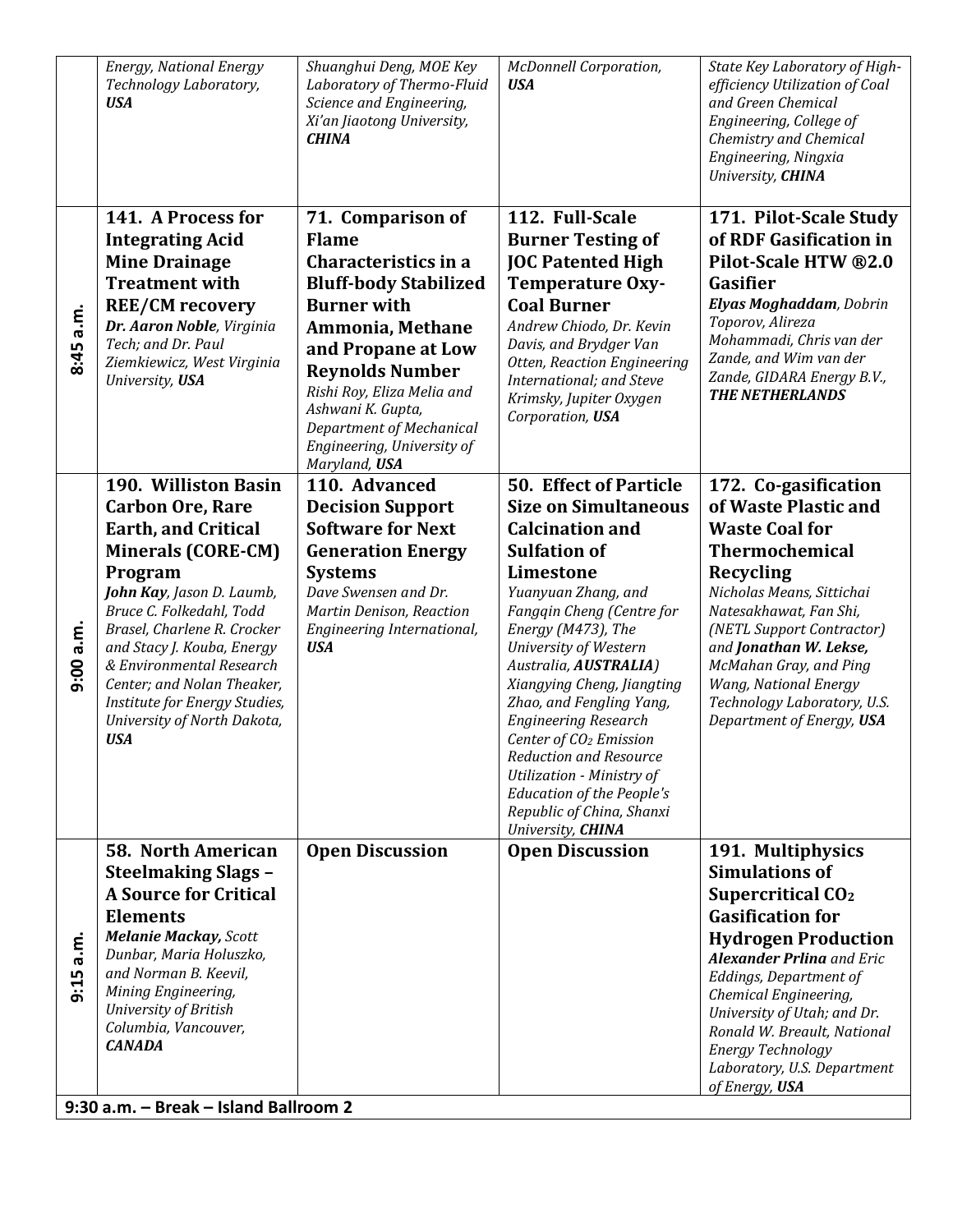|            | 10:00 a.m. - Three Break Outs                              |                                                       |                                                         |                                                        |
|------------|------------------------------------------------------------|-------------------------------------------------------|---------------------------------------------------------|--------------------------------------------------------|
|            | <b>Session 31</b>                                          | <b>Session 32</b>                                     | <b>Session 33</b>                                       | <b>Session 34</b>                                      |
|            | <b>Combustion</b>                                          | <b>Pressurized Oxy-</b>                               | CO <sub>2</sub> V - Direct Air                          | Eco-Recovery-                                          |
|            | <b>Fundamentals</b>                                        | <b>Combustion III</b>                                 | <b>Capture II</b>                                       | <b>Liquid/Gas Waste</b>                                |
|            | Dr. Ashwani Gupta, University                              | Dr. Richard Axelbaum,                                 | Dr. Ronald W/ Breault,                                  | Prof. Klas Andersson,                                  |
|            | of Maryland, and                                           | <b>Washington University in St.</b>                   | <b>National Energy Technology</b>                       | <b>Chalmers University of</b>                          |
|            | Massood Ramezan, KeyLogic                                  | Louis, and Prof. Andrew Fry,                          | Laboratory, U.S. Department                             | Technology, Sweden                                     |
|            |                                                            | <b>Brigham Young University</b>                       | of Energy and Brian Higgins,                            |                                                        |
|            |                                                            |                                                       | The Babcock & Wilcox Co.                                |                                                        |
|            | <b>Coastal Room</b>                                        | <b>Palm Room</b>                                      | <b>Bay Room</b>                                         | <b>Gulf Room</b>                                       |
|            | 4. Optimization of a                                       | 177. Parametric                                       | 194. D-DAC                                              | 195. Investigations                                    |
|            | <b>Setup to Investigate</b>                                | <b>Analysis of the</b>                                | <b>Distributed Direct Air</b>                           | into the Catalytic                                     |
|            | the Morphology and                                         | Formation of $SO_x$ , $NO_x$ ,                        | Capture - A new                                         | <b>Cracking of Pyrolysis</b>                           |
|            | <b>Emissivity of Coal and</b>                              | and CO in 100 kWth                                    | Paradigm of DAC                                         | <b>Oil Obtained from</b>                               |
|            | <b>Biomass Particles</b>                                   | <b>Pressurized Oxy-Coal</b>                           | <b>Technology</b>                                       | <b>Plastic Wastes</b>                                  |
| 10:15 a.m. | <b>During Burnout</b>                                      | <b>Combustor</b>                                      | Kashif Nawaz, Kai Li,                                   | Snehesh Shivananda Ail,                                |
|            | L. Pörtner and M.                                          | Piyush Verma, Zhiwei Yang,                            | Michelle Kidder, Costas<br>Tsouris, Steve Kowalski, and | Golam Chaudhry, and Marco J<br>Castaldi; Department of |
|            | Schiemann, Energy Plant<br>Technology, Ruhr-University     | and Richard L. Axelbaum,<br>Energy, Environmental and | Brian Fricke, Oak Ridge                                 | Chemical Engineering, The                              |
|            | Bochum, GERMANY*                                           | Chemical Engineering,                                 | National Laboratory, U.S.                               | City College of New York; and                          |
|            |                                                            | Consortium for Clean Coal                             | Department of Energy, USA                               | Lucas Dorazio, Jian Shi;                               |
|            |                                                            | Utilization, Washington                               |                                                         | James C. Fu, and C. P. Kelkar,                         |
|            |                                                            | University in Saint Louis, USA                        |                                                         | BASF, Refinery Catalysis R&D,<br><b>USA</b>            |
|            | 182. An Experimental                                       | <b>178. A Direct Contact</b>                          | 133. Metal Oxide                                        | 5. Polycyclic                                          |
|            | <b>Study of the</b>                                        | <b>Cooler Design for</b>                              | <b>Functionalized Nano</b>                              | Aromatic                                               |
|            | <b>Formation</b>                                           | Simultaneously                                        | <b>Porous Coal Sorbents</b>                             | <b>Hydrocarbons</b>                                    |
|            | <b>Characteristics of NO,</b>                              | <b>Recovering Latent</b>                              | for Low Concentrated                                    | <b>Emission and the</b>                                |
|            | $NO2$ and $N2O$ during                                     | <b>Heat and Capturing</b>                             | CO <sub>2</sub> Capture                                 | Mitigation in the                                      |
|            | <b>Fluidised Bed</b>                                       | $SO_x$ and $NO_x$ from                                | <b>Applications</b>                                     | <b>Valuable Products</b>                               |
|            | <b>Combustion of</b>                                       | <b>Pressurized Flue Gas</b>                           | Ali K. Sekizkardes, Ping                                | from the Thermal                                       |
|            | <b>Low Calorific Value</b>                                 | Piyush Verma, Zhiwei Yang,                            | Wang, Patrick Muldoon,                                  | <b>Recycling of Used</b>                               |
|            | Coals in a $O2/Ar$                                         | and Richard L. Axelbaum,                              | Nicholas Means, Victor                                  | <b>Mineral Oil</b>                                     |
|            | <b>Mixture</b>                                             | Energy, Environmental and                             | Kusuma, David Hopkinson<br>and Janice Steckel, National | Linlin Xu, Jie Yu, Gan Wan                             |
| 10:45 p.m  | Xiangying Cheng, Haibo                                     | Chemical Engineering,<br>Consortium for Clean Coal    | <b>Energy Technology</b>                                | and Lushi Sun, State Key                               |
|            | Xing, Yuanyuan Zhang, and                                  | Utilization, Washington                               | Laboratory, U.S. Department                             | Laboratory of Coal                                     |
|            | Fanggin Cheng, State Key                                   | University in Saint Louis, USA                        | of Energy, USA                                          | Combustion, Huazhong<br>University of Science and      |
|            | Laboratory of Technologies<br>for Efficient Utilization of |                                                       |                                                         | Technology, Wuhan, CHINA *                             |
|            | Coal Waste Resources, Shanxi                               |                                                       |                                                         |                                                        |
|            | University; Juan Zhang and                                 |                                                       |                                                         |                                                        |
|            | Jian Gao, Qingdao Institute of                             |                                                       |                                                         |                                                        |
|            | <b>Bioenergy and Bioprocess</b>                            |                                                       |                                                         |                                                        |
|            | Technology, Chinese<br>Academy of Sciences, CHINA;         |                                                       |                                                         |                                                        |
|            | and Dongke Zhang, Centre                                   |                                                       |                                                         |                                                        |
|            | for Energy (M473), The                                     |                                                       |                                                         |                                                        |
|            | University of Western                                      |                                                       |                                                         |                                                        |
|            | Australia, AUSTRALIA                                       |                                                       |                                                         |                                                        |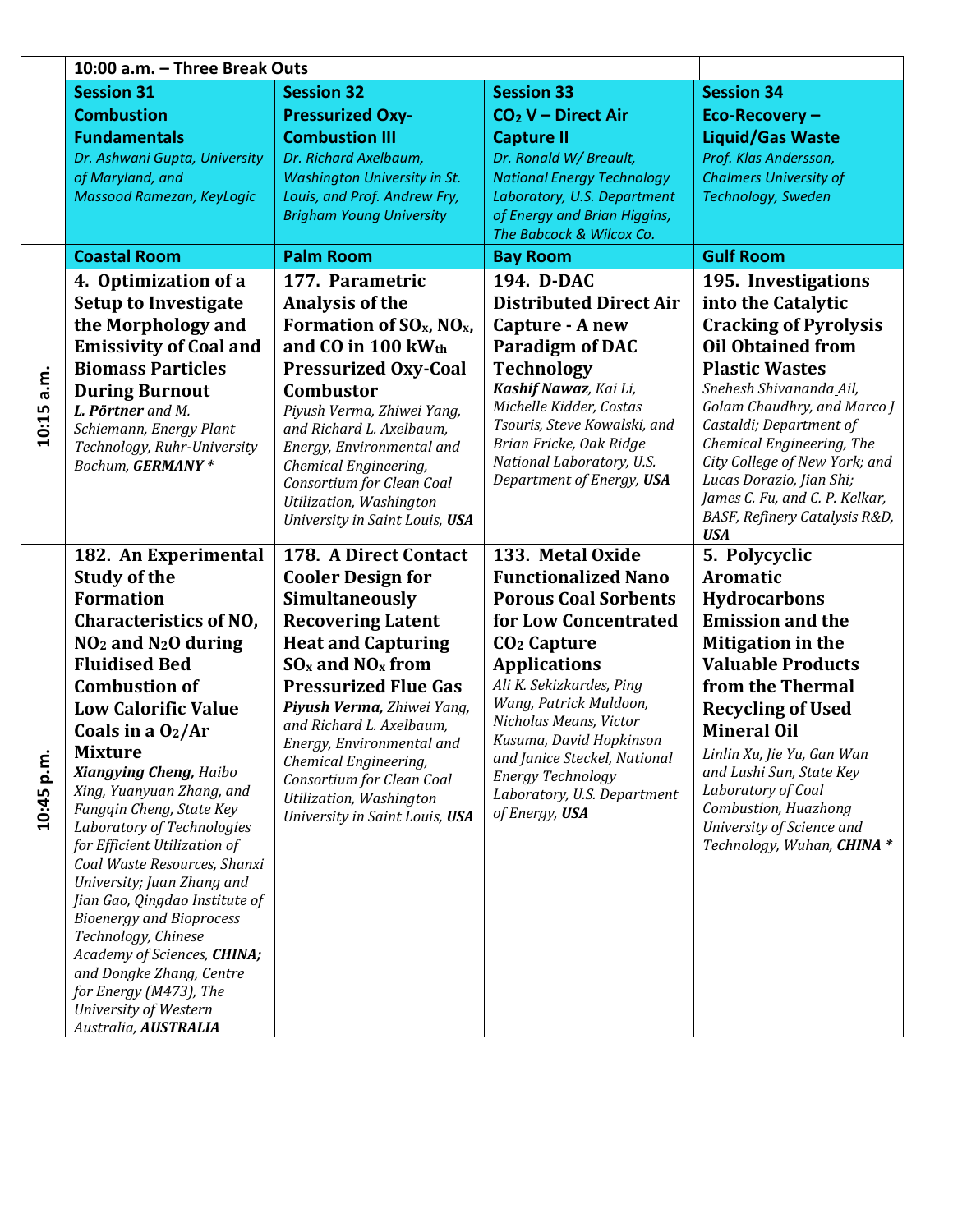| 11:00 a.m.    | 13. Char Burnout of<br><b>Walnut Shells Using</b><br><b>Optical Measurement</b><br><b>Techniques and First</b><br><b>Comparison of the</b><br><b>Experimental Data to</b><br>the CCK Model<br>D. Tarlinski. E. Freisewinkel,                                                                                                                                                                                                         | 108. Thermal<br><b>Radiation Analysis of</b><br>a Simplified<br><b>Numerical Model of</b><br><b>Pressurized Oxy-</b><br><b>Combustion Facility</b><br>with Discrete<br><b>Ordinate Model</b>                                                                                                                                                                                                                                   | 189. Aerosol<br><b>Transformations</b><br>during Lignite Coal<br><b>Combustion and</b><br><b>Impact on Carbon</b><br>Capture<br>Josh Strege, University of<br>North Dakota Energy &                                                 | 200. A Study on the<br><b>Gasification of</b><br>Livestock Manure in a<br><b>Fixed Bed Reactor</b><br>Seong Wan Hong, Beom Seog<br>Kim, Myung Kyu Choi, Jae Gyu<br>Hwang, Department of<br>Environmental Engineering,<br>Yonsei University, KOREA       |
|---------------|--------------------------------------------------------------------------------------------------------------------------------------------------------------------------------------------------------------------------------------------------------------------------------------------------------------------------------------------------------------------------------------------------------------------------------------|--------------------------------------------------------------------------------------------------------------------------------------------------------------------------------------------------------------------------------------------------------------------------------------------------------------------------------------------------------------------------------------------------------------------------------|-------------------------------------------------------------------------------------------------------------------------------------------------------------------------------------------------------------------------------------|---------------------------------------------------------------------------------------------------------------------------------------------------------------------------------------------------------------------------------------------------------|
|               | M. Schiemann, and V. Scherer,<br>Energy Plant Technology,<br>and T. Eisenbach and R. Span,<br>Thermodynamics, Ruhr-<br>University, GERMANY*                                                                                                                                                                                                                                                                                          | Lei Li, West Virginia<br>University, USA                                                                                                                                                                                                                                                                                                                                                                                       | <b>Environmental Research</b><br>Center, USA                                                                                                                                                                                        |                                                                                                                                                                                                                                                         |
| a.m.<br>11:15 | 32. Deterioration<br><b>Mechanism of</b><br><b>Selective Catalytic</b><br><b>Oxidation of NH<sub>3</sub> to N<sub>2</sub></b><br>Over CeZrO <sub>4</sub> by<br><b>Incorporation of</b><br><b>Alkali Metals and</b><br>Calcium<br>Zhong Wang, Shuangju Li, Da<br>Wang, and Xuebing Li, Key<br>Laboratory of Biofuels,<br>Qingdao Institute of<br><b>Bioenergy and Bioprocess</b><br>Technology, Chinese<br>Academy of Sciences, CHINA | 167. A Novel Flow<br><b>Cell for Optical</b><br><b>Particle Analyzers-</b><br><b>Application to</b><br><b>Measurements of</b><br><b>Malvern Insitec under</b><br><b>High Pressure and</b><br>Temperature<br>Mao Cheng, Zachariah<br>Wargel, and Richard L.<br>Axelbaum, Energy,<br><b>Environmental and Chemical</b><br>Engineering, Consortium for<br>Clean Coal Utilization,<br>Washington University in<br>Saint Louis, USA | 188. Timeline for<br><b>Implementation of</b><br><b>Full-Scale Carbon</b><br><b>Capture Projects</b><br><b>Jason Laumb</b> , University of<br>North Dakota Energy &<br><b>Environmental Research</b><br>Center, USA                 | 210. Particulate<br><b>Emission from</b><br><b>Municipal Solid Waste</b><br><b>Combustion: Effect of</b><br>CaO/CaCO <sub>3</sub> /<br><b>TiO<sub>2</sub> Additives for Its</b><br><b>Mitigation</b><br>Dr. Raj Gupta, University of<br>Alberta, CANADA |
| 11:30 a.m.    | 137. A Method for<br>Characterizing<br><b>Induced Breakdown</b><br>Spectroscopy<br>Runmin Wu, Xudong Song,<br>and Guangsuo Yu (Institute<br>of Clean Coal Technology,<br>East China University of<br>Science and Technology),<br>State Key Laboratory of<br>High-efficiency Utilization of<br>Coal and Green Chemical<br>Engineering, School of<br>Chemistry and Chemical<br>Engineering, Ningxia<br>University, CHINA               | 10. Experimental<br><b>Investigation of</b><br><b>Oxyfuel Combustion</b><br>of RDF and Wood<br><b>Chips in a Grate</b><br><b>Incineration System</b><br>A. Mack, J. Maier, and G.<br>Scheffknecht, Institute for<br><b>Combustion and Power Plant</b><br>Technology, University of<br><b>Stuttgart, GERMANY</b>                                                                                                                | 196. Active-Site-<br><b>Enhanced Novel</b><br><b>Sorbents for Direct CO2</b><br><b>Capture from</b><br><b>Atmosphere</b><br>Milad Yavari, John Chau,<br>Palitha Jayaweera and Indira<br>Jayaweera, SRI International,<br><b>USA</b> | 211. SAA Set Up in a<br><b>Large Quantity</b><br><b>Generator Facility</b><br>Prakash Acharya, Jacobs<br>Technology, USA                                                                                                                                |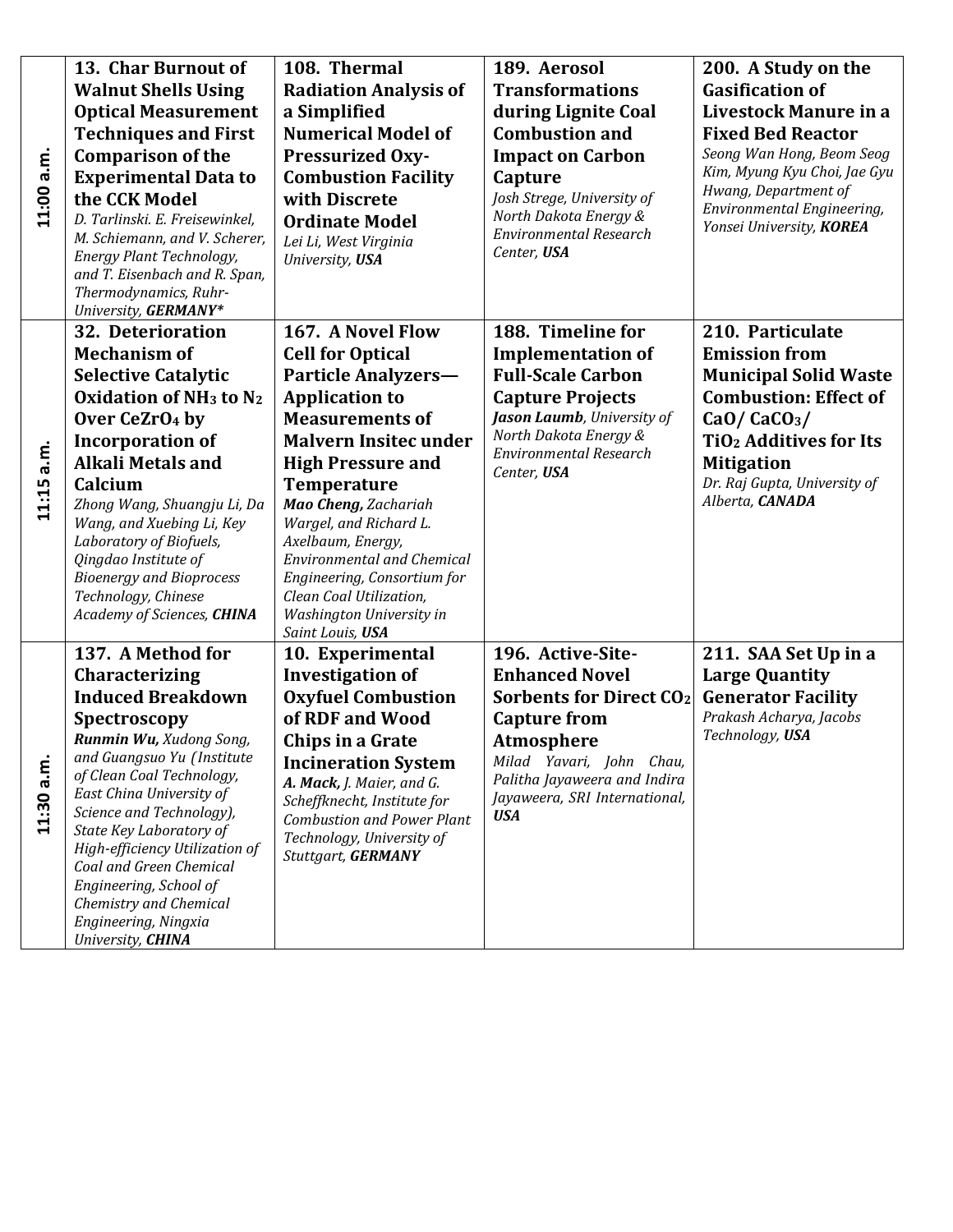|                                                                  | 156. Influence of                               | 197. Plasma-Based                                            |  | <b>OPEN DISCUSSION</b> |
|------------------------------------------------------------------|-------------------------------------------------|--------------------------------------------------------------|--|------------------------|
|                                                                  | <b>Flame Pattern on the</b>                     | <b>Heat Treatment</b>                                        |  |                        |
|                                                                  | <b>Combustion Synthesis</b>                     | <b>Processes - Towards</b>                                   |  |                        |
|                                                                  | of Ceramic                                      | <b>Pilot Scale Trials</b>                                    |  |                        |
|                                                                  | <b>Electrolytes</b>                             | Adrian Gunnarsson, John                                      |  |                        |
| a.m.                                                             | Jiaye Zhang, Lei Lei,                           | Petersson and Klas                                           |  |                        |
|                                                                  | Kunpeng Cai, Peng Gao and                       | Andersson, Department of                                     |  |                        |
| 11:45                                                            | Yang Zhang, Key Laboratory                      | Space, Earth & Environment,<br><b>Chalmers University of</b> |  |                        |
|                                                                  | for Thermal Science and<br>Power Engineering of | Technology, SWEDEN                                           |  |                        |
|                                                                  | Ministry of Education                           |                                                              |  |                        |
|                                                                  | Department of Energy and                        |                                                              |  |                        |
|                                                                  | Power Engineering, Tsinghua                     |                                                              |  |                        |
|                                                                  | University, <b>CHINA</b>                        |                                                              |  |                        |
|                                                                  | 12 Noon - Luncheon - Island Ballroom 2          |                                                              |  |                        |
|                                                                  |                                                 |                                                              |  |                        |
| <b>Presentation of the Best Student Paper Award</b><br>$\bullet$ |                                                 |                                                              |  |                        |
|                                                                  | <b>Roundtable Wrap-up &amp;</b><br>$\bullet$    |                                                              |  |                        |
|                                                                  | <b>Conference Committee Meeting</b>             |                                                              |  |                        |
|                                                                  |                                                 |                                                              |  |                        |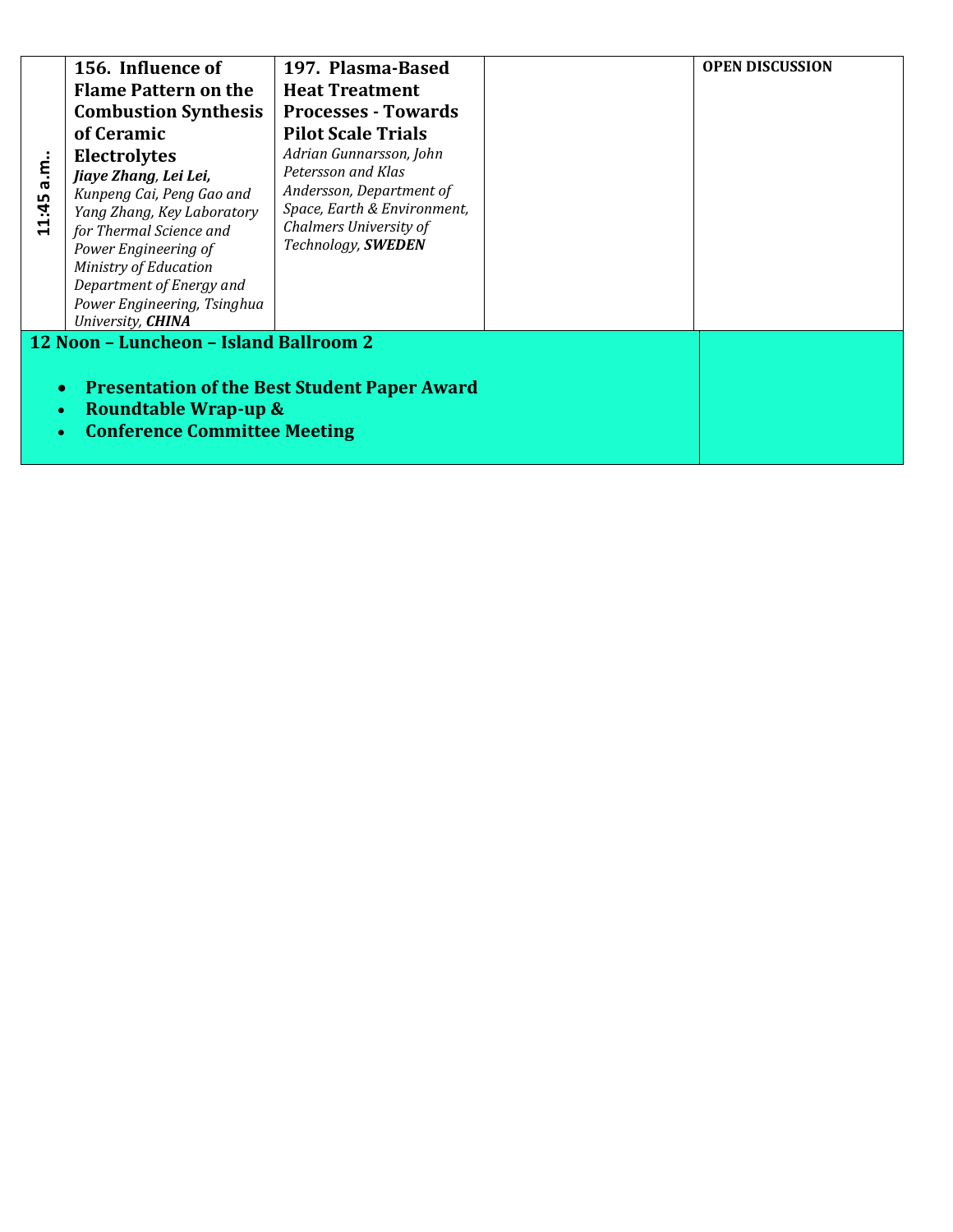## **THURSDAY MORNING – August 4, 2022**

### **7:30 a.m. – Coffee & Danish for Field Trip Participants**

#### **8:00 a.m. – Departure to TECO's Clean Energy Demonstration Center at the Florida Conservation & Technology Center adjacent to the Big Bend Power Station.**

The Big Bend Modernization project is installing state-of-the-art combined-cycle technology and will eliminate coal as the fuel for Unit 1. Unit 2 will be retired. When complete in 2023, the project will be capable of producing 1,090 MW. This project will improve the land, water and air emissions at Big Bend. When this project is complete, Tampa Electric will use less coal to generate electricity, use less water, produce less wastewater and reduce air emissions. The project will save our customers money, and, coupled with our significant increase in solar power, will make Tampa Electric substantially cleaner and greener than it is today.

On the agenda:

Tour of Clean Energy Center with demonstrations of solar, flow battery storage and wind generation

- -1 MW floating solar array with 2 types of panels regular & bi-facial
- -1 MW agrivoltaic facility (farming and solar on one site) (in final phases of construction)

What can be included if there is interest by the attendees: tours of our partner facilities:

-Manatee Viewing Center boardwalk (manatee viewing unlikely at this time but a good view of the coal plant) -FL Aquarium Turtle Rescue Center

-University of FL Coral Research Center

-Fl Fish & Wildlife Conservation Commission (FWC) – Youth Conservation Center

-FWC Marine Fish Hatchery

After the tour the bus will swing by the airport to drop off those who have flights that afternoon. The bus should be at the airport around 2 p.m.

The fee is \$125.

For additional details about the project visit: tampaelectric.com

**8:30 a.m. – Conference Committee Co-Chairs Meeting – Coastal Room**

## **Mark Your Calendars!**

**Next year's conference: July 23 to 28, 2023**

**Sheraton Sand Key, Clearwater, Florida, USA**